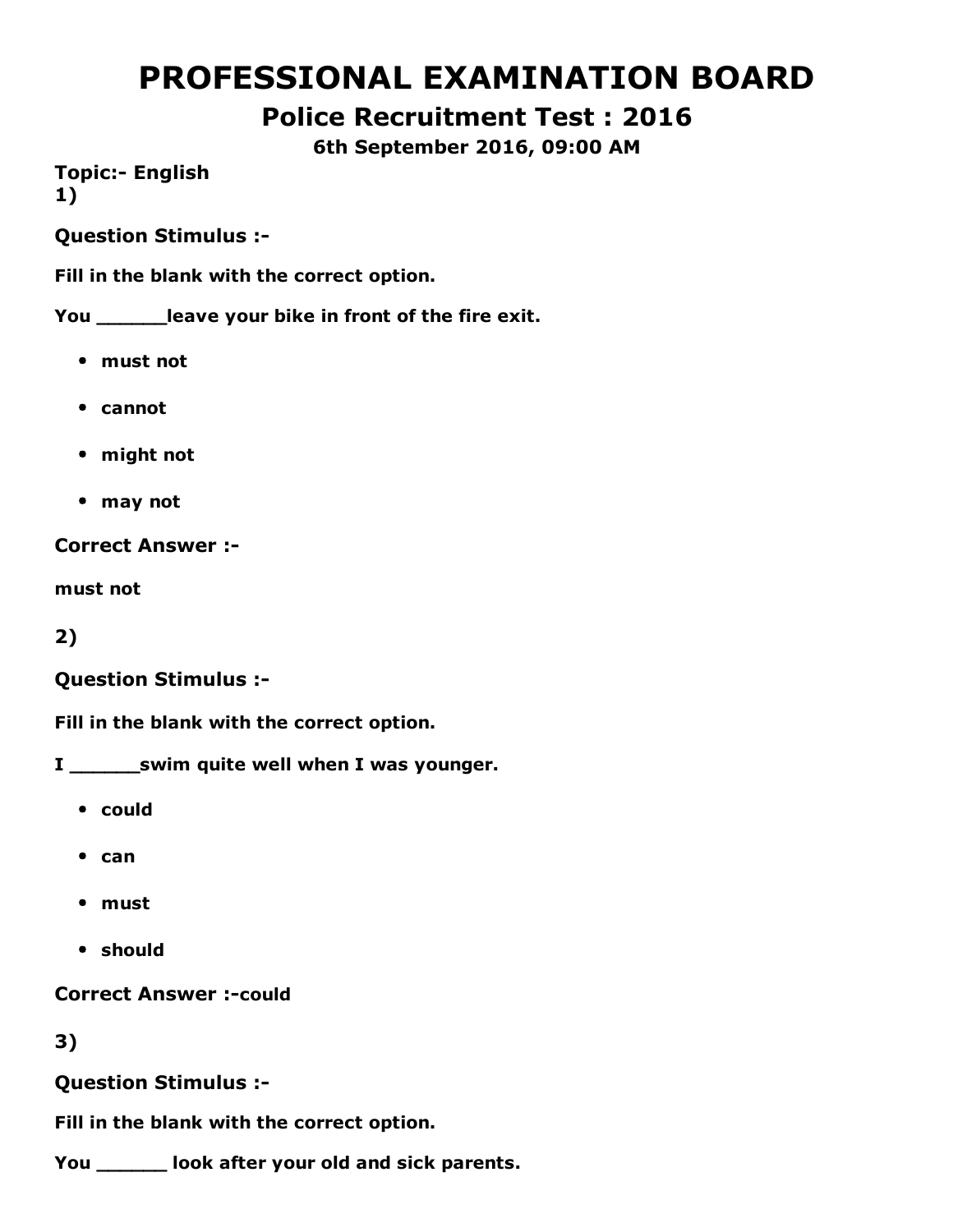- ought to
- $•$  can
- might
- may

**Correct Answer :- ought to** 

4)

Question Stimulus :

Fill in the blank with the correct preposition.

The team got carried \_\_\_\_\_when they won the championship and started shouting and throwing things around.

- on
- behind
- away
- towards

**Correct Answer :- away** 

5)

### Question Stimulus :

Fill in the blank with the correct preposition.

The government is carrying \_\_\_\_\_test on growing genetically modified crops.

- from
- $\bullet$  in
- away
- out

**Correct Answer :- out** 

6)

Question Stimulus :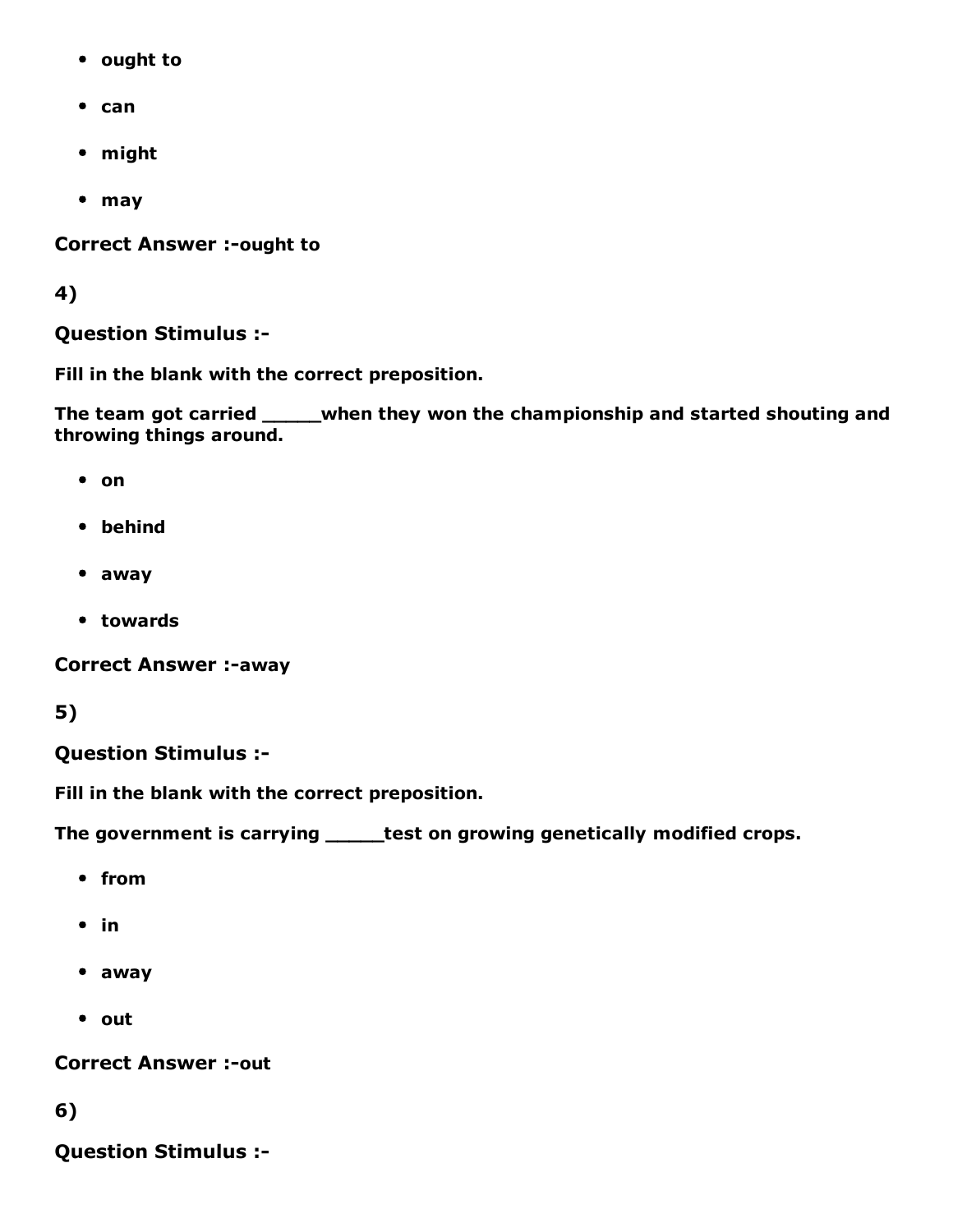Fill in the blank with the correct preposition.

The teacher drew a diagram showing how the blood flows \_\_\_\_\_the heart.

- about
- under
- over
- through

**Correct Answer :- through** 

7)

Question Stimulus :

Fill in the blank with the correct prepositions.

His forefathers lived \_\_\_\_ Meerpur \_\_\_\_\_\_\_Maharashtra.

- from, to
- $\bullet$  on, in
- at, in
- in, at

Correct Answer :- at, in

8)

Question Stimulus :

DIRECTIONS: In the following questions, some of the sentences have errors and some have none. Find out which part of a sentence has an error: lf there is no error, mark your answer as 'No error'.

- A number of teams
- is taking part
- in the world cup.
- No Error

Correct Answer :- is taking part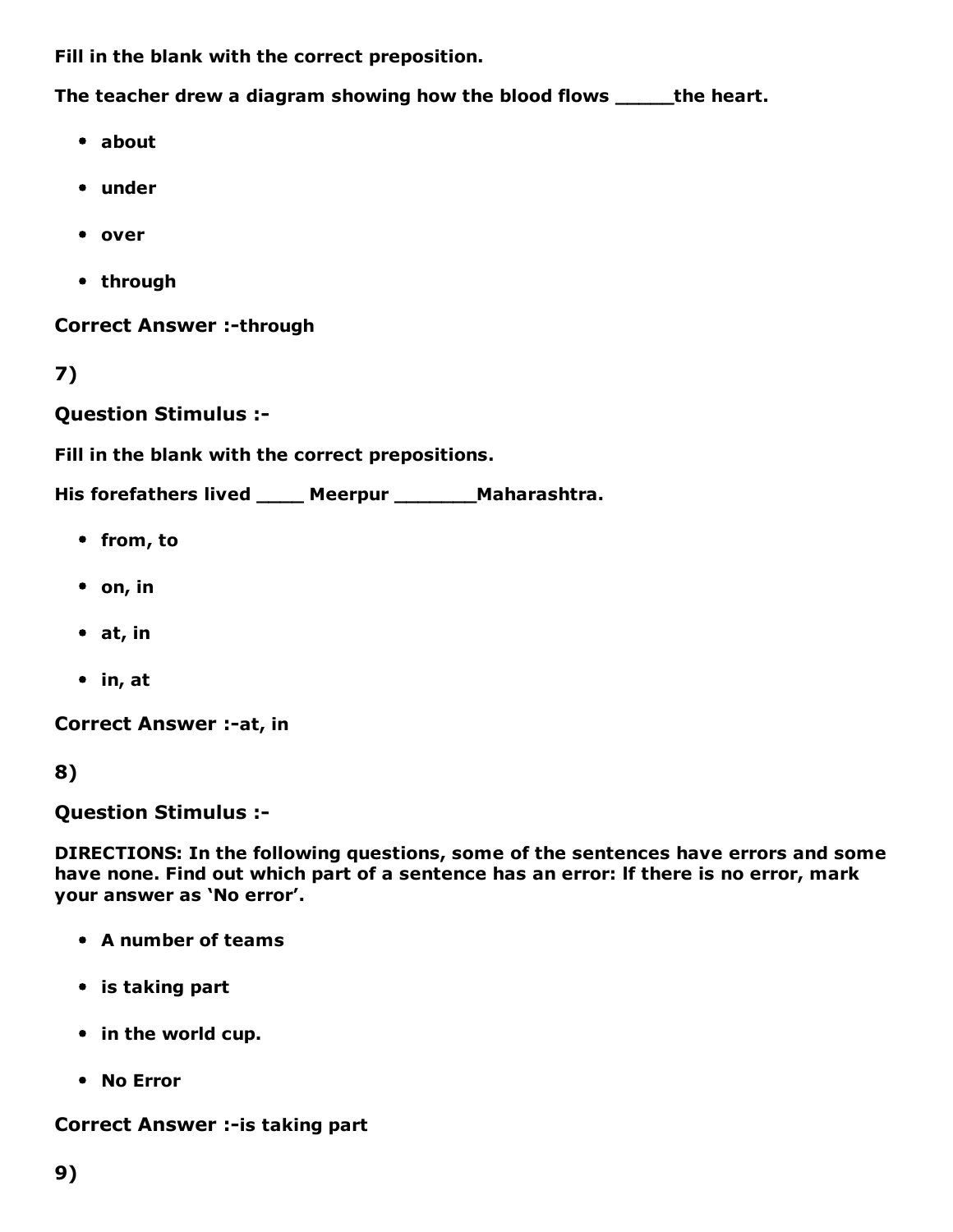Question Stimulus :

DIRECTIONS: In the following questions, some of the sentences have errors and some have none. Find out which part of a sentence has an error: lf there is no error, mark your answer as 'No error'.

- The honesty
- of my brother
- is beyond any doubt.
- No Error

**Correct Answer :-No Error** 

10)

Question Stimulus :

DIRECTIONS: In the following questions, some of the sentences have errors and some have none. Find out which part of a sentence has an error: lf there is no error, mark your answer as 'No error'.

- The Prime Minister and the President
- are visiting
- the town today.
- No Error

**Correct Answer :- No Error** 

11)

Question Stimulus :

DIRECTIONS: In the following questions, some of the sentences have errors and some have none. Find out which part of a sentence has an error: lf there is no error, mark your answer as 'No error'.

- He doesn't spends much time with his family
- because his career
- is the most important thing in his life.
- No Error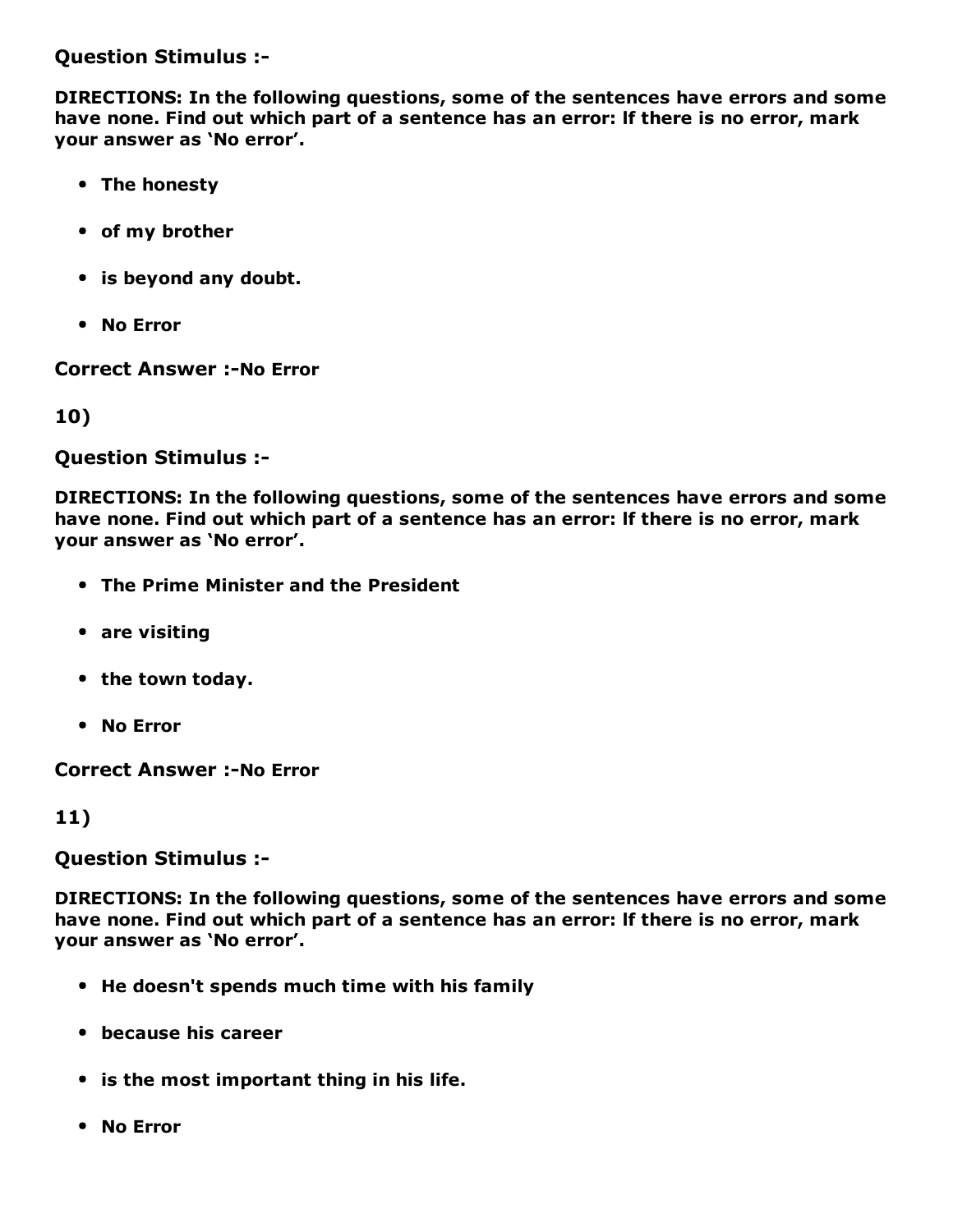Correct Answer :-He doesn't spends much time with his family

12)

#### Question Stimulus :

DIRECTIONS: In the following questions, some of the sentences have errors and some have none. Find out which part of a sentence has an error: lf there is no error, mark your answer as 'No error'.

- Problems arises
- if the parents' approach
- to discipline is inconsistent.
- No Error

**Correct Answer :- Problems arises** 

13)

### Question Stimulus :

DIRECTIONS: In the following questions, some of the sentences have errors and some have none. Find out which part of a sentence has an error: lf there is no error, mark your answer as 'No error'.

- If I had noticed her,
- I would have
- greeted her.
- No Error

**Correct Answer :-No Error** 

14)

### Question Stimulus :

DIRECTIONS: In the following questions, some of the sentences have errors and some have none. Find out which part of a sentence has an error: lf there is no error, mark your answer as 'No error'.

- She will lose all her friends
- if she continues to be talking
- about them behind their backs.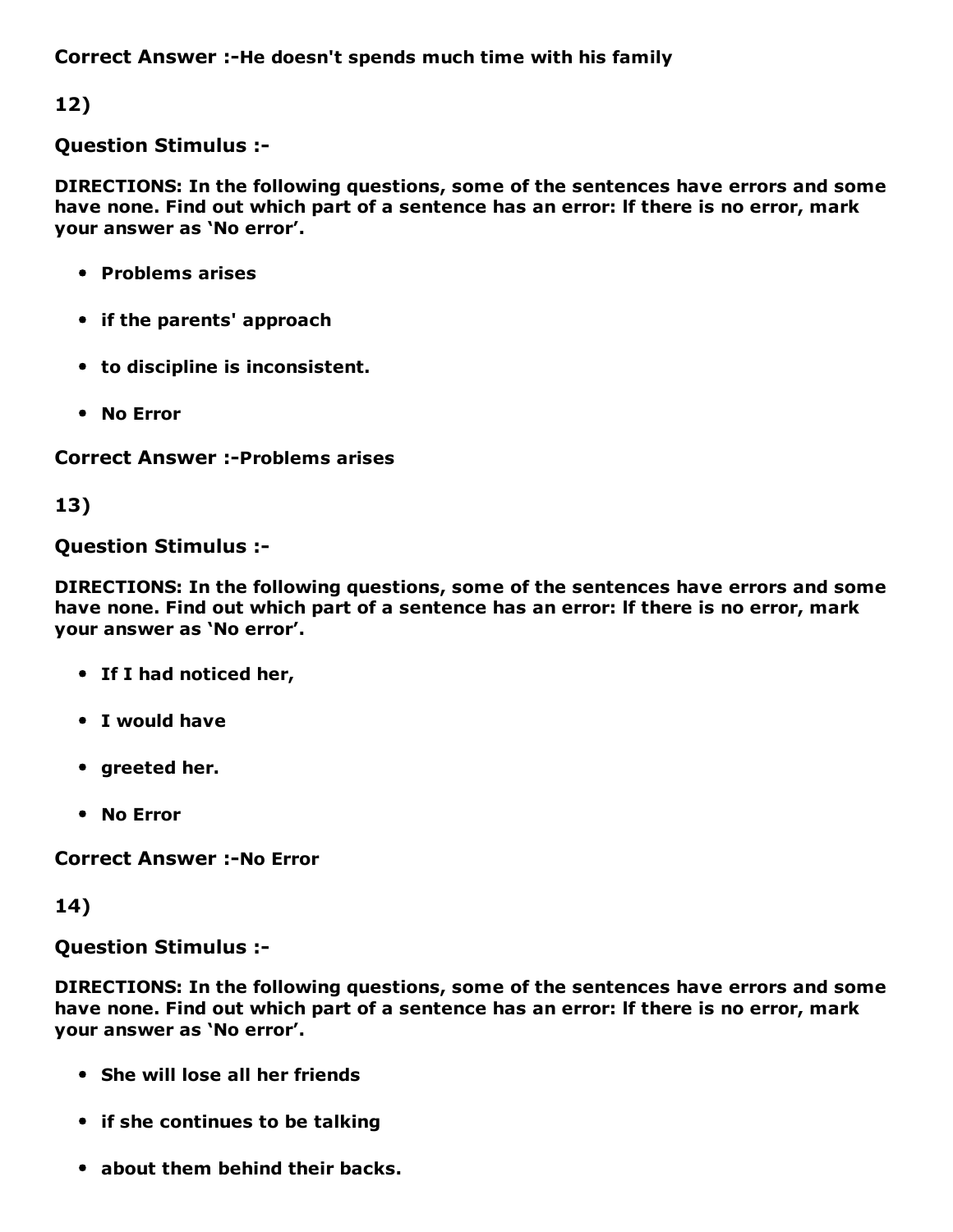No Error

Correct Answer :- if she continues to be talking

15)

Question Stimulus :

DIRECTIONS: In the following questions, some of the sentences have errors and some have none. Find out which part of a sentence has an error: lf there is no error, mark your answer as 'No error'.

- If you are not reading the newspaper,
- you should
- let other read it.
- No Error

Correct Answer :- let other read it.

16)

Question Stimulus :

Out of the given options, choose the one which is the correct indirect speech of the sentence given below.

He said to me, "I was waiting for you".

- He told me that he was waiting for me.
- He told me that he have been waiting for me.
- He told me that he has been waiting for me.
- He told me that he had been waiting for me.

Correct Answer :-He told me that he had been waiting for me.

17)

Question Stimulus :

Out of the given options, choose the one which is the correct indirect speech of the sentence given below.

The boy said to the fruit-seller, "Are all these mangoes sweet?"

• The boy asked the fruit-seller if all these mangoes are sweet.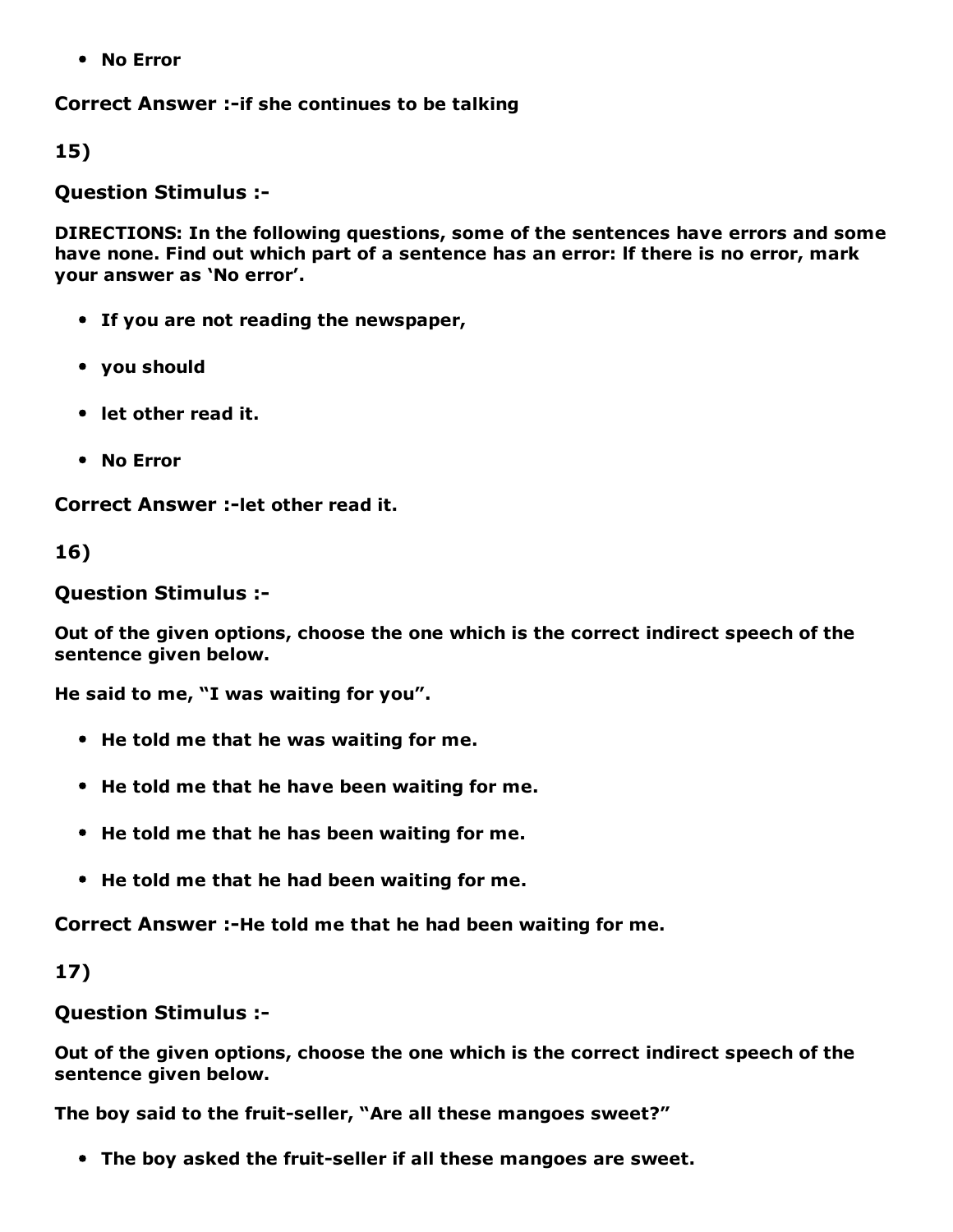- The boy asked the fruit-seller if all these mangoes were sweet.
- The boy asked the fruit-seller if all those mangoes were sweet.
- The boy asked the fruit-seller if all those mangoes had been sweet.

Correct Answer :-The boy asked the fruit-seller if all those mangoes were sweet.

18)

Question Stimulus :

Out of the given options, choose the one which is the correct indirect speech of the sentence given below.

Mother said, "Oh! It's a snake. Don't go near it, children."

- Mother exclaimed with disgust that it is a snake and told the children not to go near it.
- Mother exclaimed with disgust that it were a snake and told the children not to go near it.
- Mother exclaimed with disgust that it was a snake and told the children not to go near it.
- Mother exclaimed with disgust that it was being a snake and told the children not to go near it.

Correct Answer :-Mother exclaimed with disgust that it was a snake and told the children not to go near it.

19)

Question Stimulus :

Out of the given options, choose the one which is the correct active voice of the sentence given below.

By whom was the window broken?

- Who breaks the window?
- Who has broken the window?
- Who broke the window?
- Who had broken the window?

Correct Answer :-Who broke the window?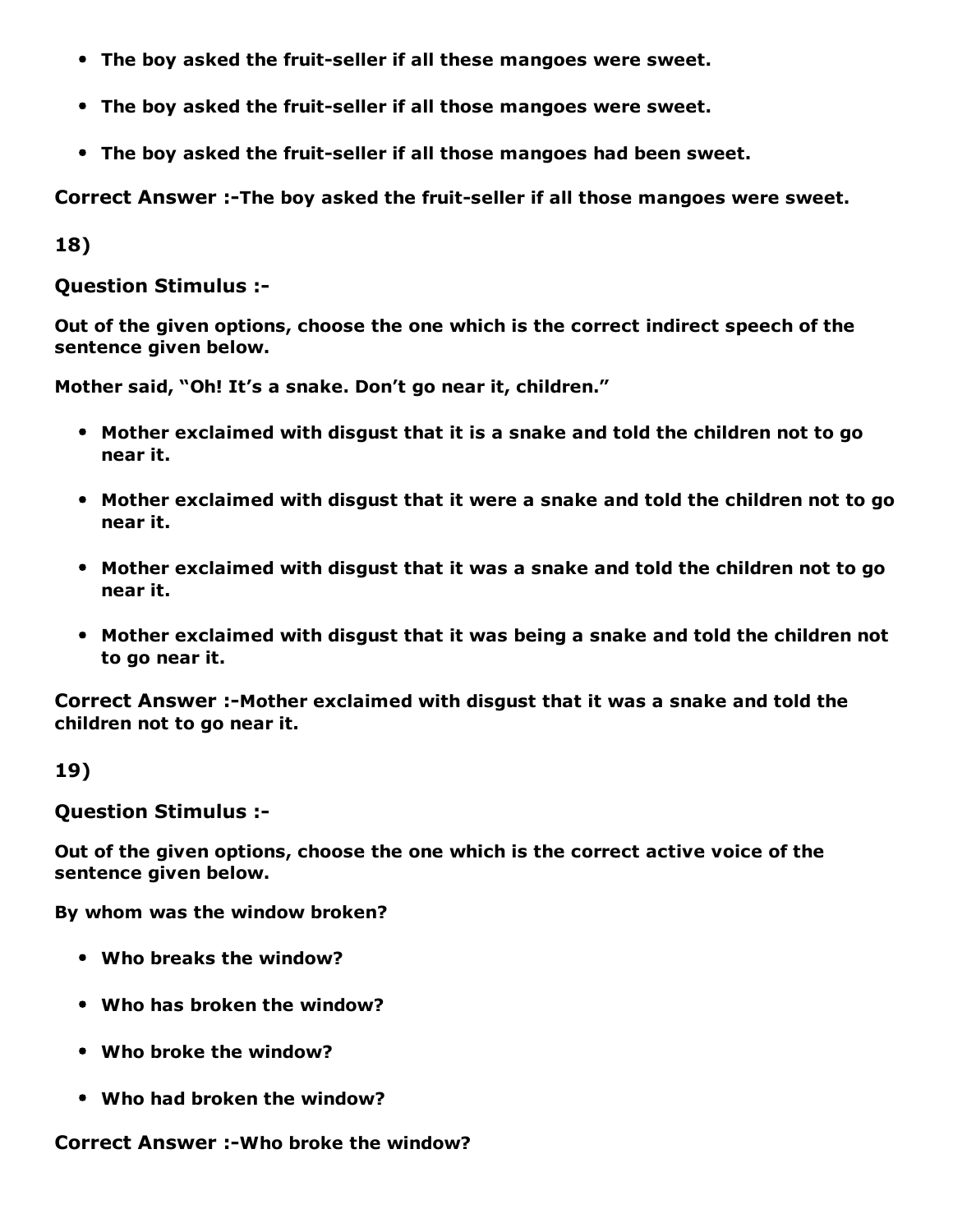### 20)

#### Question Stimulus :

Out of the given options, choose the one which is the correct passive voice of the sentence given below.

Roses smell sweet.

- Roses are smelling sweet.
- Roses are sweet smelling when someone smells.
- Roses are sweet when smelt.
- Roses are sweet when we smell.

Correct Answer :- Roses are sweet when smelt.

#### 21)

#### Question Stimulus :

Out of the given options, choose the one which is the correct passive voice of the sentence given below.

I remember my father taking me to the theater.

- I remembered how I was being taken to the theater by my father.
- I remember I was being taken to the theater by my father.
- I remember being taken to the theater by my father.
- I remember having being taken to the theater by my father.

#### Correct Answer :-I remember being taken to the theater by my father.

22)

Question Stimulus :

Choose the grammatically correct sentence out of the given options.

- Kalidas is Shakespeare of India.
- Kalidas is the Shakespeare of India.
- Kalidas is a Shakespeare of India.
- Kalidas is an Shakespeare of India.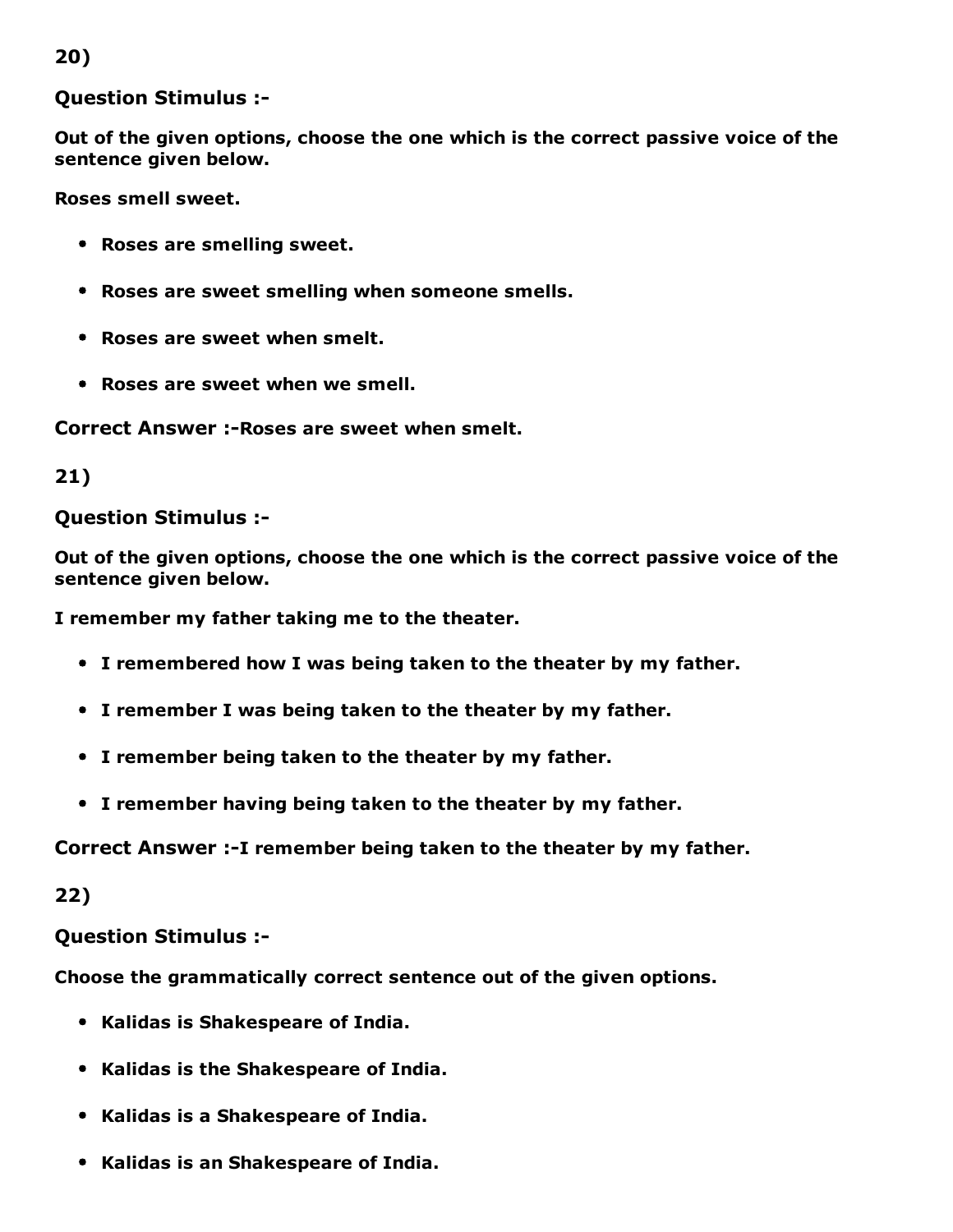Correct Answer :-Kalidas is the Shakespeare of India.

# 23)

Question Stimulus :

Fill in the blank with the correct option.

Jane requested Mary to bring \_\_\_\_\_\_ notebooks for her from the stationery.

- few
- a few
- the few
- a little

**Correct Answer :- a few** 

# 24)

Question Stimulus :

Fill in the blank with the correct option.

There are \_\_\_\_\_ passengers in the compartment today.

- less
- little
- least
- fewer

**Correct Answer :-fewer** 

# 25)

Question Stimulus :

Fill in the blank with the correct option.

The local football team is doing \_\_\_\_\_ better.

- little
- a little
- some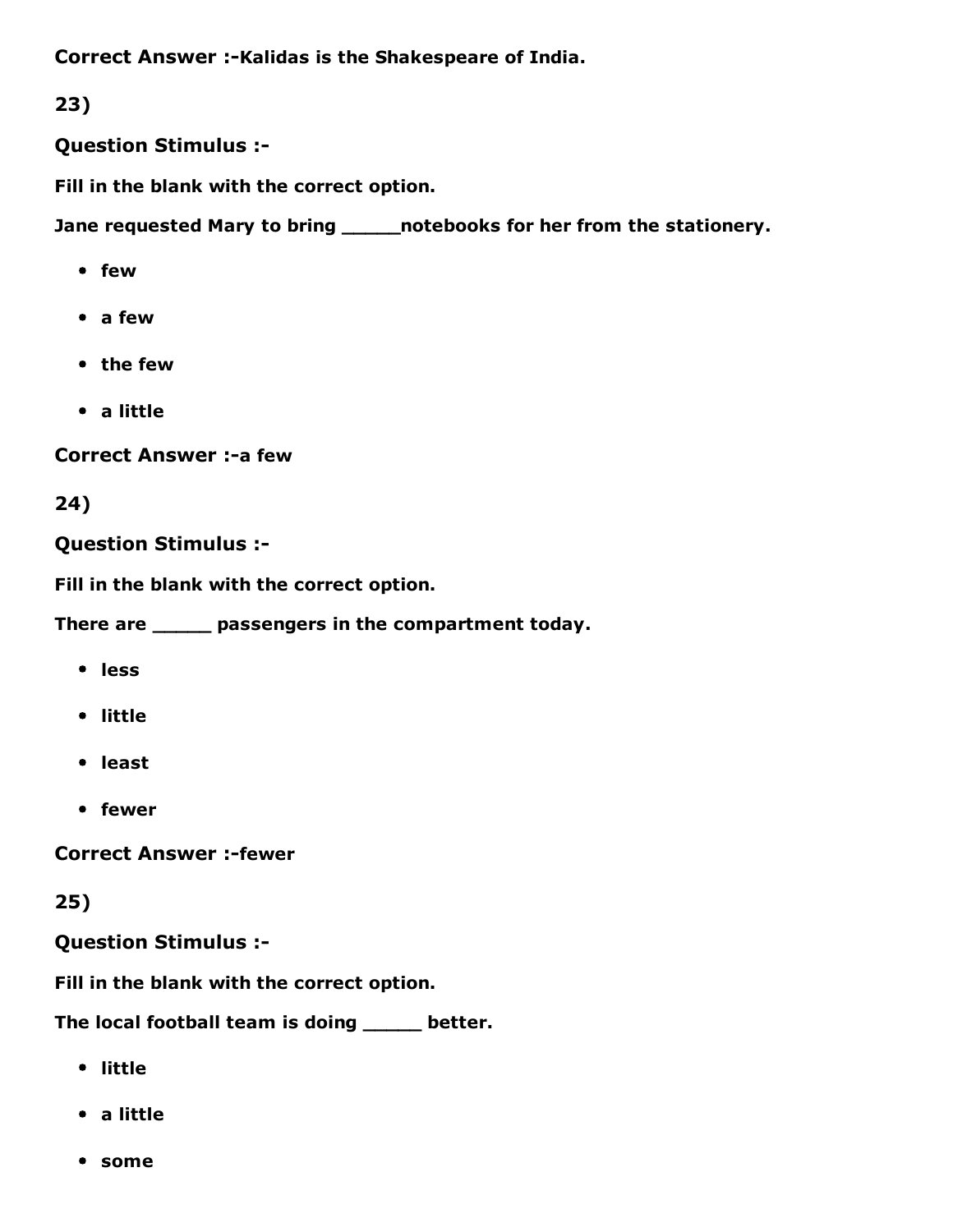• the little

**Correct Answer :- a little** 

26)

Question Stimulus :

DIRECTIONS: Read the following passage carefully and answer the following questions.

How do we resist change? We tend to respond to change the same way we respond to anything we perceive as a threat: by flight or fight. Our first reaction is flight - we try to avoid change if we can. We do what futurist Faith Popcorn calls 'cocooning': We seal ourselves off from those around us and try to ignore what is happening. This can happen in the workplace just by being passive. We don't volunteer for teams or committees; we don't make suggestions, ask questions, or offer constructive criticism. But the changes ahead are inescapable. Those who "cocoon" themselves will be left behind. Even worse is to fight, to actively resist change. Resistance tactics might include negativity, destructive criticism, and even sabotage.

Take a different approach to change. Rejecting both alternatives of flight or flight, we seek a better option -- one that neither avoids change nor resists it, but harnesses and guides it. Change can be the means to your goals, not a barrier to them. Both fight and flight are reactions to perceiving change as a threat. But if we can change our perceptions, we can avoid those reactions. An old proverb goes, "Every change brings an opportunity." In other words, we must learn to see change as a means of achieving our goals, not a barrier preventing us from reaching them.

What would be the most appropriate title of the passage?

- Change- A barrier in life
- Change-A threat to life
- How to Cope with Change
- None of the above

Correct Answer :-How to Cope with Change

27)

Question Stimulus :

DIRECTIONS: Read the following passage carefully and answer the following questions.

How do we resist change? We tend to respond to change the same way we respond to anything we perceive as a threat: by flight or fight. Our first reaction is flight - we try to avoid change if we can. We do what futurist Faith Popcorn calls 'cocooning': We seal ourselves off from those around us and try to ignore what is happening. This can happen in the workplace just by being passive. We don't volunteer for teams or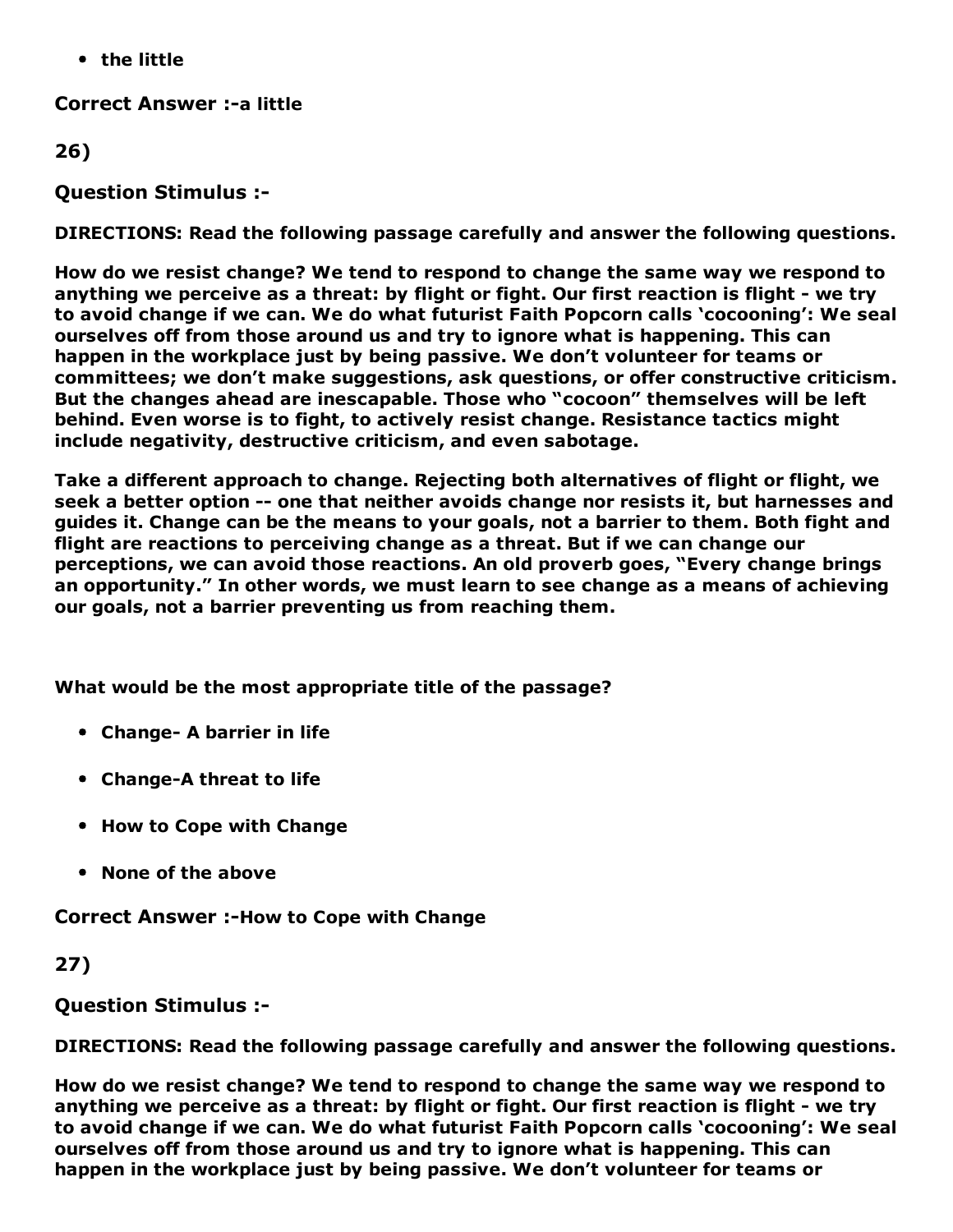committees; we don't make suggestions, ask questions, or offer constructive criticism. But the changes ahead are inescapable. Those who "cocoon" themselves will be left behind. Even worse is to fight, to actively resist change. Resistance tactics might include negativity, destructive criticism, and even sabotage.

Take a different approach to change. Rejecting both alternatives of flight or flight, we seek a better option -- one that neither avoids change nor resists it, but harnesses and guides it. Change can be the means to your goals, not a barrier to them. Both fight and flight are reactions to perceiving change as a threat. But if we can change our perceptions, we can avoid those reactions. An old proverb goes, "Every change brings an opportunity." In other words, we must learn to see change as a means of achieving our goals, not a barrier preventing us from reaching them.

What message does the writer want to convey through the passage?

- We should either avoid a change or resist it.
- Changes should be accepted positively as they bring Opportunities in life.
- We should keep ourselves away from any kind of sudden change.
- None of the above

Correct Answer :-Changes should be accepted positively as they bring Opportunities in life.

#### 28)

Question Stimulus :

DIRECTIONS: Read the following passage carefully and answer the following questions.

How do we resist change? We tend to respond to change the same way we respond to anything we perceive as a threat: by flight or fight. Our first reaction is flight - we try to avoid change if we can. We do what futurist Faith Popcorn calls 'cocooning': We seal ourselves off from those around us and try to ignore what is happening. This can happen in the workplace just by being passive. We don't volunteer for teams or committees; we don't make suggestions, ask questions, or offer constructive criticism. But the changes ahead are inescapable. Those who "cocoon" themselves will be left behind. Even worse is to fight, to actively resist change. Resistance tactics might include negativity, destructive criticism, and even sabotage.

Take a different approach to change. Rejecting both alternatives of flight or flight, we seek a better option -- one that neither avoids change nor resists it, but harnesses and guides it. Change can be the means to your goals, not a barrier to them. Both fight and flight are reactions to perceiving change as a threat. But if we can change our perceptions, we can avoid those reactions. An old proverb goes, "Every change brings an opportunity." In other words, we must learn to see change as a means of achieving our goals, not a barrier preventing us from reaching them.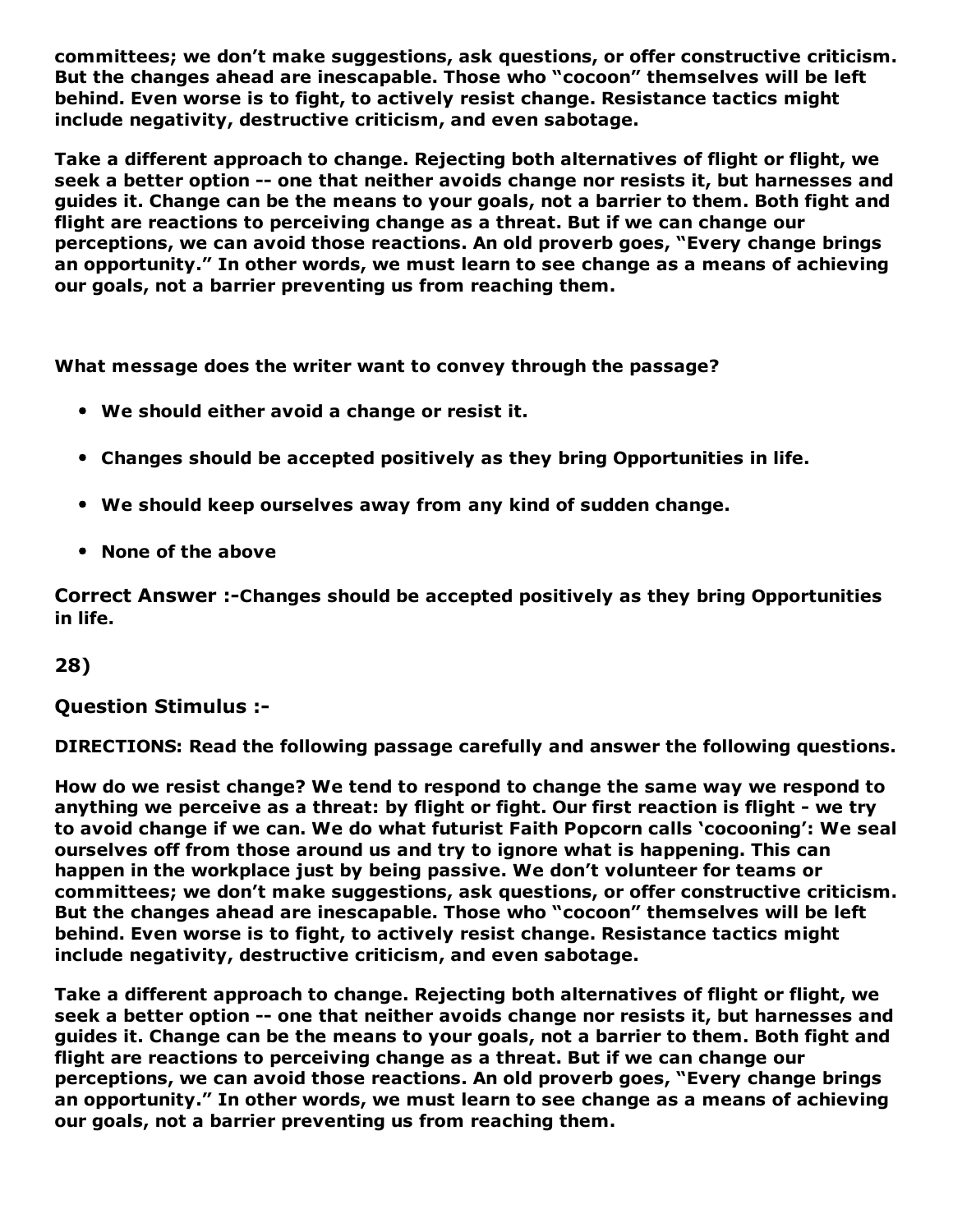#### What will be a synonym of the word 'barrier'?

- help
- obstacle
- aid
- assistance

**Correct Answer :-obstacle** 

29)

Question Stimulus :

DIRECTIONS: Read the following passage carefully and answer the following questions.

How do we resist change? We tend to respond to change the same way we respond to anything we perceive as a threat: by flight or fight. Our first reaction is flight - we try to avoid change if we can. We do what futurist Faith Popcorn calls 'cocooning': We seal ourselves off from those around us and try to ignore what is happening. This can happen in the workplace just by being passive. We don't volunteer for teams or committees; we don't make suggestions, ask questions, or offer constructive criticism. But the changes ahead are inescapable. Those who "cocoon" themselves will be left behind. Even worse is to fight, to actively resist change. Resistance tactics might include negativity, destructive criticism, and even sabotage.

Take a different approach to change. Rejecting both alternatives of flight or flight, we seek a better option -- one that neither avoids change nor resists it, but harnesses and guides it. Change can be the means to your goals, not a barrier to them. Both fight and flight are reactions to perceiving change as a threat. But if we can change our perceptions, we can avoid those reactions. An old proverb goes, "Every change brings an opportunity." In other words, we must learn to see change as a means of achieving our goals, not a barrier preventing us from reaching them.

What does the term 'cocooning' in the passage suggest?

- To socialize and enjoy life.
- To stay isolated or away from life and people.
- To live in a comfortable and luxurious place.
- None of the above.

Correct Answer :-To stay isolated or away from life and people.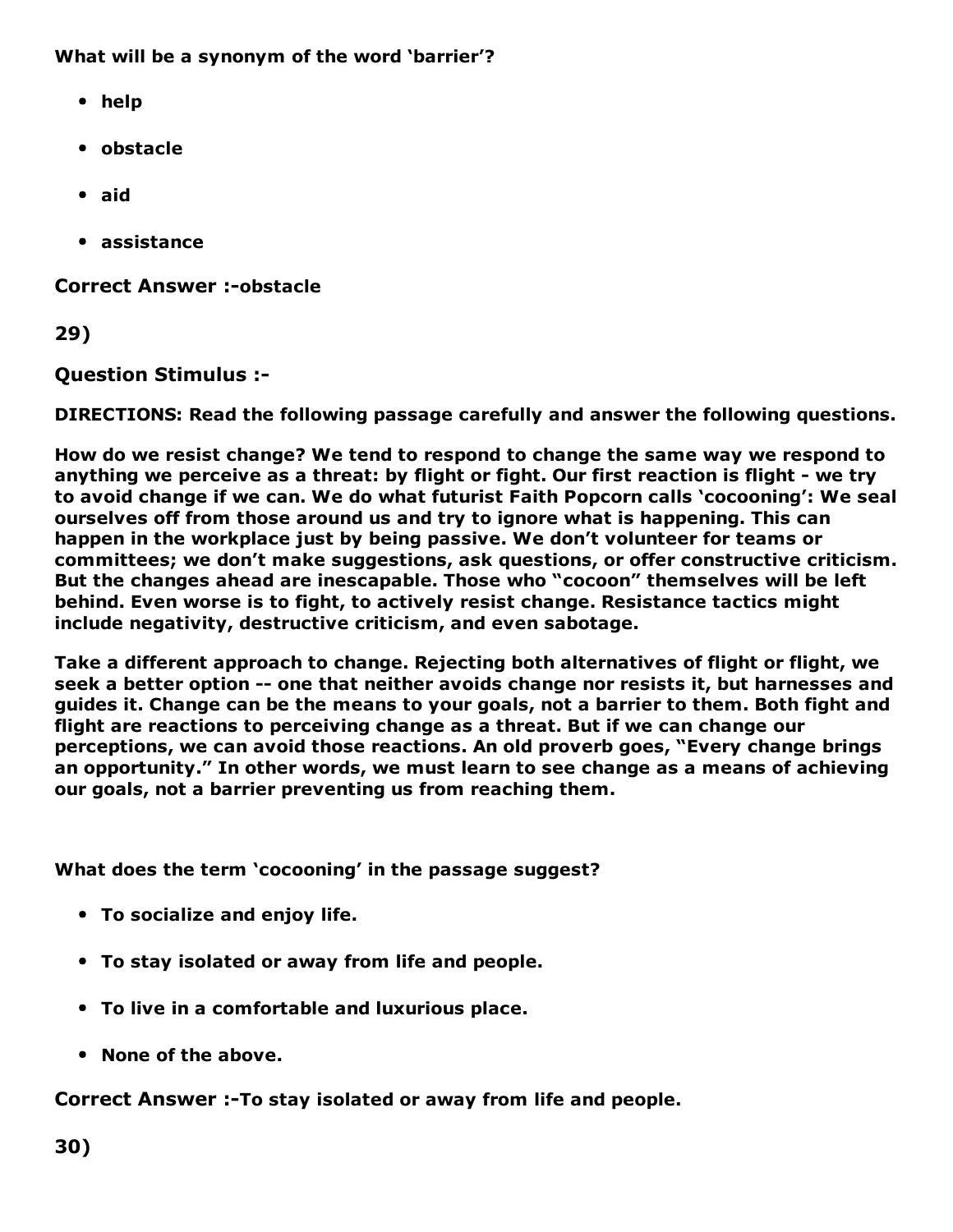Question Stimulus :

DIRECTIONS: Read the following passage carefully and answer the following questions.

How do we resist change? We tend to respond to change the same way we respond to anything we perceive as a threat: by flight or fight. Our first reaction is flight - we try to avoid change if we can. We do what futurist Faith Popcorn calls 'cocooning': We seal ourselves off from those around us and try to ignore what is happening. This can happen in the workplace just by being passive. We don't volunteer for teams or committees; we don't make suggestions, ask questions, or offer constructive criticism. But the changes ahead are inescapable. Those who "cocoon" themselves will be left behind. Even worse is to fight, to actively resist change. Resistance tactics might include negativity, destructive criticism, and even sabotage.

Take a different approach to change. Rejecting both alternatives of flight or flight, we seek a better option -- one that neither avoids change nor resists it, but harnesses and guides it. Change can be the means to your goals, not a barrier to them. Both fight and flight are reactions to perceiving change as a threat. But if we can change our perceptions, we can avoid those reactions. An old proverb goes, "Every change brings an opportunity." In other words, we must learn to see change as a means of achieving our goals, not a barrier preventing us from reaching them.

What does the word 'harness' mean?

- Control and make use of something especially in a positive or constructive way.
- To avoid something deliberately.
- To keep away from it unknowingly.
- None of the above.

Correct Answer :-Control and make use of something especially in a positive or constructive way.

Topic:- Hindi 1)

#### Question Stimulus :

निम्नलिखित गद्यांश को ध्यानपूर्वक पढ़कर उसके नीचे दिये गये बहविकल्पी प्रश्नों में ही विकल्प का चयन करें।

"कल्पना" और 'व्यक्तित्व' की, पाश्चात्य समीक्षा-क्षेत्र में, इतनी अधिक मुनादी हुई कि काव्य के और सब पक्षों से दृष्टि हटकर इन्हीं दो पर जा जमी। 'कल्पना' काव्य का बोध पक्ष है। कल्पना में आई रूप-व्यापार-योजना का कवि या श्रोता को अंतः साक्षात्कार का बोध होता है। पर इस बोध पक्ष के अतिरिक्त काव्य का भाव पक्ष भी है। कल्पना को रूप योजना के लिए प्रेरित करने वाले और कल्पना में आयी हुई वस्तुओं में श्रोता या पाठक को रमाने वाली रति, करूणा, क्रोध, उत्साह, आश्चर्य इत्यादि भाव या मनोविकार होते हैं। इसी से भारतीय दृष्टि ने भावपक्ष को प्रधानता दी और रस के सिद्धात की प्रतिष्ठा की। पर पश्चिम में 'कल्पना'-'कल्पना' की पुकार के सामने धीरे-धीरे समीक्षकों का ध्यान भाव पक्ष से हट गया और बोधपक्ष ही पर भिड़ गया। काव्य की रमणीयता उस हल्के आनंद के रूप में ही मानी जाने लगी जिस आनंद के लिए हम नई-नई सुंदर भड़कीली और विलक्षण वस्तुओं को देखने जाते है। इस प्रकार कवि तमाशा दिखाने वाले के रूप में और श्रोता या पाठक तटस्थ तमाशबीन के रूप में समझे जाने लगे। केवल देखने का आनंद कुछ विलक्षण को देखने का कुतुहल मात्र होता है।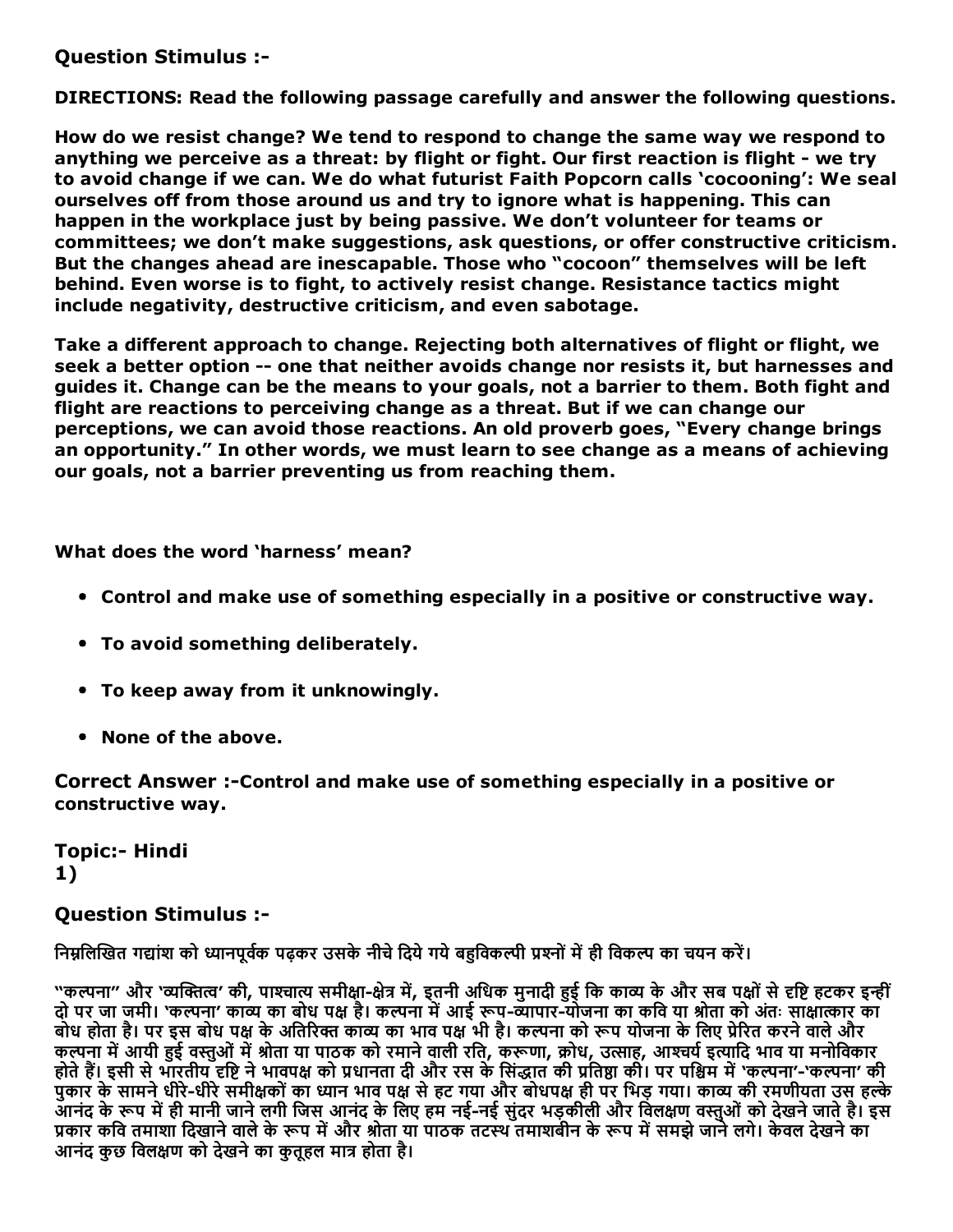कवि या श्रोता को अंतः साक्षात्कार बोध किसका होता है।

- व्यक्तित्व का
- िवलဌणता का
- कल्पना में आई रूप-व्यापार-योजना का
- मनोिवकारोंका

Correct Answer :-कल्पना में आई रूप-व्यापार-योजना का

### 2)

### Question Stimulus :

निम्नलिखित गद्यांश को ध्यानपूर्वक पढ़कर उसके नीचे दिये गये बहुविकल्पी प्रश्नों में सही विकल्प का चयन करें।

"कल्पना" और 'व्यक्तित्व' की, पाश्चात्य समीक्षा-क्षेत्र में, इतनी अधिक मुनादी हुई कि काव्य के और सब पक्षों से दृष्टि हटकर इन्हीं दो पर जा जमी। 'कल्पना' काव्य का बोध पक्ष है। कल्पना में आई रूप-व्यापार-योजना का कवि या श्रोता को अंतः साक्षात्कार का बोध होता है। पर इस बोध पक्ष के अतिरिक्त काव्य का भाव पक्ष भी है। कल्पना को रूप योजना के लिए प्रेरित करने वाले और कल्पना में आयी हुई वस्तुओं में श्रोता या पाठक को रमाने वाली रति, करूणा, क्रोध, उत्साह, आश्चर्य इत्यादि भाव या मनोविकार होते हैं। इसी से भारतीय दृष्टि ने भावपक्ष को प्रधानता दी और रस के सिद्धात की प्रतिष्ठा की। पर पश्चिम में 'कल्पना'-'कल्पना' की पुकार के सामने धीरे-धीरे समीक्षकों का ध्यान भाव पक्ष से हट गया और बोधपक्ष ही पर भिड़ गया। काव्य की रमणीयता उस हल्के आनंद के रूप में ही मानी जाने लगी जिस आनंद के लिए हम नई-नई सुंदर भड़कीली और विलक्षण वस्तुओं को देखने जाते है। इस प्रकार कवि तमाशा दिखाने वाले के रूप में और श्रीता या पाठक तटस्थ तमाशबीन के रूप में समझे जाने लगे। केवल देखने का आनंद कुछ विलक्षण को देखने का कतहल मात्र होता है।

भारतीय दृष्टि में काव्य ने किस सिद्धांत की प्रतिष्ठा की?

- रस सिद्धांत की
- कुतुहल सिद्धांत की
- कल्पना सिद्धांत की
- श्रोता या पाठक की तटस्थता की

Correct Answer :-रस सिद्धांत की

3)

### Question Stimulus :

निम्नलिखित गद्यांश को ध्यानपूर्वक पढ़कर उसके नीचे दिये गये बहविकल्पी प्रश्नों में सही विकल्प का चयन करें।

"कल्पना" और 'व्यक्तित्व' की, पाश्चात्य समीक्षा-क्षेत्र में, इतनी अधिक मुनादी हुई कि काव्य के और सब पक्षों से दृष्टि हटकर इन्हीं दो पर जा जमी। 'कल्पना' काव्य का बोध पक्ष है। कल्पना में आई रूप-व्यापार-योजना का कवि या श्रोता को अंतः साक्षात्कार का बोध होता है। पर इस बोध पक्ष के अतिरिक्त काव्य का भाव पक्ष भी है। कल्पना को रूप योजना के लिए प्रेरित करने वाले और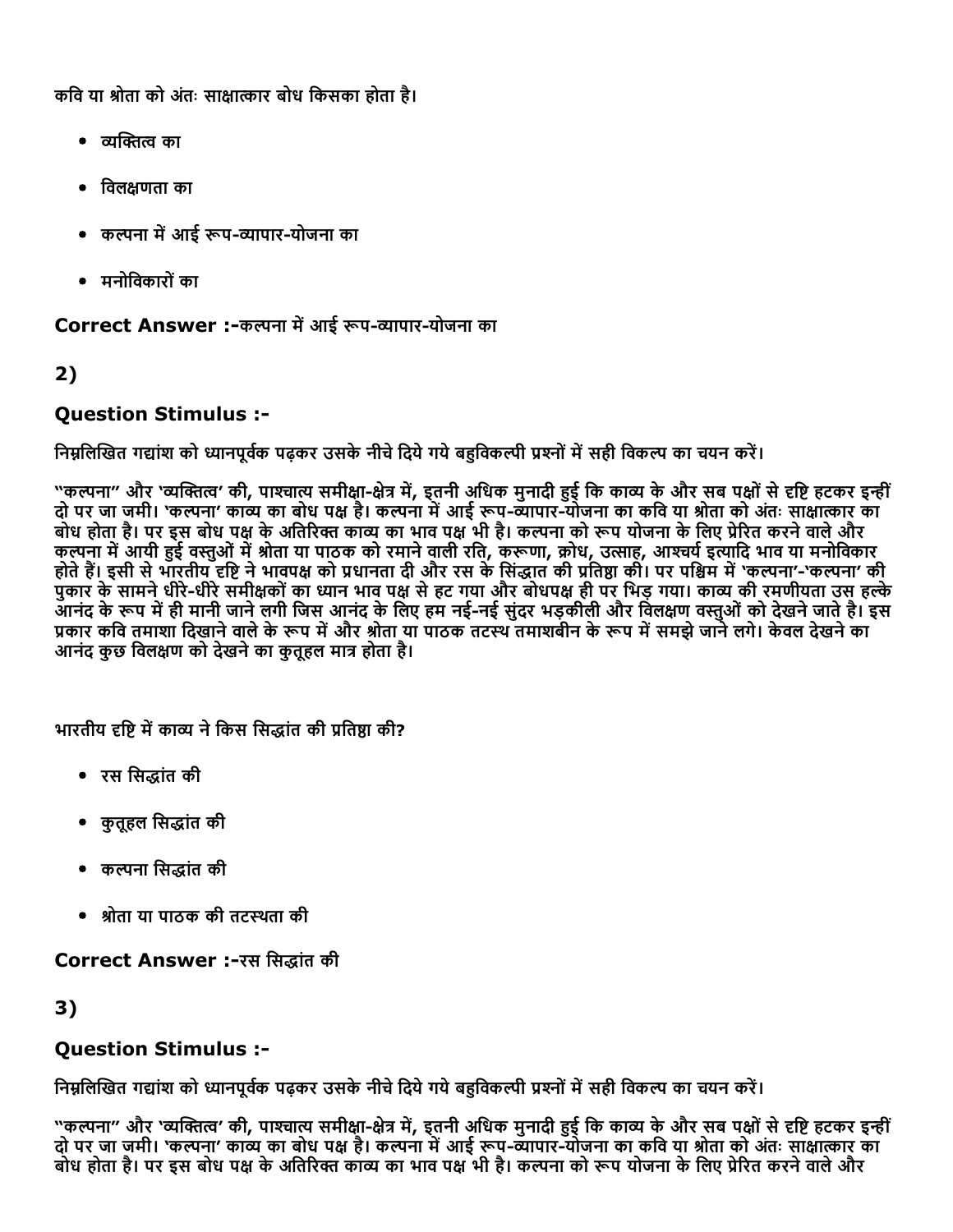कल्पना में आयी हुई वस्तुओं में श्रोता या पाठक को रमाने वाली रति, करूणा, क्रोध, उत्साह, आश्चर्य इत्यादि भाव या मनोविकार होते हैं। इसी से भारतीय दृष्टि ने भावपक्ष को प्रधानता दी और रस के सिद्धांत की प्रतिष्ठा की। पर पश्चिम में 'कल्पना'-'कल्पना' की पुकार के सामने धीरे-धीरे समीक्षकों का ध्यान भाव पक्ष से हट गया और बोधपक्ष ही पर भिड़ गया। काव्य की रमणीयता उस हल्के आनंद के रूप में ही मानी जाने लगी जिस आनंद के लिए हम नई-नई सुंदर भड़कीली और विलक्षण वस्तुओं को देखने जाते है। इस प्रकार कवि तमाशा दिखाने वाले के रूप में और श्रोता या पाठक तटस्थ तमाशबीन के रूप में समझे जाने लगे। केवल देखने का आनंद कुछ विलक्षण को देखने का कुतूहल मात्र होता है।

केवल देखने का आनंद क्या है?

- रसानुभूित
- श्रोता या पाठक को काव्य का मर्म समझाना
- भावपक्ष को प्रबल बनाना
- कुछ विलक्षण को दिखाने का कुतूहल मात्र

Correct Answer :-कुछ विलक्षण को दिखाने का कुतूहल मात्र

# 4)

# Question Stimulus :

निम्नलिखित गद्यांश को ध्यानपूर्वक पढ़कर उसके नीचे दिये गये बहविकल्पी प्रश्नों में सही विकल्प का चयन करें।

"कल्पना" और 'व्यक्तित्व' की, पाश्चात्य समीक्षा-क्षेत्र में, इतनी अधिक मुनादी हुई कि काव्य के और सब पक्षों से दृष्टि हटकर इन्हीं दो पर जा जमी। 'कल्पना' काव्य का बोध पक्ष है। कल्पना में आई रूप-व्यापार-योजना का कवि या श्रोता को अंतः साक्षात्कार का बोध होता है। पर इस बोध पक्ष के अतिरिक्त काव्य का भाव पक्ष भी है। कल्पना को रूप योजना के लिए प्रेरित करने वाले और कल्पना में आयी हुई वस्तुओं में श्रोता या पाठक को रमाने वाली रति, करूणा, क्रोध, उत्साह, आश्चर्य इत्यादि भाव या मनोविकार होते हैं। इसी से भारतीय दृष्टि ने भावपक्ष को प्रधानता दी और रस के सिद्धात की प्रतिष्ठा की। पर पश्चिम में 'कल्पना'-'कल्पना' की रेंग्नर के सामने धीरे-धीरे समीक्षकों का ध्यान भाव पक्ष से हट गया और बोधपक्ष ही पर भिड़ गया। काव्य की रमणीयता उस हल्के अनंद के रूप में ही मानी जाने लगी जिस आनंद के लिए हम नई-नई सुंदर भड़कीली और विलक्षण वस्तुओं को देखने जाते है। इस प्रकार कवि तमाशा दिखाने वाले के रूप में और श्रोता या पाठक तटस्थ तमाशबीन के रूप में समझे जाने लगे। केवल देखने का आनंद कुछ विलक्षण को देखने का कुतुहल मात्र होता है।

'कल्पना' काव्य का कौन-सा पक्ष है?

- भावपဌ
- बोध पဌ
- रमणीय पဌ
- अलंकार पक्ष

Correct Answer :-बोध पक्ष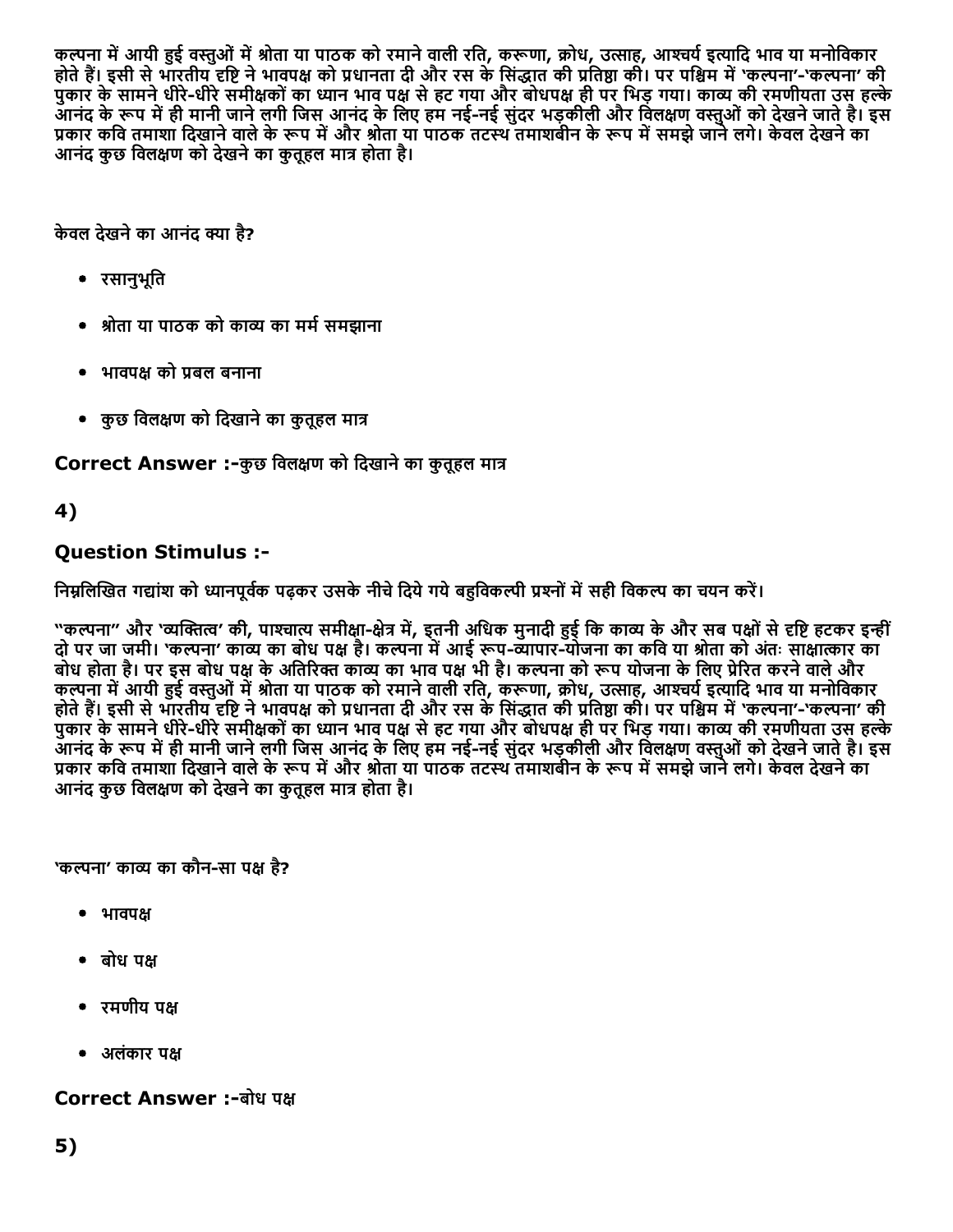### Question Stimulus :

निम्नलिखित गद्यांश को ध्यानपूर्वक पढ़कर उसके नीचे दिये गये बहुविकल्पी प्रश्नों में सही विकल्प का चयन करें।

"कल्पना" और 'व्यक्तित्व' की, पाश्चात्य समीक्षा-क्षेत्र में, इतनी अधिक मुनादी हुई कि काव्य के और सब पक्षों से दृष्टि हटकर इन्हीं दो पर जा जमी। 'कल्पना' काव्य का बोध पक्ष है। कल्पना में आई रूप-व्यापार-योजना का कवि या श्रोता को अंतः साक्षात्कार का बोध होता है। पर इस बोध पक्ष के अतिरिक्त काव्य का भाव पक्ष भी है। कल्पना को रूप योजना के लिए प्रेरित करने वाले और कल्पना में आयी हुई वस्तुओं में श्रोता या पाठक को रमाने वाली रति, करूणा, क्रोध, उत्साह, आश्चर्य इत्यादि भाव या मनोविकार होते हैं। इसी से भारतीय दृष्टि ने भावपक्ष को प्रधानता दी और रस के सिद्धात की प्रतिष्ठा की। पर पश्चिम में 'कल्पना'-'कल्पना' की पुकार के सामने धीरे-धीरे समीक्षकों का ध्यान भाव पक्ष से हट गया और बोधपक्ष ही पर भिड़ गया। काव्य की रमणीयता उस हल्के अनंद के रूप में ही मानी जाने लगी जिस आनंद के लिए हम नई-नई सुंदर भड़कीली और विलक्षण वस्तुओं को देखने जाते है। इस प्रकार कवि तमाशा दिखाने वाले के रूप में और श्रोता या पाठक तटस्थ तमाशबीन के रूप में समझे जाने लगे। केवल देखने का आनंद कुछ विलक्षण को देखने का कृतहल मात्र होता है।

काव्य में पाश्चात्य समीक्षा क्षेत्र में सर्वाधिक चर्चा किस तत्व को लेकर हुई है?

- भावपဌ की
- रस सिद्धांत की प्रतिष्ठा की
- काव्य में गंभीर रमणीयता की
- कल्पना और व्यक्तित्व की

Correct Answer :-कल्पना और व्यक्तित्व की

6)

### Question Stimulus :

निम्रलिखित काव्यांश को ध्यानपर्वक पढ़कर उसके नीचे दिये गये बहविकल्पी प्रश्नों में सही विकल्प का चयन करें।

अंबर बने सुखों की चादर, धरती बने बिछौना। मिट्टी से सोना उपजाओ, इस मिट्टी से सोना।। यह िमဌी जगती की जननी, इसको करो ꋾ︁णाम। कर्मयोग के साधन बनना, ही सेवा का काम।। हाली उठा हाथ से हल को, बीज प्रेम के बोना।। चना, मटर, जौ, धान, बाजरा, और गेငँकी बाली। मिट्टी से सोना बन जाती,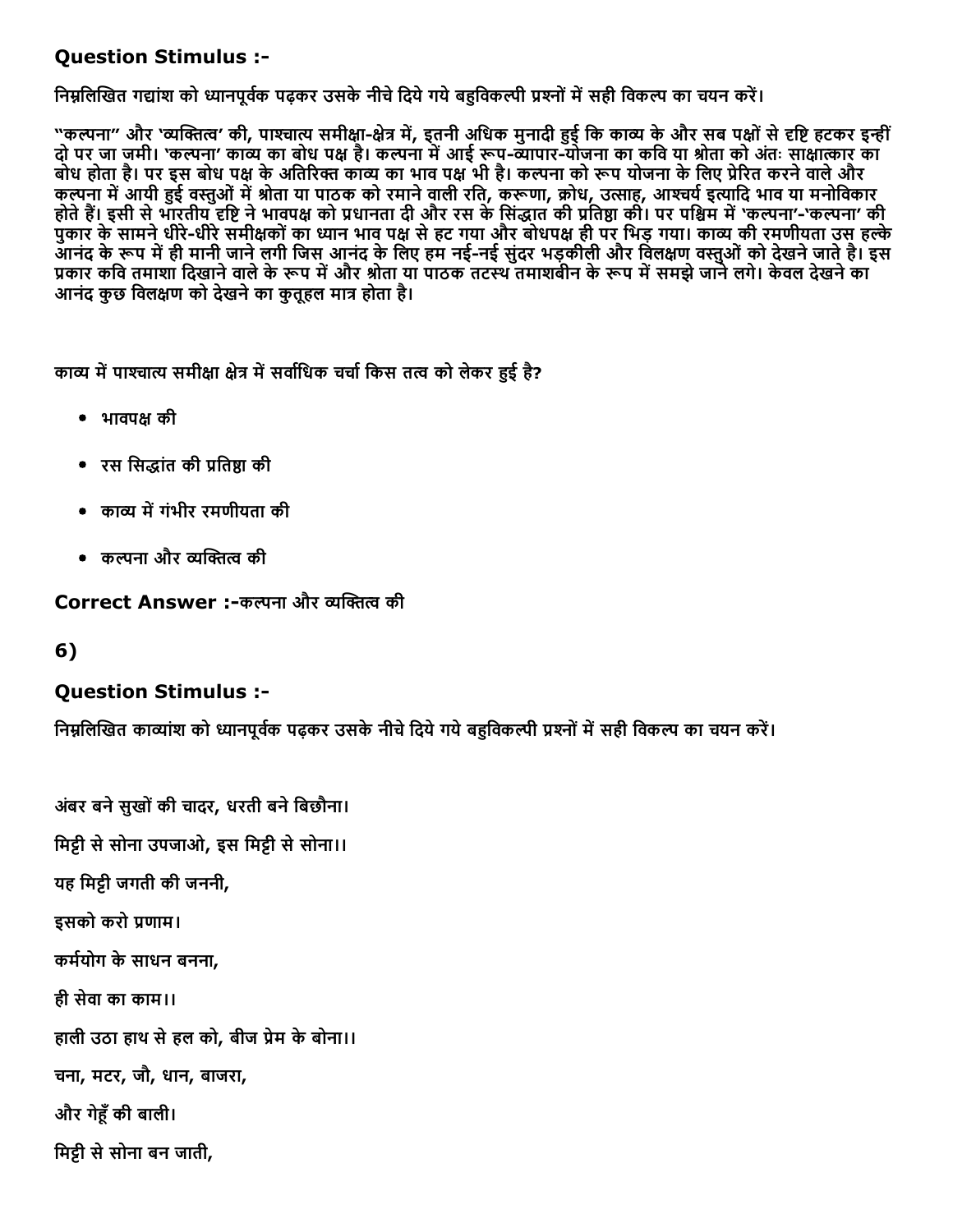भरभर देती थाली।। द्रध-दही पी-पी मुस्काए, मेरा श्याम सलौना।। हीरा, मोती, लाल, बहादुर, कह-कह तुम्हें पुकारें। खुशहाली हर घर में लाएँ, बिगड़ी दशा सुधारें।।

अंबर किसकी चादर बने ?

- दुखों
- दास्तानों
- भावनाओं
- सुखों

### Correct Answer :-सुखों

7)

# Question Stimulus :

निम्नलिखित काव्यांश को ध्यानपूर्वक पढ़कर उसके नीचे दिये गये बहुविकल्पी प्रश्नों में सही विकल्प का चयन करें।

अंबर बने सुखों की चादर, धरती बने बिछौना। मिट्टी से सोना उपजाओ, इस मिट्टी से सोना।। यह िमဌी जगती की जननी, इसको करो प्रणाम। कर्मयोग के साधन बनना, ही सेवा का काम।। हाली उठा हाथ से हल को, बीज प्रेम के बोना।। चना, मटर, जौ, धान, बाजरा, और गेငँकी बाली। मिट्टी से सोना बन जाती, भरभर देती थाली।।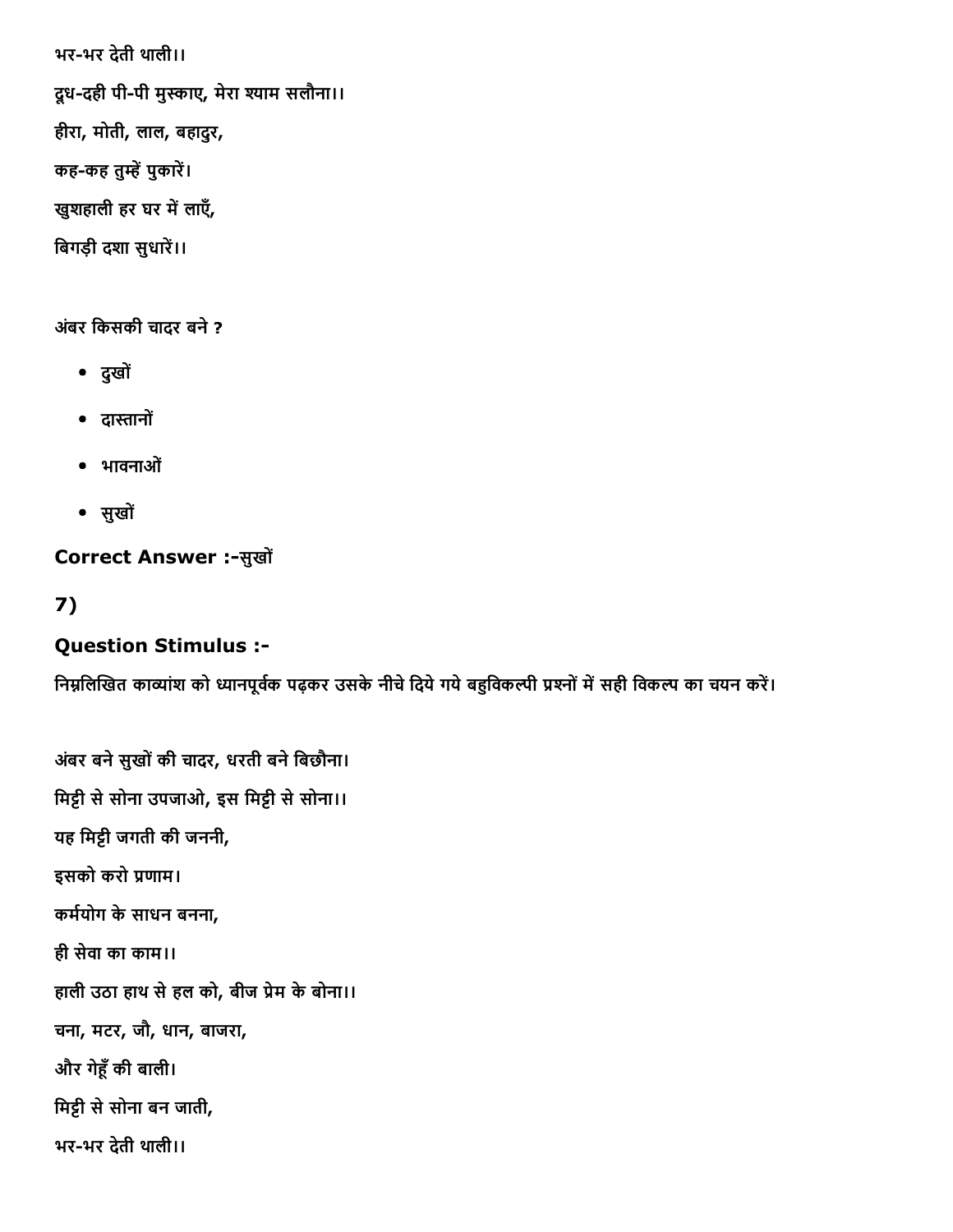द्रध-दही पी-पी मुस्काए, मेरा श्याम सलौना।। हीरा, मोती, लाल, बहादुर, कह-कह तुम्हें पुकारें। खुशहाली हर घर में लाएँ, बिगड़ी दशा सुधारें।।

### यह मिट्टी किसकी जननी है?

- जगती
- माता
- पिता
- $\bullet$  पुत्र

**Correct Answer :-जगती** 

### 8)

# Question Stimulus :

निम्नलिखित काव्यांश को ध्यानपूर्वक पढ़कर उसके नीचे दिये गये बहुविकल्पी प्रश्नों में सही विकल्प का चयन करें।

अंबर बने सुखों की चादर, धरती बने बिछौना। मिट्टी से सोना उपजाओ, इस मिट्टी से सोना।। यह िमဌी जगती की जननी, इसको करो ꋾ︁णाम। कर्मयोग के साधन बनना, ही सेवा का काम।। हाली उठा हाथ से हल को, बीज प्रेम के बोना।। चना, मटर, जौ, धान, बाजरा, और गेငँकी बाली। मिट्टी से सोना बन जाती, भरभर देती थाली।। द्रध-दही पी-पी मुस्काए, मेरा श्याम सलौना।।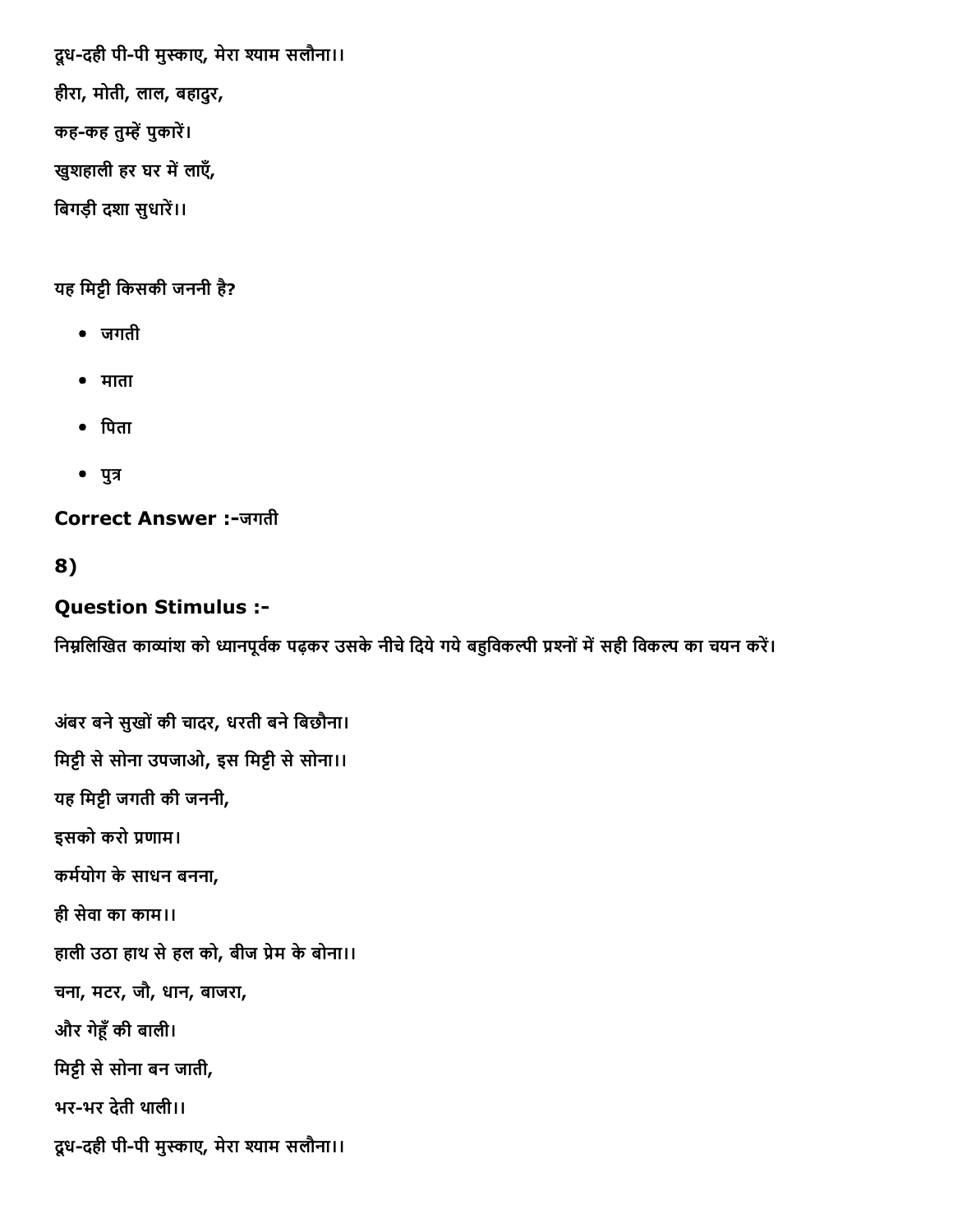हीरा, मोती, लाल, बहादुर, कह-कह तुम्हें पुकारें। खुशहाली हर घर में लाएँ, बिगड़ी दशा सुधारें।।

............ के साधक बनना-पंक्ति की पूर्ति सही-सही शब्द से कीजिए-

- हठयोग
- $\bullet$  भक्तियोग
- ज्ञानयोग
- कर्मयोग

Correct Answer :-कर्मयोग

9)

# Question Stimulus :

निम्नलिखित काव्यांश को ध्यानपूर्वक पढ़कर उसके नीचे दिये गये बहुविकल्पी प्रश्नों में सही विकल्प का चयन करें।

अंबर बने सुखों की चादर, धरती बने बिछौना। मिट्टी से सोना उपजाओ, इस मिट्टी से सोना।। यह िमဌी जगती की जननी, इसको करो प्रणाम। कर्मयोग के साधन बनना, ही सेवा का काम।। हाली उठा हाथ से हल को, बीज प्रेम के बोना।। चना, मटर, जौ, धान, बाजरा, और गेငँकी बाली। मिट्टी से सोना बन जाती, भरभर देती थाली।। दूध-दही पी-पी मुस्काए, मेरा श्याम सलौना।। हीरा, मोती, लाल, बहादुर,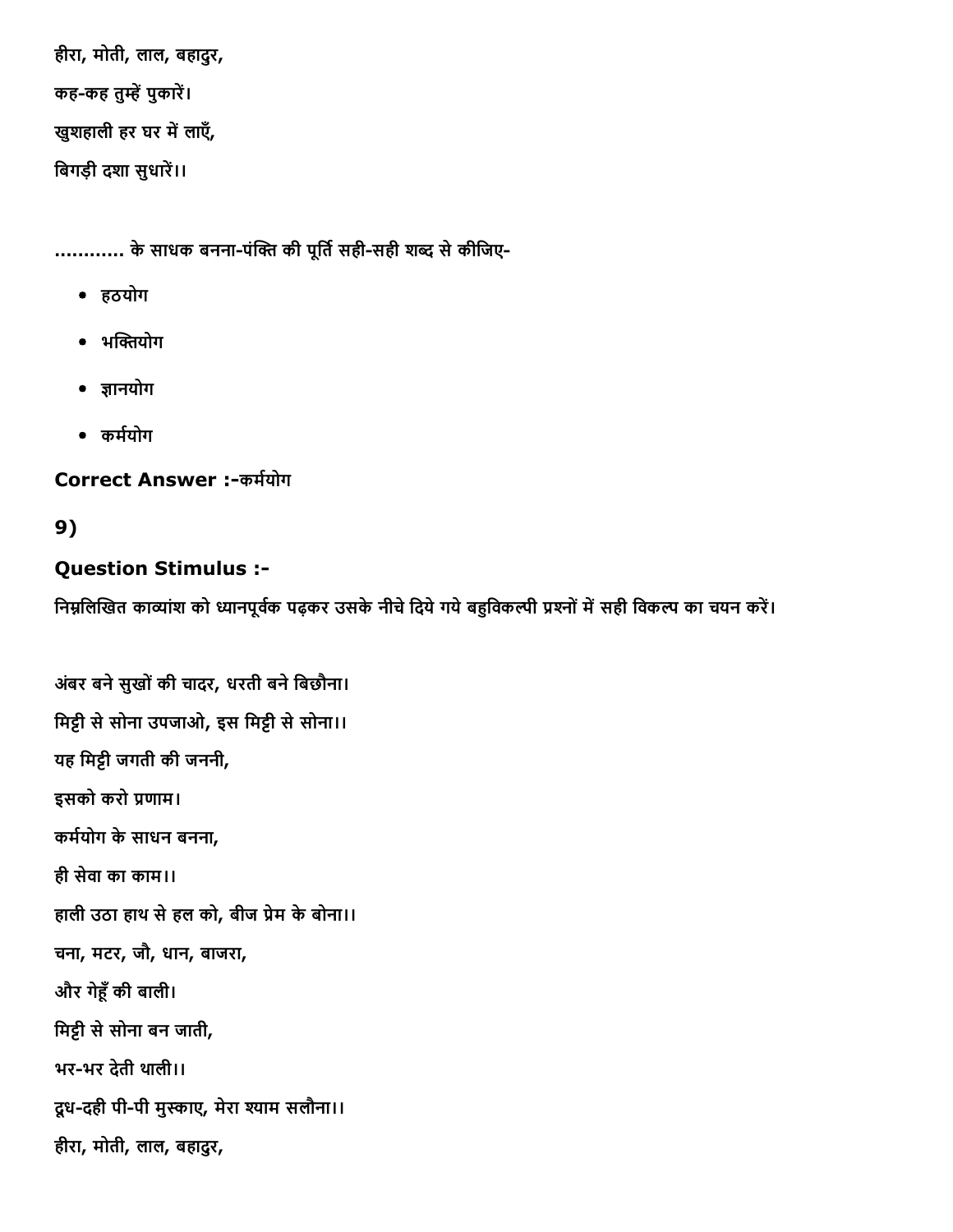कह-कह तुम्हें पुकारें। खुशहाली हर घर में लाएँ, बिगड़ी दशा सुधारें।।

श्याम सलौना क्या-क्या पीकर मुस्कराता है?

- लस्सी
- शरबत
- दही
- दूधदही

Correct Answer :- दूध-दही

# 10)

# Question Stimulus :

निम्नलिखित काव्यांश को ध्यानपूर्वक पढ़कर उसके नीचे दिये गये बहुविकल्पी प्रश्नों में सही विकल्प का चयन करें।

अंबर बने सुखों की चादर, धरती बने बिछौना। मिट्टी से सोना उपजाओ, इस मिट्टी से सोना।। यह िमဌी जगती की जननी, इसको करो ꋾ︁णाम। कर्मयोग के साधन बनना, ही सेवा का काम।। हाली उठा हाथ से हल को, बीज प्रेम के बोना।। चना, मटर, जौ, धान, बाजरा, और गेငँकी बाली। मिट्टी से सोना बन जाती, भरभर देती थाली।। द्रध-दही पी-पी मुस्काए, मेरा श्याम सलौना।। हीरा, मोती, लाल, बहादुर, कह-कह तुम्हें पुकारें।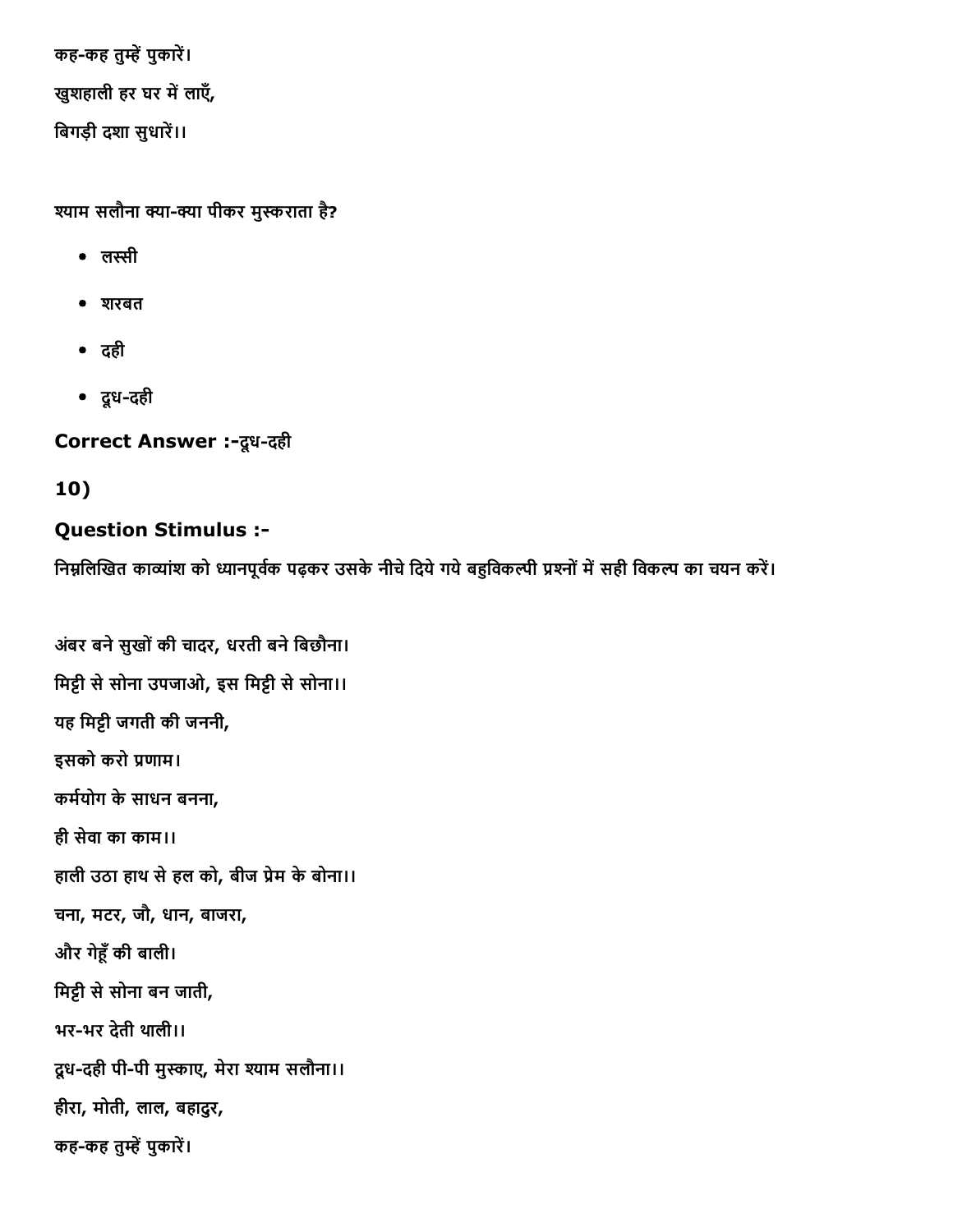खुशहाली हर घर में लाएँ,

बिगड़ी दशा सुधारें।।

"खुशहाली हर घर में लाएँ, बिगड़ी दशा......."-पंक्ति की पूर्ति सही-सही शब्द से कीजिए।

- सुधारें
- सँवारे
- $\bullet$  गाड़ें
- फोड़ें

Correct Answer :- सुधारें

11)

# Question Stimulus :

''चार दिशाओं का समाहार'' का सामासिक शब्द होगा-

- चतुर्युग
- चतुर्दिक
- चतुष्कोण
- इनमें से कोई नहीं

Correct Answer :-चतुर्दिक

12)

# Question Stimulus :

निम्नलिखित में से किस एक में कर्मधारय समास नहीं है?

- चंद्रमुख
- मृगनयन
- दोपहर
- नराधम

# Correct Answer :-दोपहर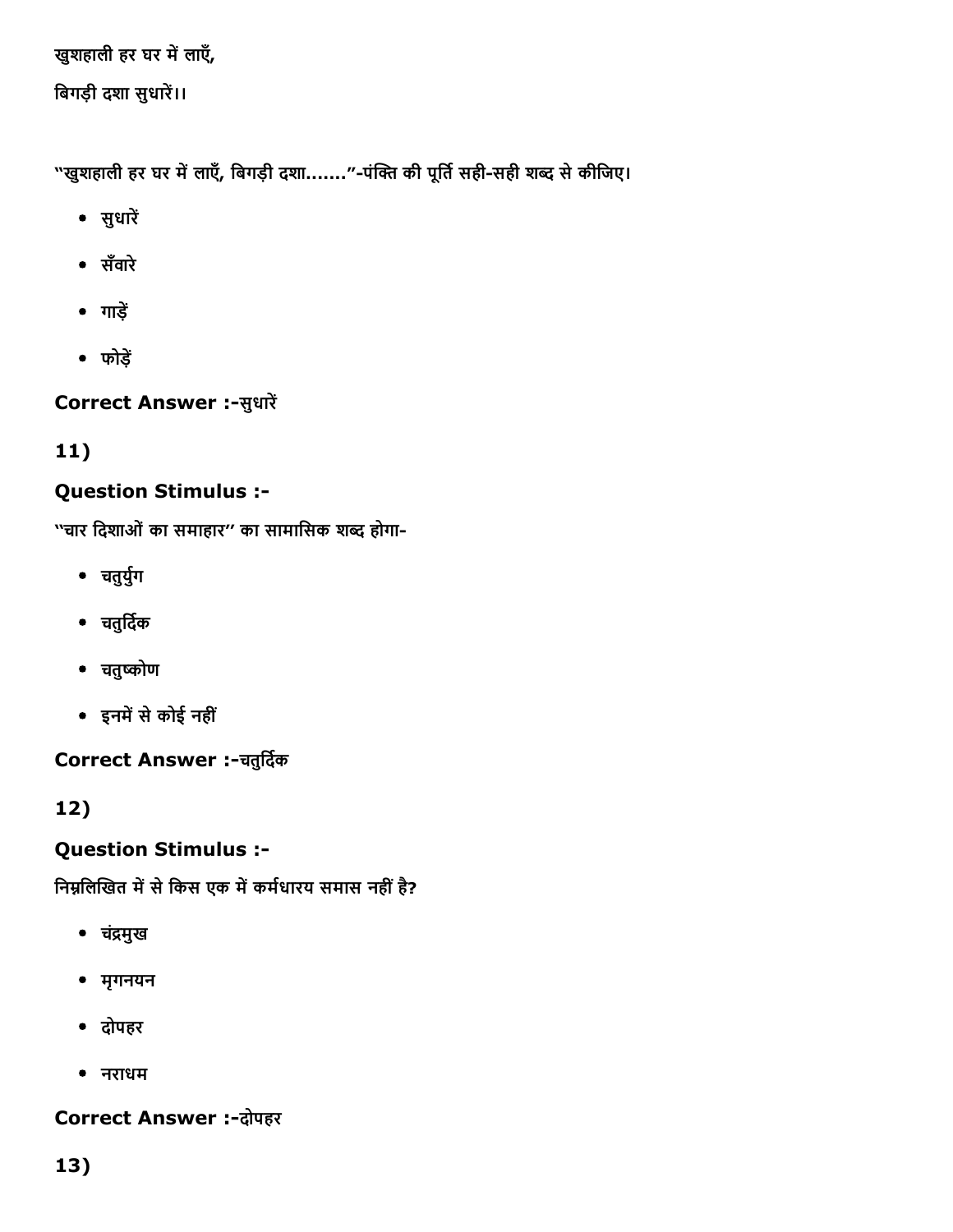# Question Stimulus :

किस शब्द में अल उपसर्ग का प्रयोग हुआ हैं?

- अलमस्त
- अलमारी
- अलकनंदा
- अलका

Correct Answer :-अलमस्त

# 14)

### Question Stimulus :

निम्नलिखित में से कौन-सा शब्द प्रत्यय युक्त है?

- नगर
- सागर
- बाजीगर
- अगर

Correct Answer :-बाजीगर

# 15)

# Question Stimulus :

निम्न विकल्पों में से अनेकार्थी शब्द समूह पहचानकर चिहिंत कीजिए ?

- आँख, अिल, अဌी, अဌ
- अगं, अꐁव, अशं, शरीर
- कान, श्रुति, कर्ण, कक्षा
- नाक, स्वर्ग, नाग-केशर, इज्जत

Correct Answer :-अंग, अव्यव, अंश, शरीर

# 16)

# Question Stimulus :

अनेकार्थी शब्द 'अंक' के विकल्पों में से कोई एक विकल्प गलत है उसका चयन कीजिए-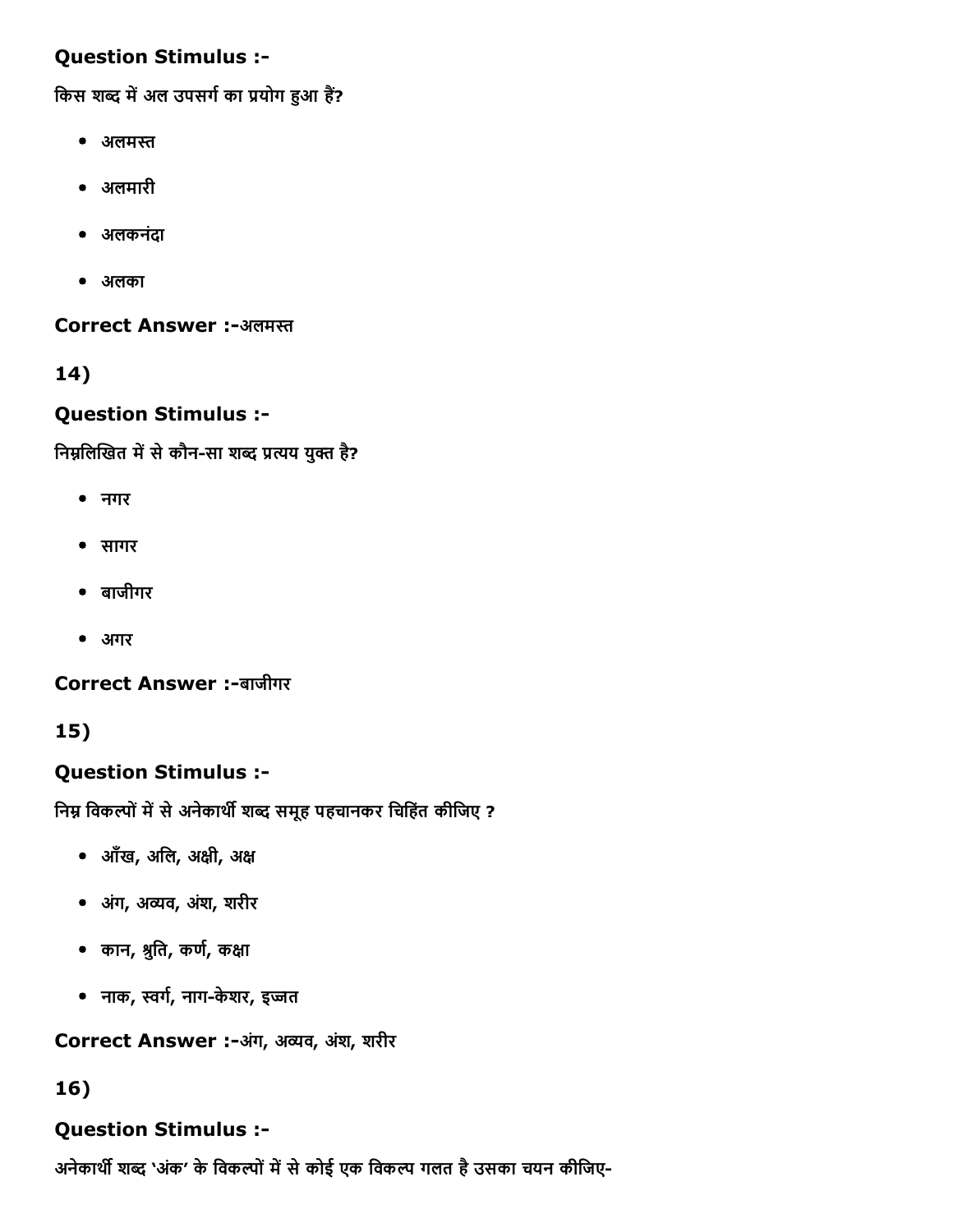- गोद
- ⼂दय
- अध्याय
- ब्रम्हा

### **Correct Answer :-ब्रम्हा**

# 17)

# Question Stimulus :

''वादी-बादी'' शब्द युग्म के सही अर्थभेद का चयन कीजिए?

- गरिष्ठ भोजन-वक्ता
- वक्ता-गरिष्ठ भोजन
- वक्ता-अर्जीण
- गरिष्ठ भोजन-श्रोता

Correct Answer :-वक्ता-गरिष्ठ भोजन

# 18)

# Question Stimulus :

''अंतर-अनंतर'' शब्द-युग्म के सही अर्थ-भेद का चयन कीजिए-

- भिन्नता-बाद में
- दूरीिनकटता
- मतभेद-मतैक्य
- अंतःकरण-ईर्ष्या

Correct Answer :-भिन्नता-बाद में

19)

# Question Stimulus :

निम्न पंक्तियाँ किस भाषा के लोकगीत की हैं?

पूरब से आई रेलिया पछिउँ ये आई जहाजिया।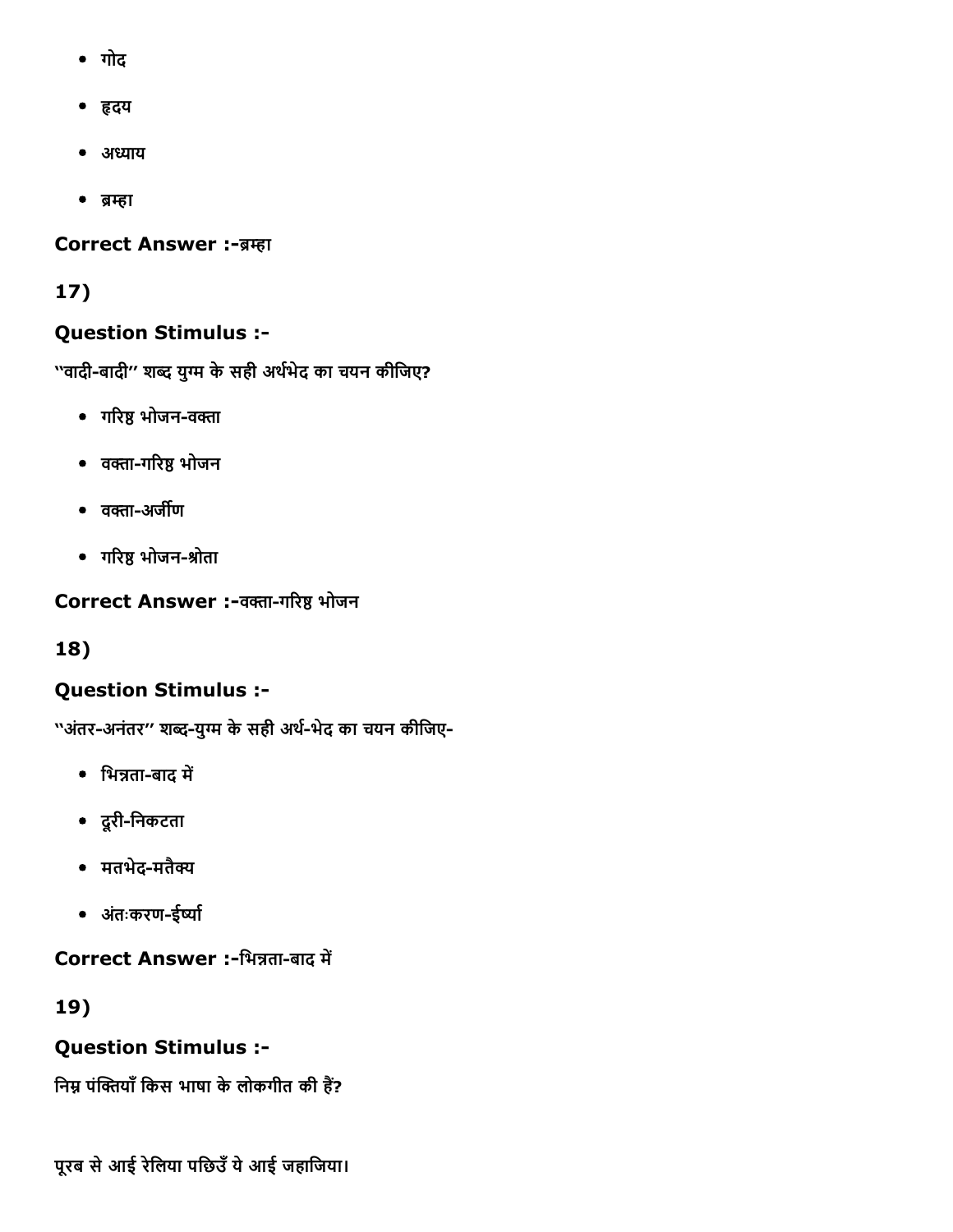िपया केलािद लेई गई हो। रेलिया होइ गई मोरि सवतिया। िपया केलािद लेई गई हो।

- ब्रज
- बुंदेली
- गढ़वाली
- अविध

**Correct Answer :-अवधि** 

20)

# Question Stimulus :

निम्न पंक्तियों में कौन-सा अलंकार है ?

हनुमान की पूँछ में, लग न पाई आग।

लंका सारी जल गई, गये निशाचर भाग।।

- अन्योक्ति अलंकार
- ꐁितरेक अलंका
- अतिश्योक्ति अलंकार
- संदेह अलंकार

Correct Answer :-अतिश्योक्ति अलंकार

21)

# Question Stimulus :

''जनु, अशोक अंगार दीन्ह मुद्रिका डारि तब।'' ''मानो, झूम रहे हैं, तरू भी मंद पवन के झोंकों से।''

उक्त पंक्तियों में कौन-सा अलंकार है?

- रूपक अलंकार
- उဇेဌा अलंकार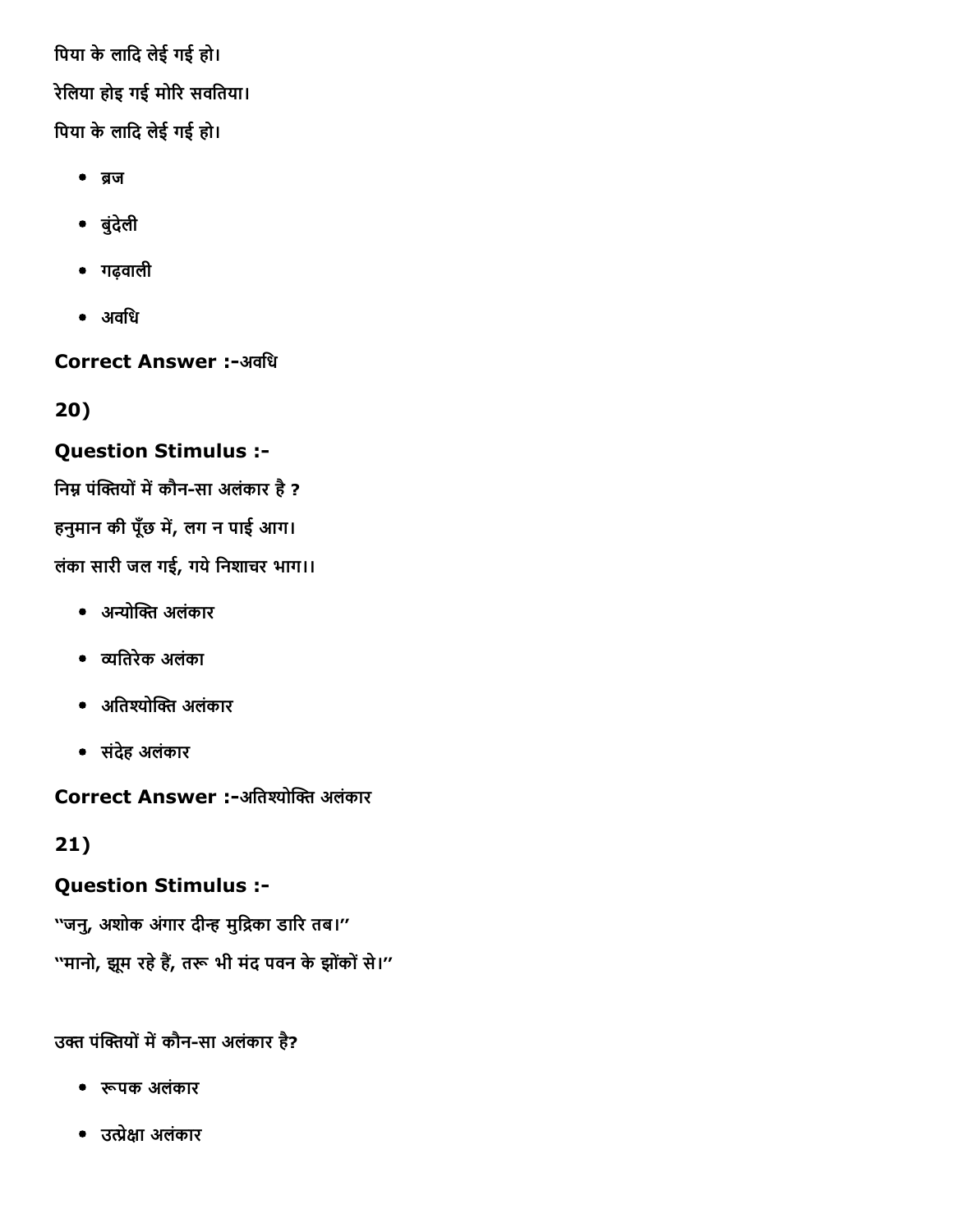- उपमा अलंकार
- अनुꋾ︁ास अलंकार

Correct Answer :-उत्प्रेक्षा अलंकार

22)

### Question Stimulus :

छंद की हर पंक्ति को 'चरण' या '...............' कहा जाता है-

- पाद
- गित
- यित
- गण

**Correct Answer :- पाद** 

23)

Question Stimulus :

निम्र पंक्तियाँ किस छंद की हैं?

सुखी मीन जे नीर अगाधा, जिमि हरिशरण न एकउ बाधा।

मीन विलग जल से जब होती, तड़प तड़प निज जीवन खोती।।

- दोहा
- सोरठा
- चौपाई
- रोला

Correct Answer :चौपाई

24)

# Question Stimulus :

निम्न लिखित 6 वाक्यांशों में से प्रथम व अंतिम निश्चित हैं, शेष को उचित क्रम में व्यवस्थित कीजिए।

(1)-स्वदेश-प्रेम के

(य)- नागरिकों ने देश के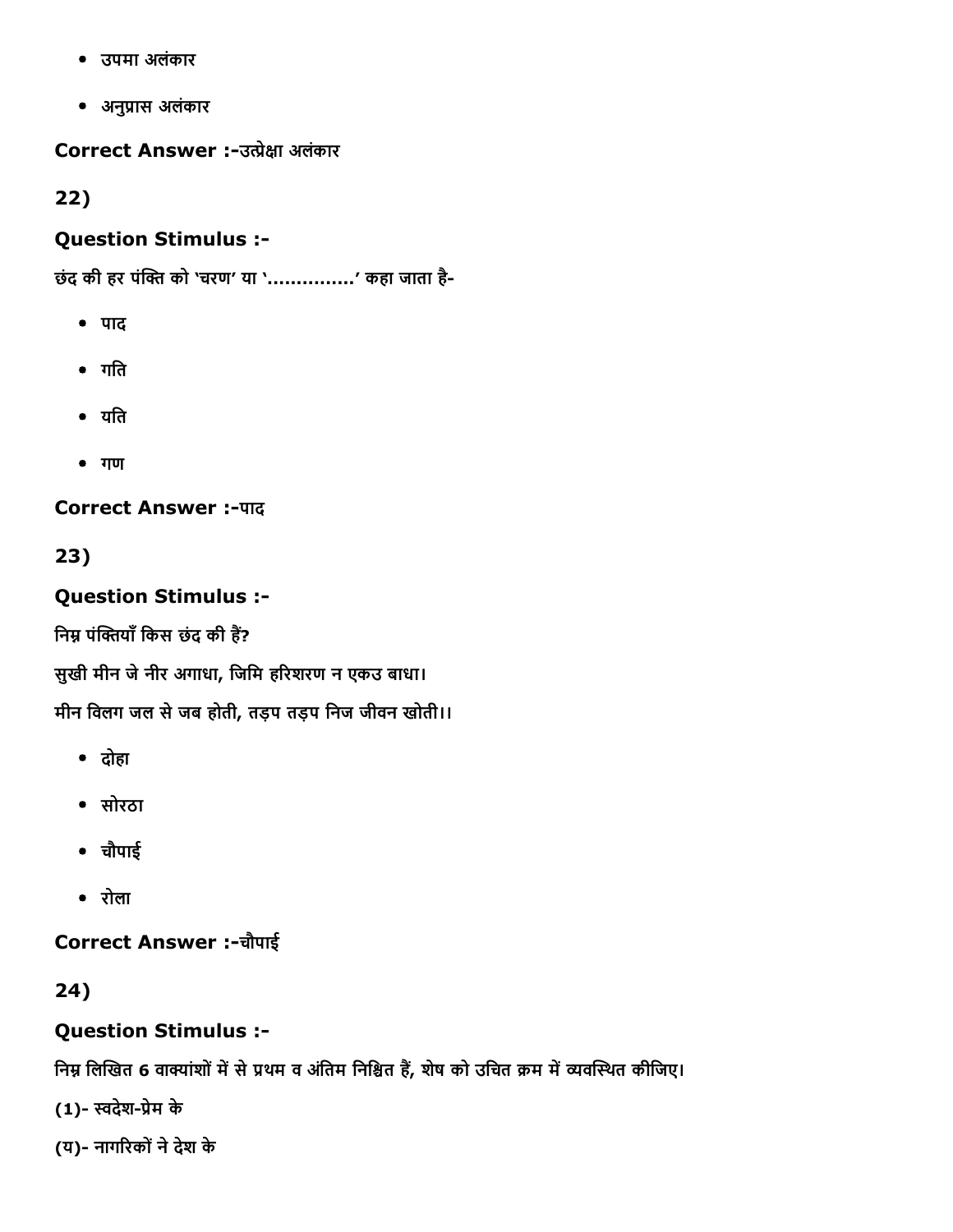(र)- सदा

- (ल)- आह्वान पर
- (व) वशीभूत होकर
- (6)- बड़े से बड़ा त्याग किया है।
	- य र ल व
	- र य ल व
	- व य ल र
	- य व ल र

Correct Answer :व य ल र

25)

#### Question Stimulus :

निम्न लिखित 6 वाक्यांशों में से प्रथम व अंतिम निश्चित हैं, शेष को उचित क्रम में व्यवस्थित कीजिए।

- (1) आज भी
- (य) एक धनी िकसान से
- (र)- ग्रामीण समाज में
- (ल)- प्राथमिक स्कूल के अध्यापक को
- (व) गाँव के
- (6)- अधिक आदरणीय स्थान प्राप्त है।
	- य र ल व
	- र व ल य
	- व य ल र
	- य व ल र

Correct Answer :- र व ल य

# 26)

#### Question Stimulus :

"in order of merit" का अर्थ है-

योता 䣾䀁म से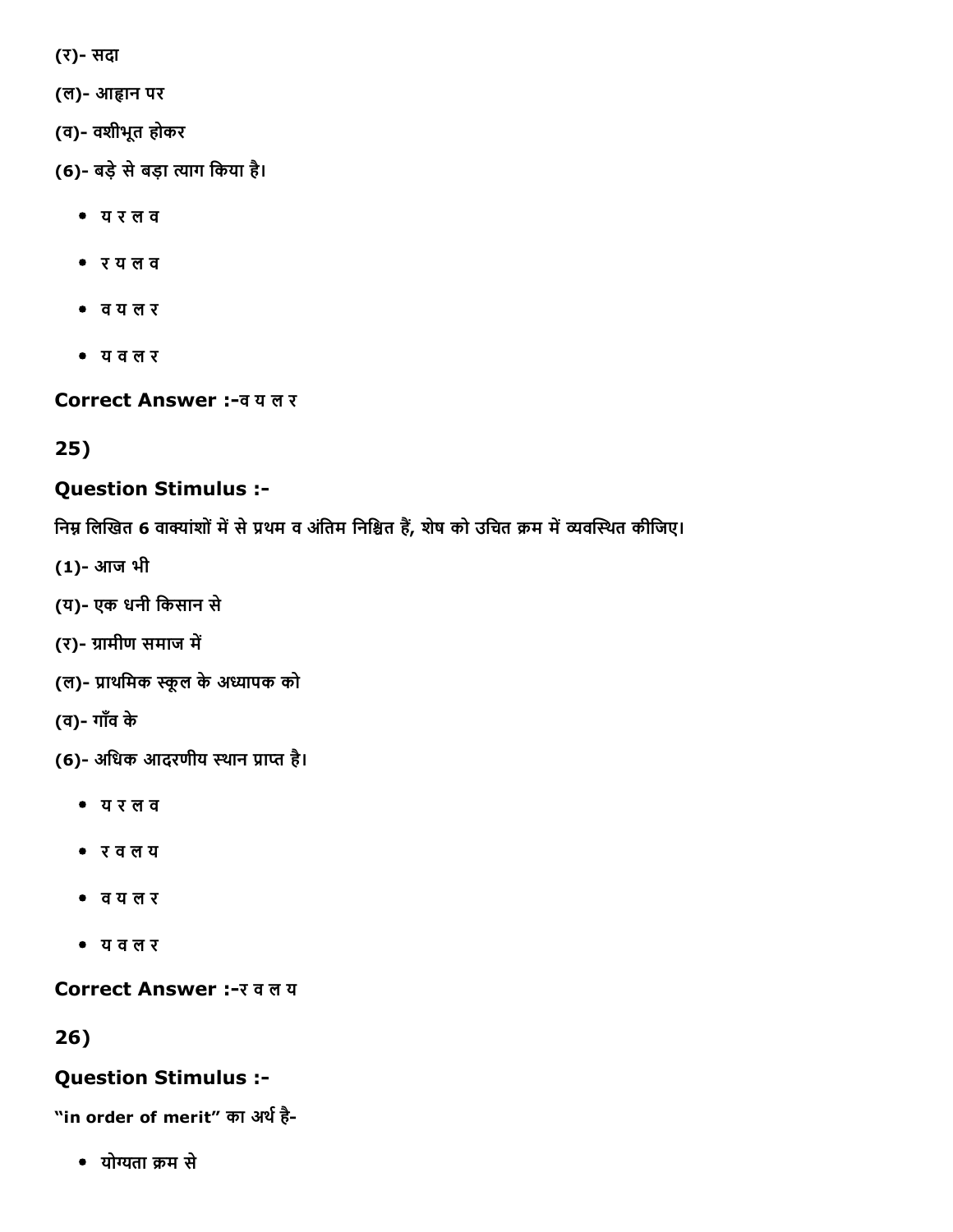- वरिष्ठता क्रम से
- ꐁव〇Āကथत 䣾䀁म से
- सद्भाव के रूप में

Correct Answer :-योग्यता क्रम से

27)

# Question Stimulus :

"अपरिहार्य" का अंग्रेजी पर्याय है-

- **•** Necessity
- Justified
- Urgent
- Unavoidable

# **Correct Answer :- Unavoidable**

28)

# Question Stimulus :

शांत रस की उत्पत्ति कब होती है?

- संसार से वैराग्य होने पर
- 䣾䀁ोध भाव दशा䣾缁नेकेबाद
- घोर िवनाश केपဏचात
- भय की स्थिति उत्पन्न होने पर

Correct Answer :-संसार से वैराग्य होने पर

29)

Question Stimulus :

निम्न पंक्तियों में कौन-सा रस है?

"सिर पर बैठ्यो कांग आँख दोऊ खात निकारत।

खीचहिं जीभहिं सियार, अति आनंद उर धारत।"

भयानक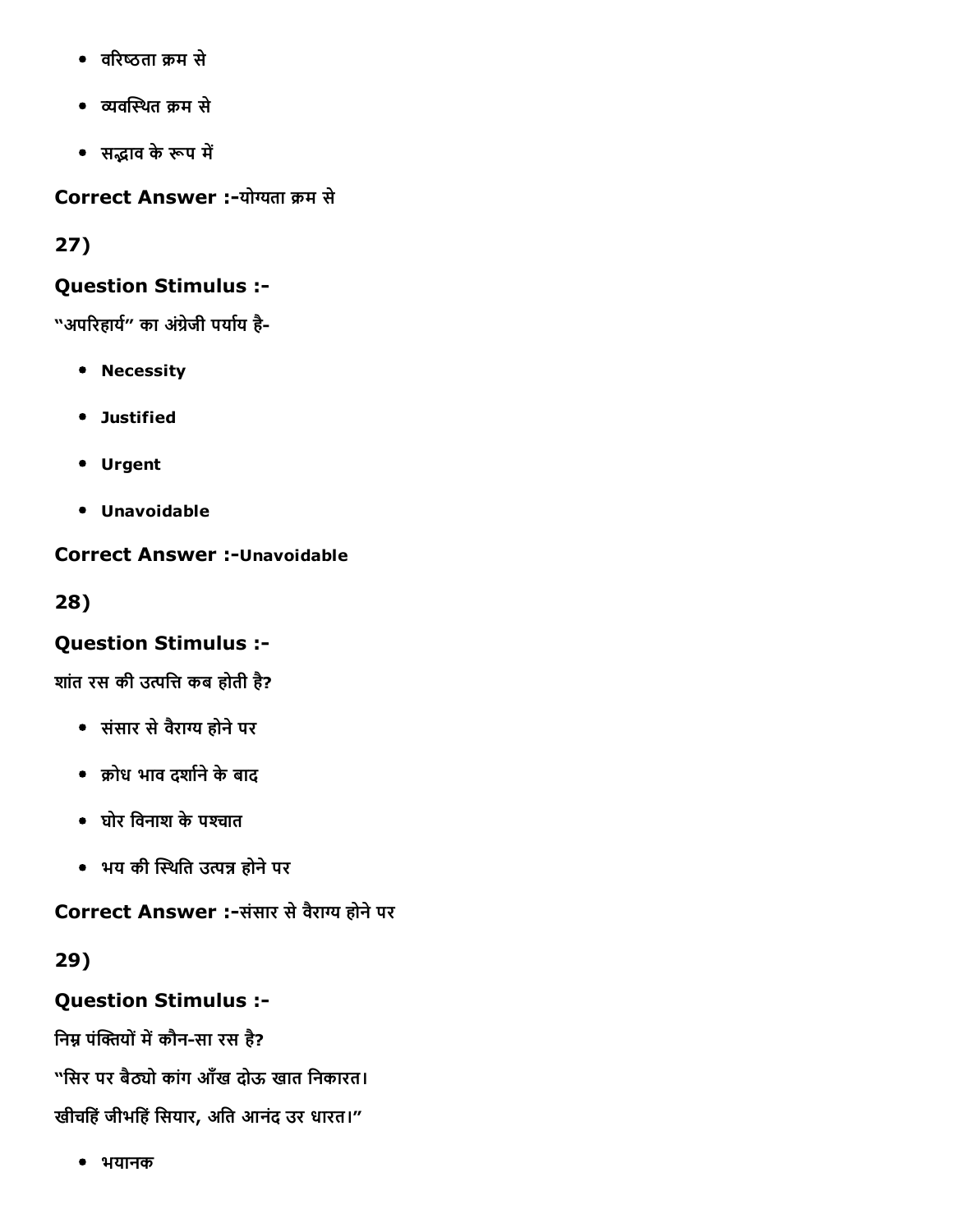- अद्ुभत
- $\bullet$  वीभत्स
- वीर

**Correct Answer :-वीभल** 

30)

# Question Stimulus :

निम्न में से निषेध वाचक वाक्य का चयन कीजिए-

- िसंह बड़ा ताकतवर जानवर है।
- क्या सिंह बड़ा ताकतवर जानवर है?
- अरे! िसंह बड़ा ताकतवर जानवर है।
- इनमें से कोई नहीं

Correct Answer :-इनमें से कोई नहीं

31)

# Question Stimulus :

निम्न में से भाव वाच्य वाक्य का चयन कीजिए-

- वह रोती है।
- स्वादिष्ट खीर फाइजा-द्वारा पकायी गयी थी।
- वह कौन हैं?
- उन लोगों से आज खेला नहीं जाता।

Correct Answer :-उन लोगों से आज खेला नहीं जाता।

32)

# Question Stimulus :

पर्वतीय शब्द का वाक्यांश होगा-

- जो पवत䣾缁पर रहनेवाला हो
- जो पर्वत पर उगने वाला हो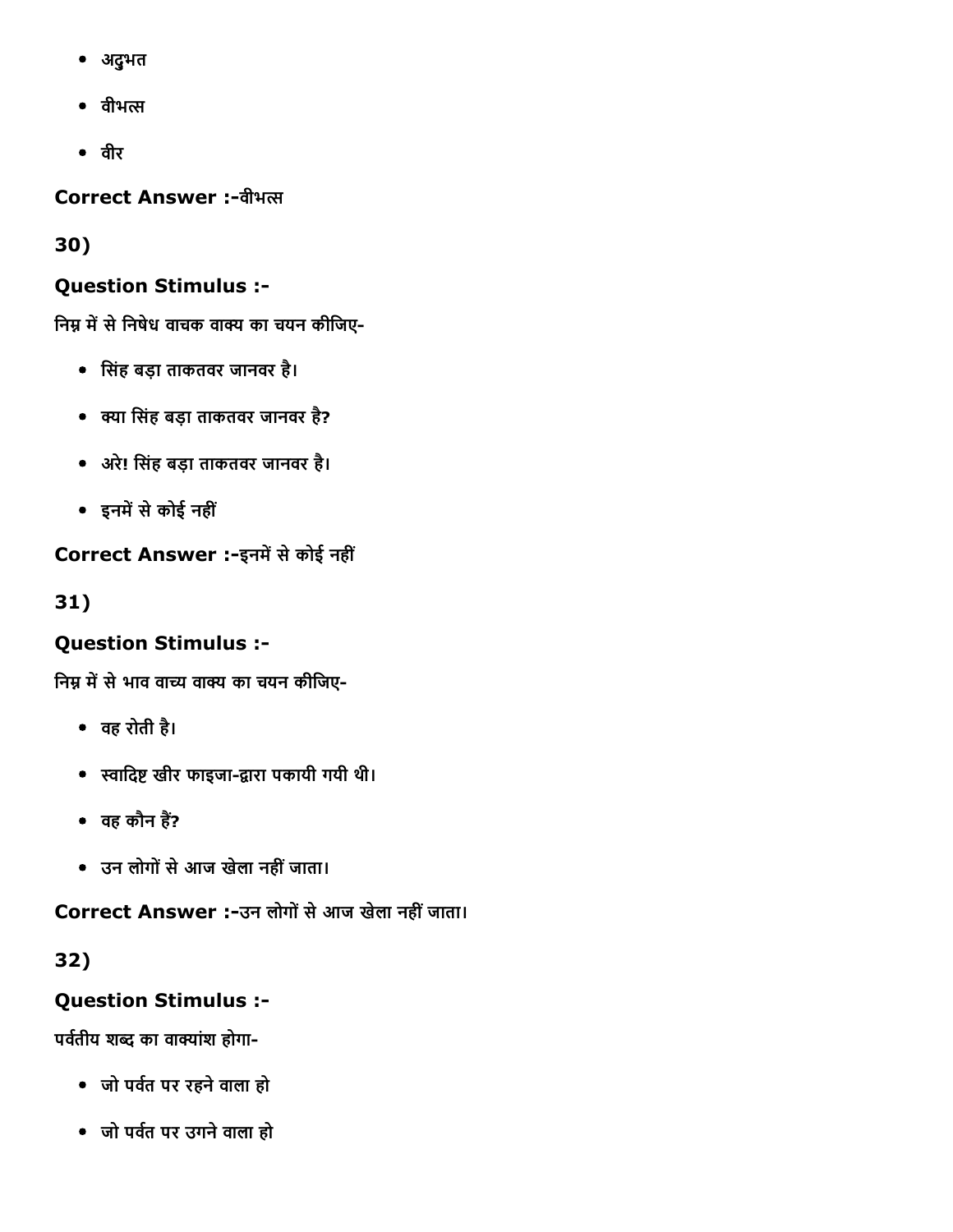- जो पवत䣾缁पर घूमनेवाला हो
- जो पवत䣾缁पर चढ़नेवाला हो

Correct Answer :-जो पर्वत पर रहने वाला हो

33)

# Question Stimulus :

''जिसका कोई अंत नहीं होता'' के लिए एक शब्द लिखिए-

- आिद
- अनंत
- अनादि
- अननंत

Correct Answer :-अनंत

34)

# Question Stimulus :

''क्रोध एक क्षणिक भाव है। सामान्यतः जब किसी घटना या बात पर किसी कारणवश क्रोध आता है तो कुछ समय के बाद शांत हो जाता है। इसके विपरीत बैर कोई क्षणिक भाव नहीं है। वह न तो क्षण में उत्पन्न होता है और न क्षण में शांत होता है और यह क्रोध ही आगे से इस माननारी में बैर का रूप धारण कर लेता है।''<br>आगे चलकर कालांतर में बैर का रूप धारण कर लेता है।''

उपरोक्त गद्यांश का संक्षेपण कीजिए-

- आचरण सဂनता की कसौटी है।
- मन केहारेहार है, मन केजीतेजीत।
- ꐁĀढ़ िनဏचय सफलता की कंुजी है।
- बैर क्रोध का अचार या मुरब्बा है।

Correct Answer :-बैर क्रोध का अचार या मुरब्बा है।

35)

# Question Stimulus :

तरणि का पर्यावाची शब्द है-

- सूर्य
- नाव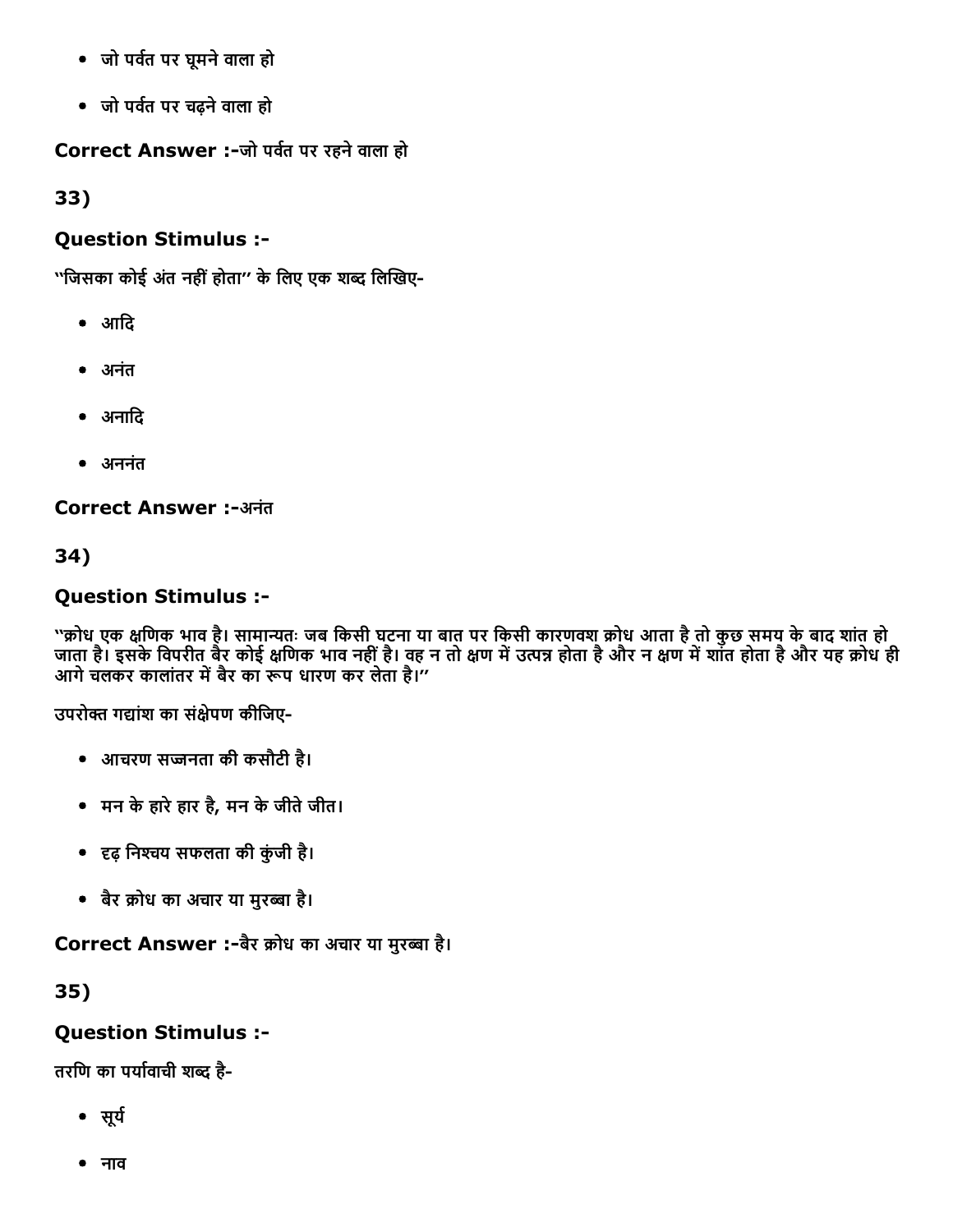- युवती
- नदी

Correct Answer :नाव

36)

# Question Stimulus :

सिंह का पर्यायवाची है-

- सारंग
- इंद्र
- मृग
- इनमें से कोई नहीं

**Correct Answer :-सारंग** 

37)

# Question Stimulus :

''एक लाठी से हाँकना'' मुहावरे का अर्थ है-

- अἆ砀ेबुरेका अतंर न करना
- समान दृष्टि रखना
- कुछ भी न कर पाना
- गलत काम करना

Correct Answer :-अच्छे-बुरे का अंतर न करना

# 38)

# Question Stimulus :

रिक्त स्थान की पूर्ति के लिए उपयुक्त मुहावरा चुनिए-अचानक वर्षा के आ जाने से समारोह का मजा............हो गया।

- गाल बजाना
- गुड़गोबर
- कलई खुलना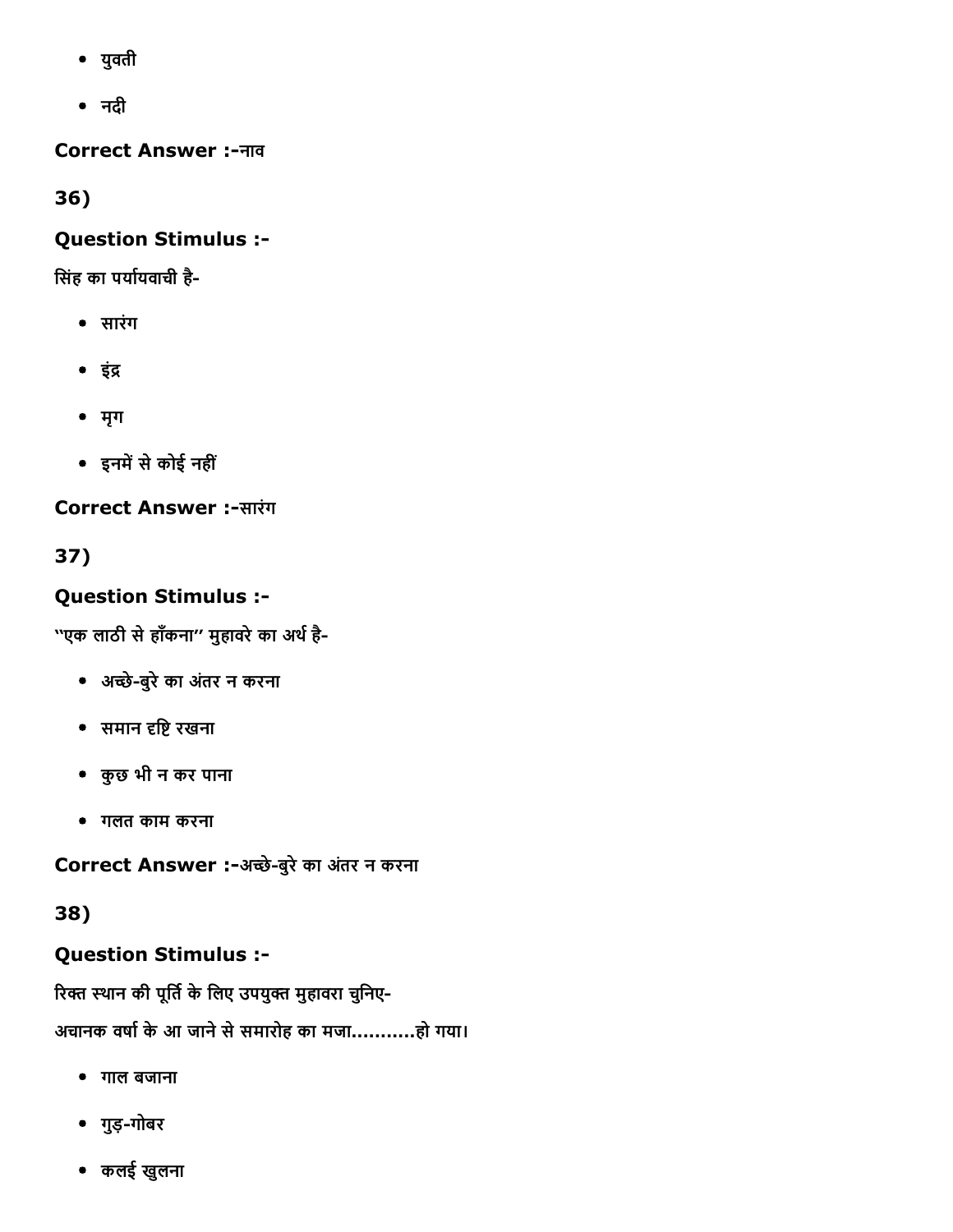• गागर में सागर भरना

Correct Answer :-गुड़-गोबर

39)

# Question Stimulus :

''एक और एक ग्यारह होते हैं'' लोकोक्ति का अर्थ है-

- संसार में सब संभव है।
- भीड़ में बल है।
- गणित विद्या में निपुणता प्राप्त करना।
- संगठन में शक्ति है।

# Correct Answer :-संगठन में शक्ति है।

# 40)

# Question Stimulus :

''एक तो चोरी दूसरे सीना जोरी'' लोकोक्ति का अर्थ है-

- अपराध करकेिछपाना
- अपराधी होकर उलटेअकड़ िदखाना
- अपराध करकेसाफ मुकर जाना
- अपराध करकेउसेगलत न मानना

Correct Answer :-अपराधी होकर उलटे अकड़ दिखाना

# 41)

# Question Stimulus :

महाकाव्य में होता है-

- जीवन का खंड चित्रण
- जीवन का वृहत् चित्र
- दोहा छंद
- उत्साह भाव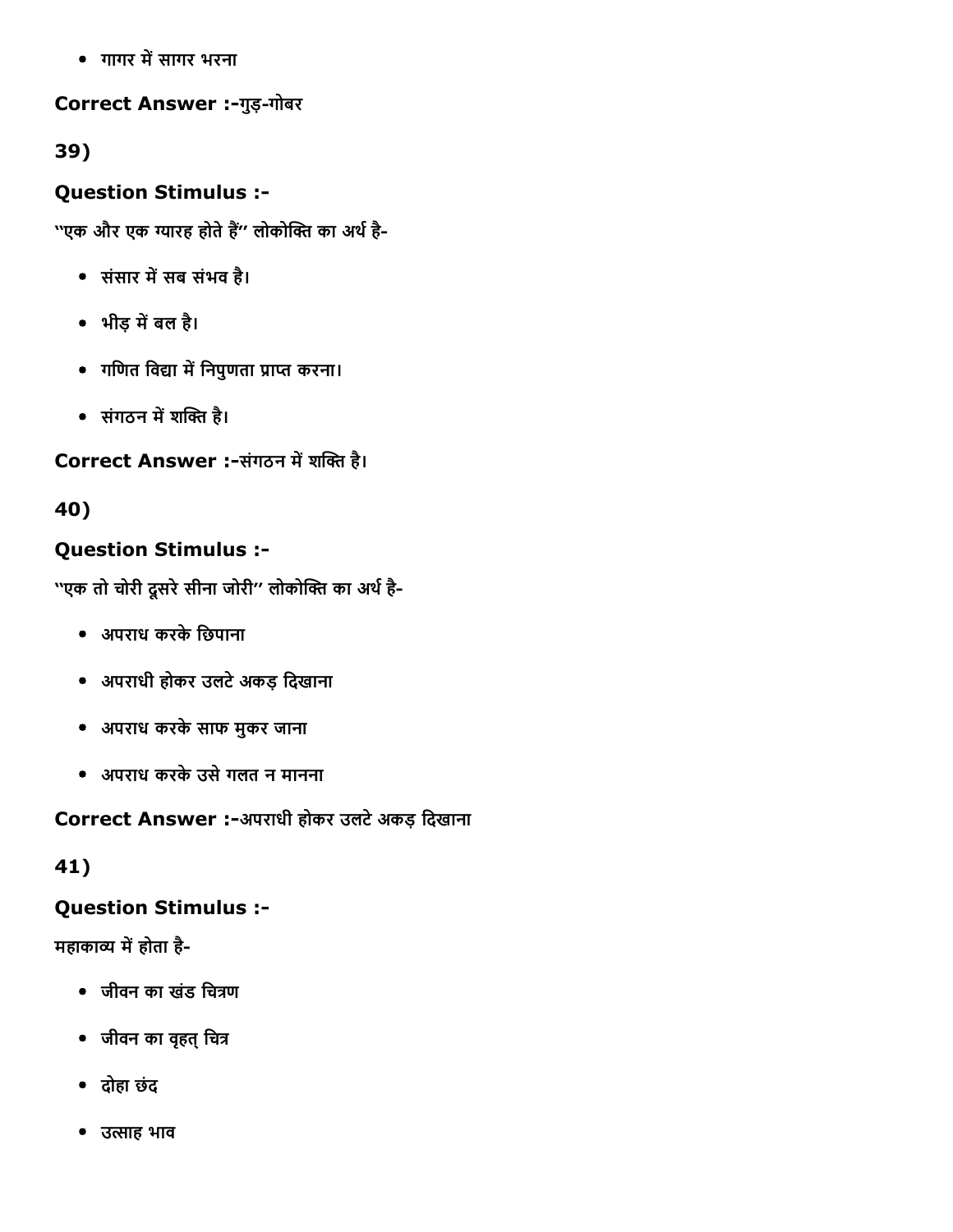Correct Answer :-जीवन का वृहत् चित्र

# 42)

# Question Stimulus :

रति नामक स्थायी भाव की व्युत्पत्ति किस रस से हुई है?

- करुण रस
- वीर रस
- 怂Āृंगार रस
- इनमें से कोई नहीं

Correct Answer :-श्रृंगार रस

43)

# Question Stimulus :

छंद के अंगों के आधार पर गण किसे कहते हैं?

- तीन वर्णों के समूह को
- दो वणဉ केसमूह को
- चार वणဉ केसमूह को
- इनमें से कोई नहीं

Correct Answer :-तीन वर्णों के समूह को

44)

# Question Stimulus :

निम्न में से कौन संधि का उदाहण नहीं है?

- नरेश
- सम्राट
- $\bullet$  नारीन्द्र
- देवर्षि

# **Correct Answer :-सम्राट**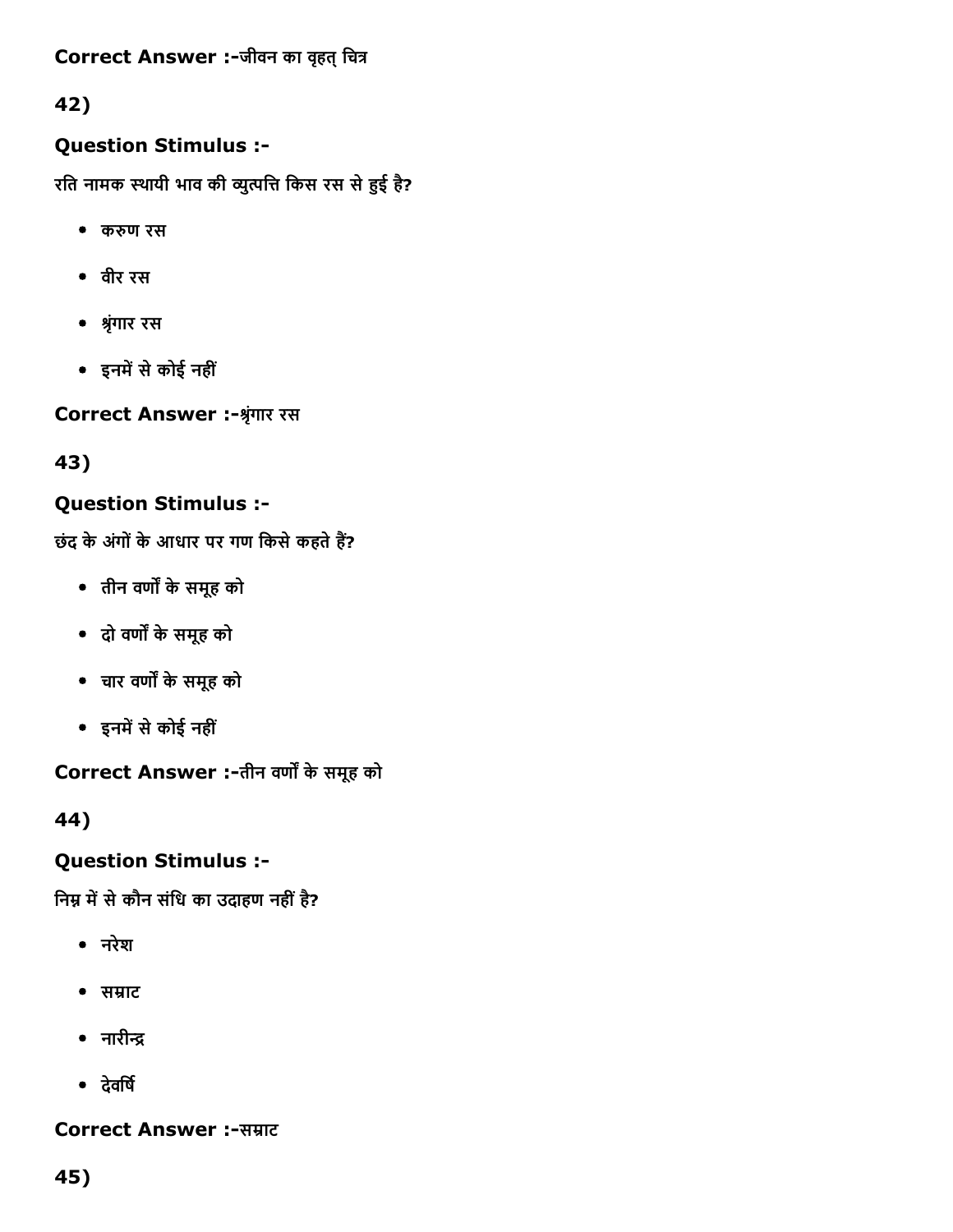# Question Stimulus :

निम्नलिखित में कौन सा शब्द यण स्वर संधि का उदाहरण है?

- इत्यादि
- नयन
- रूपेश
- एकैक

Correct Answer :-इत्यादि

46)

# Question Stimulus :

द्वन्द का अर्थ है-

- जोड़ा या युဈम
- समूह
- $\bullet$  क्रिया
- इनमें से कोई नहीं

Correct Answer :-जोड़ा या युग्म

47)

# Question Stimulus :

"आज पानी बहुत गिरा।".............वाक्य है।

- सरल
- संयुဏत
- मिश्र
- इनमें से कोई नहीं

Correct Answer :-सरल

48)

Question Stimulus :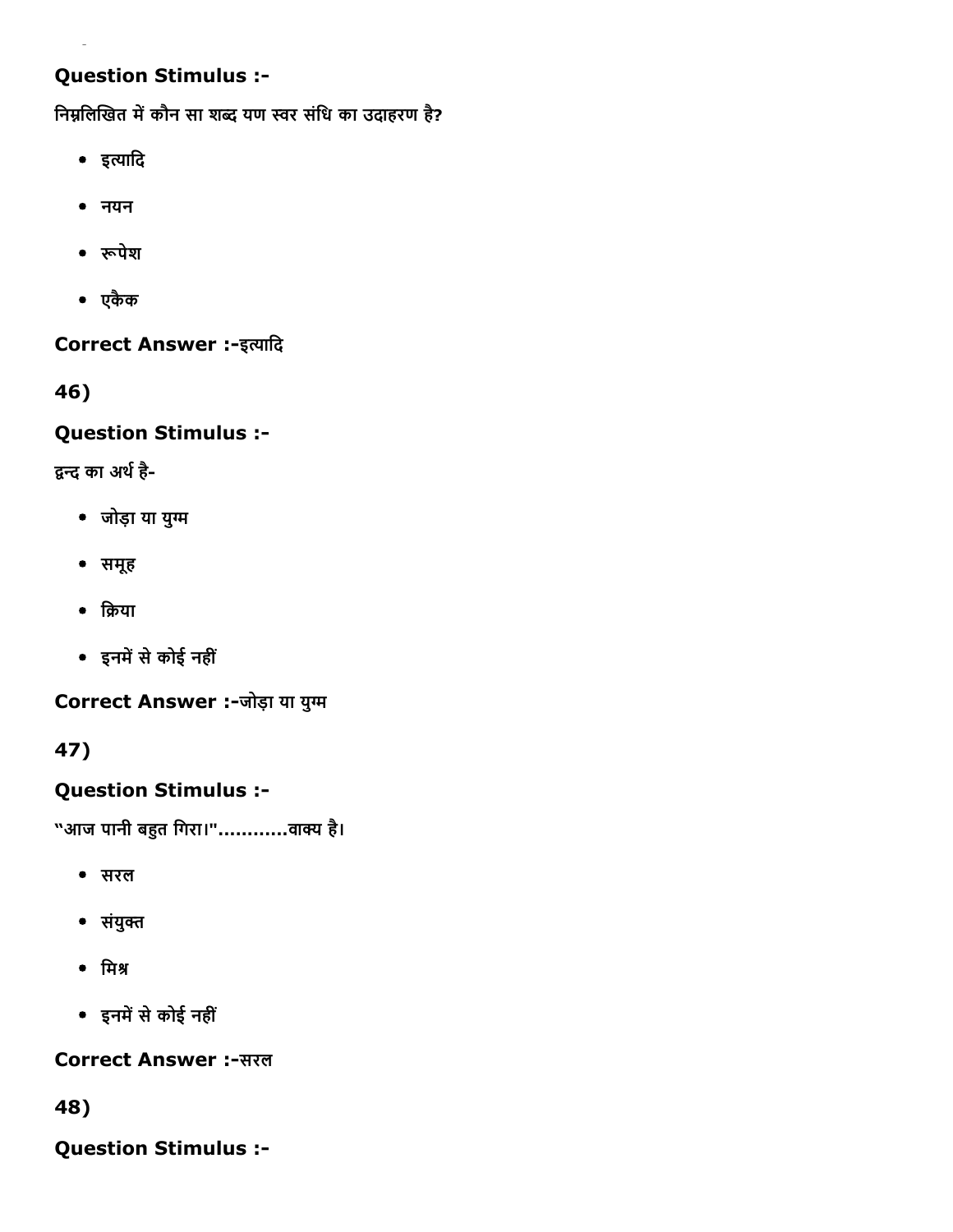"चंद के भरम होत, मोद है कुमोदिनी कों" में अलंकार है-

- िवरोधाभास
- भ्रान्तिमान
- $\bullet$  अतिश्योक्ति
- उपर्युक्त सभी

Correct Answer :-भ्रान्तिमान

49)

# Question Stimulus :

"आँचल पसारना" मुहावरे का सही अर्थ है-

- दया िदखाना
- भीख देना
- दया की भीख माँगना
- दयावान बनना

Correct Answer :-दया की भीख माँगना

50)

# Question Stimulus :

"जैसे नागनाथ वैसे साँपनाथ" लोकोक्ति का सही अर्थ है-

- सब एक समान हैं
- सब दुष्ट प्रकृति वाले एक समान हैं
- सबके साथ समान व्यवहार करना चाहिए
- सबको एक समान समझना चािहए

# Correct Answer :-सब दुष्ट प्रकृति वाले एक समान हैं

51)

# Question Stimulus :

हिन्दी वर्णमाला में 'आयोग वाह' वर्ण कौन से हैं?

अ, आ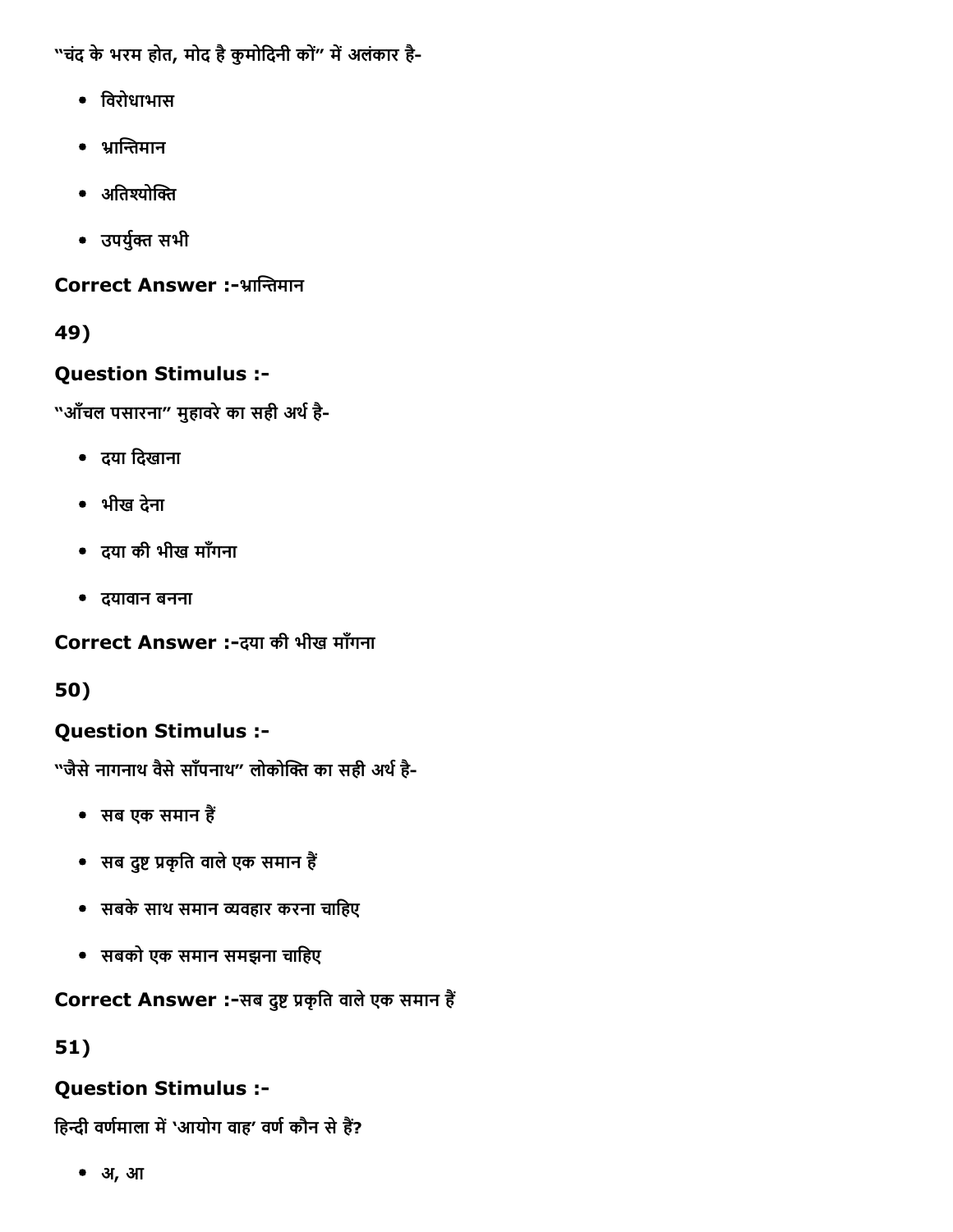- इ, ई
- उ, ऊ
- अ,ंअः

Correct Answer :-अं, अः

52)

# Question Stimulus :

'त' वर्ग कि ध्वनियों का उच्चरण स्थान है?

- $\bullet$  नासिक्य
- दंत्य
- मूर्द्धन्य
- $\bullet$  तालव्य

**Correct Answer :- दंत्य** 

53)

# Question Stimulus :

एक से अधिक उपसर्गो से बना शब्द है-

- आलोचना
- समालोचना
- सहकारी
- सहोदर

Correct Answer :-समालोचना

54)

Question Stimulus :

'दुलारा' में उपसर्ग है-

- दु:
- दु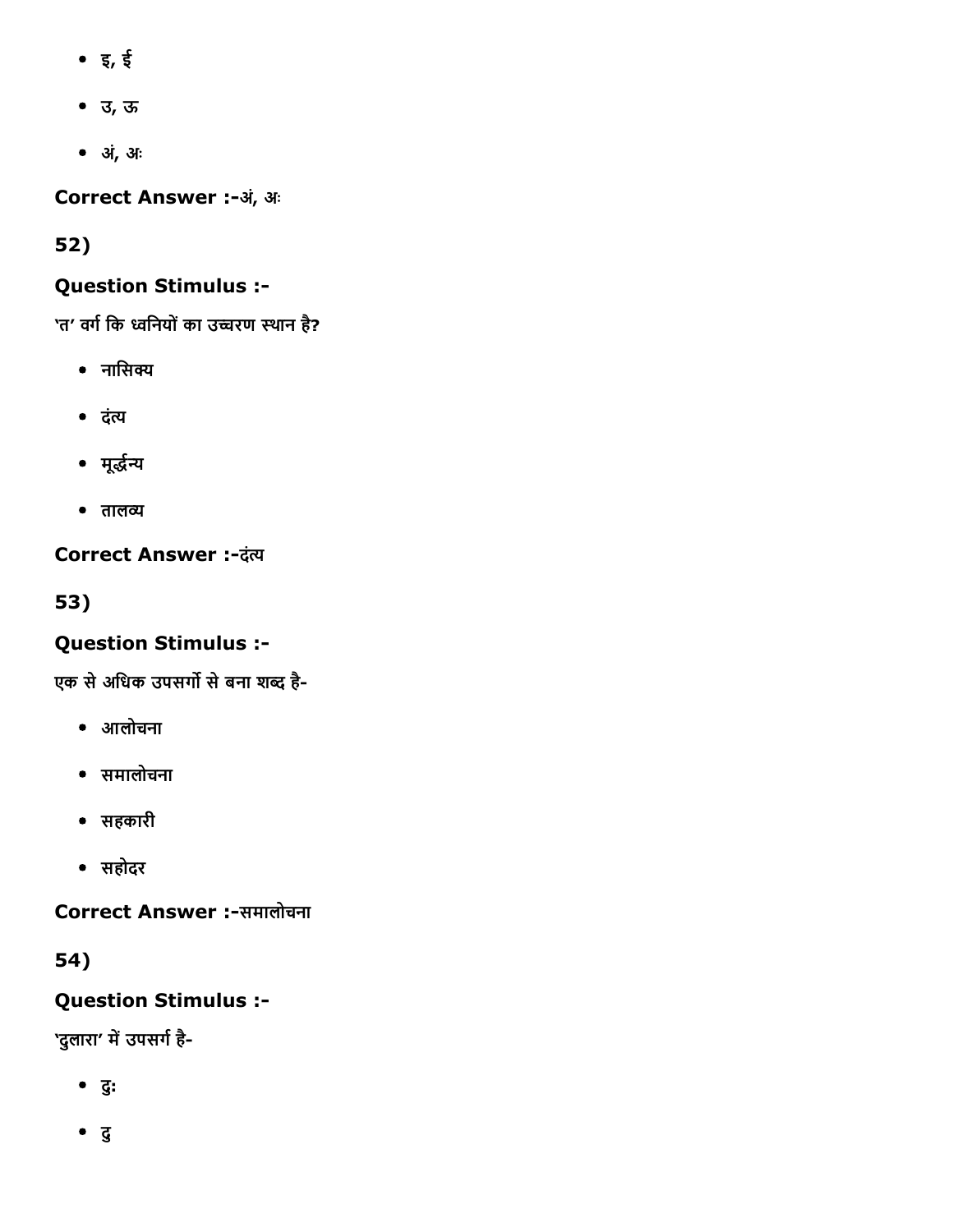- िव
- उप

**Correct Answer :- दु** 

55)

# Question Stimulus :

'आतथेय' में प्रत्यय है-

- ए
- एय
- अधेय
- ईय

**Correct Answer :- एय** 

56)

# Question Stimulus :

'देवर' को स्त्री वाचक बनाने के लिये आप किस प्रत्यय का प्रयोग करेगें?

- आई
- आनी
- अिन
- आवर

**Correct Answer :-आनी** 

# 57)

Question Stimulus :

निम्न समूह से सही शब्द चुन कर लिखें-

- वदैैही
- चनचल
- धोबी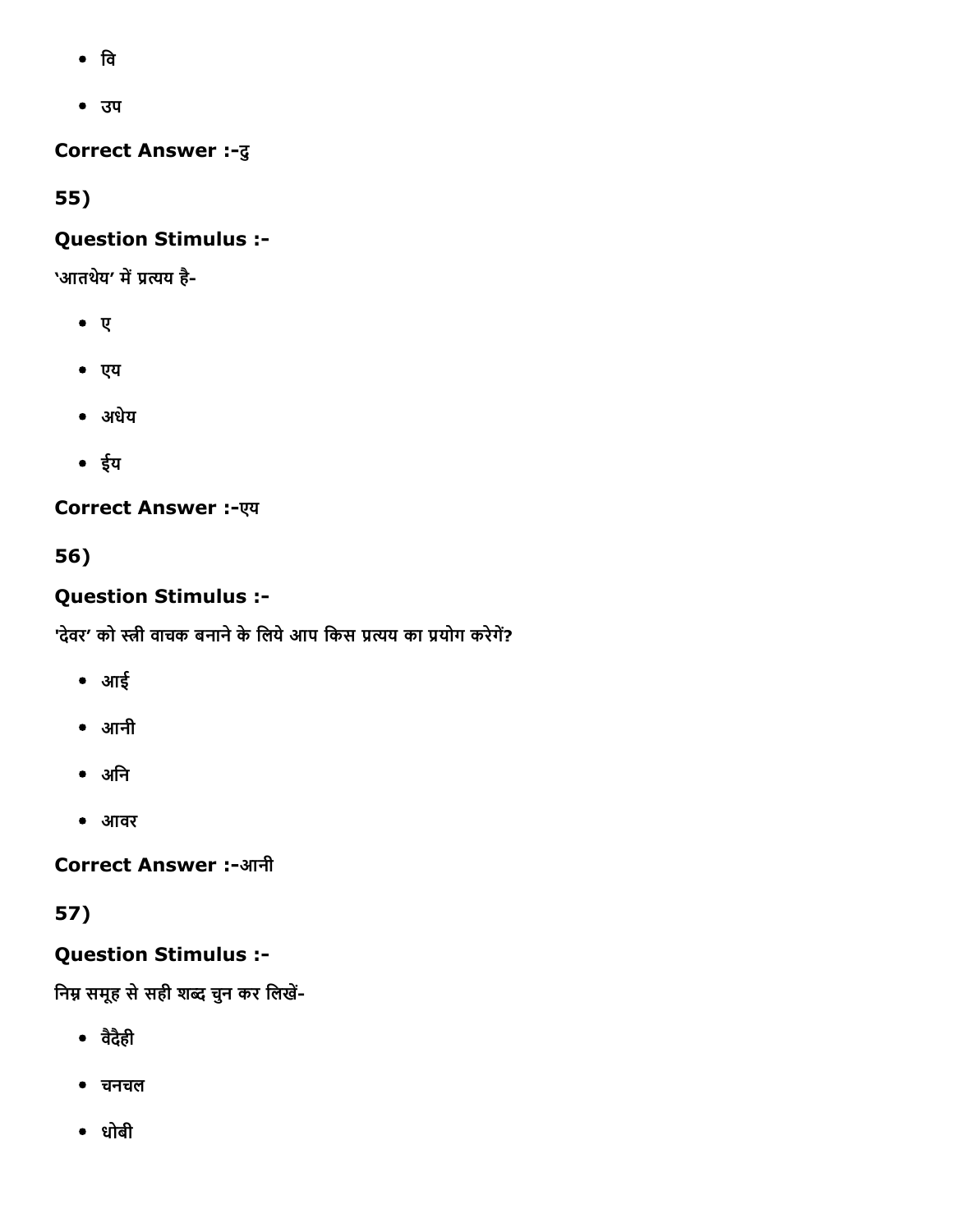षट

### Correct Answer :-धोबी

58)

Question Stimulus :

निम्न प्रश्न के शब्द युग्म के सही अर्थ भेद का चयन कीजिए-

'उपाधि-उपाधी'

- उपद्रव-उदण्ड
- उपद्रव-खिताब
- पद-पाद
- पद-उपद्रव

Correct Answer :-पद-उपद्रव

59)

# Question Stimulus :

अलि, मधुप, मधुकर ये निम्न में से किसके पर्यायवाची हैं?

- रािĀ
- शहद
- भोरंा
- वဌृ

Correct Answer :-भोंरा

60)

# Question Stimulus :

'चाँदनी' का पर्यायवाची है-

- चाँद
- ज्योत्सना
- $\bullet$  शशी
- सोम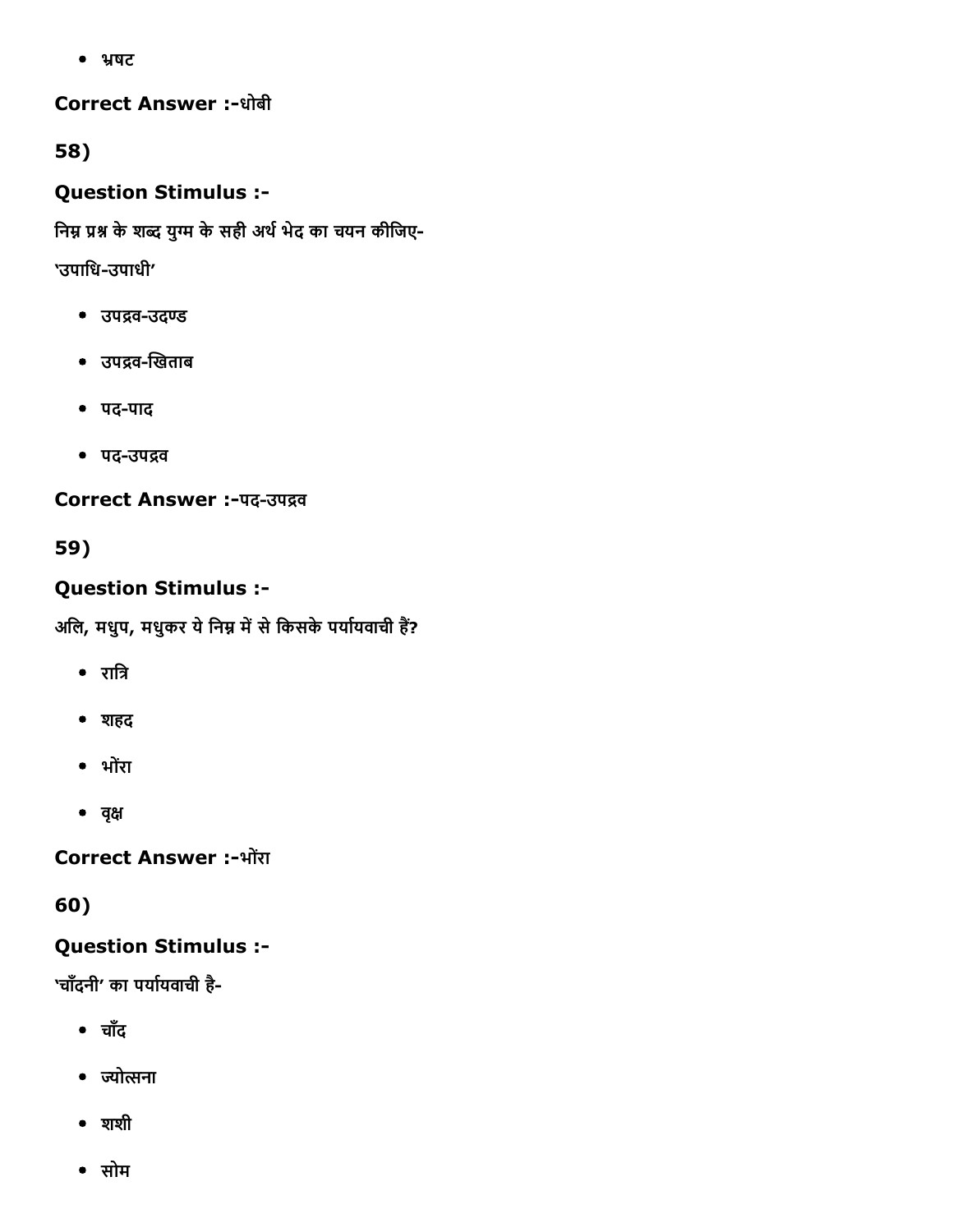### Correct Answer :-ज्योत्सना

# 61)

# Question Stimulus :

विलोम शब्द का चयन कर रिक्त स्थान भरिए-

'शोषण' करने वाला .............. नहीं करता।

- शोषक
- पोषक
- पोषण
- पालन

# Correct Answer :-पोषण

62)

# Question Stimulus :

निम्न में से कौन-सा एक युग्म विपरीतार्थक नहीं है?

- कंजूस-उदार
- ऊँचनीच
- उदय-उग्र
- उत्थान-पतन

Correct Answer :-उदय-उग्र

63)

# Question Stimulus :

तद्भव किसे कहते हैं?

- संस्कृत से उत्पन्न हुए शब्दों को
- िवदेशी भाषा सेआए शĀोंको
- संस्कृत के शुद्ध शब्दों को
- इनमें से कोई नहीं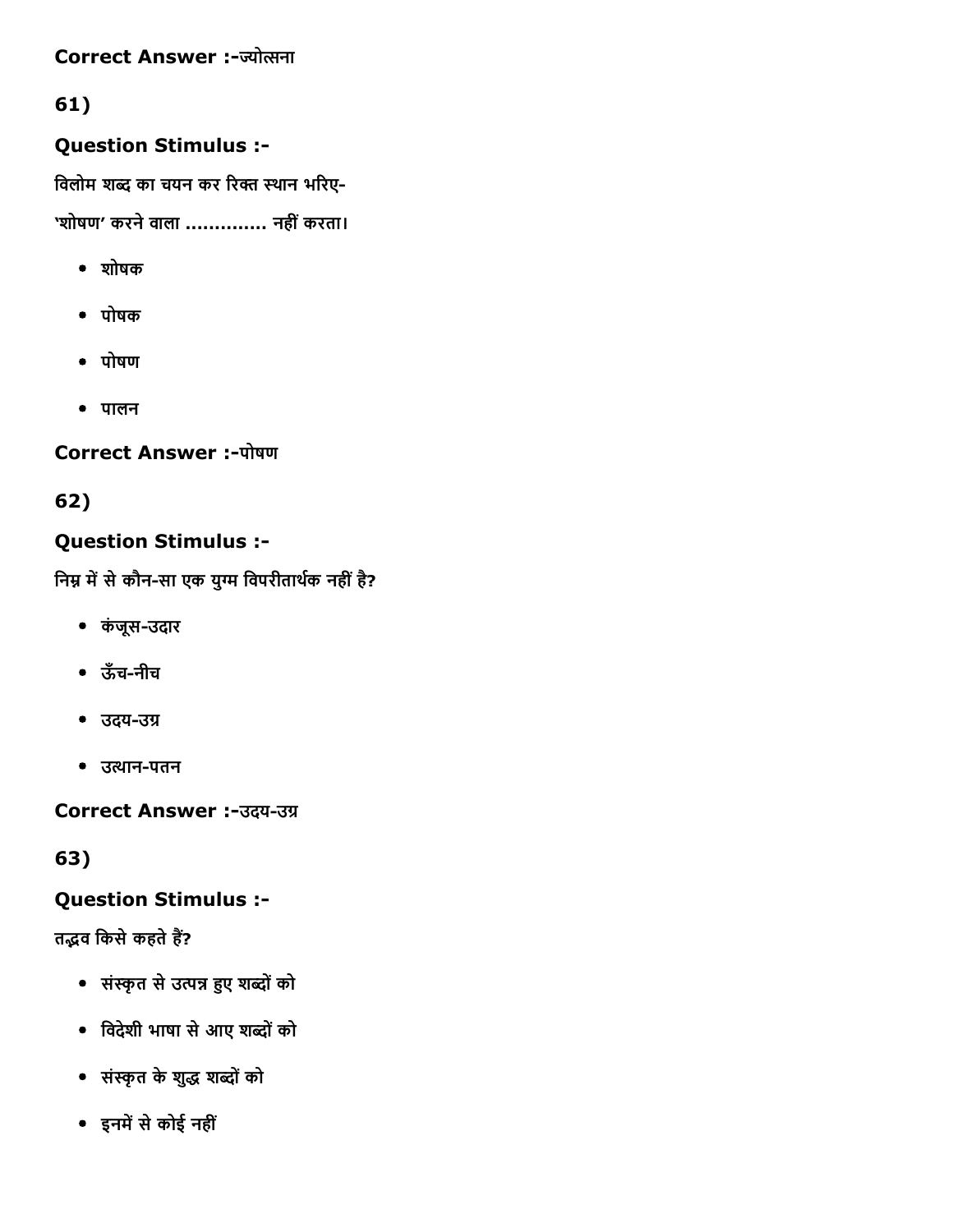Correct Answer :-संस्कृत से उत्पन्न हुए शब्दों को

64)

# Question Stimulus :

निम्न में से तत्सम शब्द चुनिए-

- चौपाया
- चारपाया
- चतुष्पद
- चार पैर

Correct Answer :-चतुष्पद

65)

# Question Stimulus :

संविधान सभा में हिंदी को राजभाषा बनाने का प्रस्ताव किसने रखा?

- भीमराव अबंेडकर
- सरदार वဈभ भाई पटेल
- गोपाल स्वामी आयंगर
- पं. जवाहर लाल नेहरू

Correct Answer :-गोपाल स्वामी आयंगर

66)

# Question Stimulus :

राजस्थानी हिंदी का विकास हुआ है-

- शौरसेनी से
- मागधी से
- अपंश से
- खस से

# Correct Answer :-अपभ्रंश से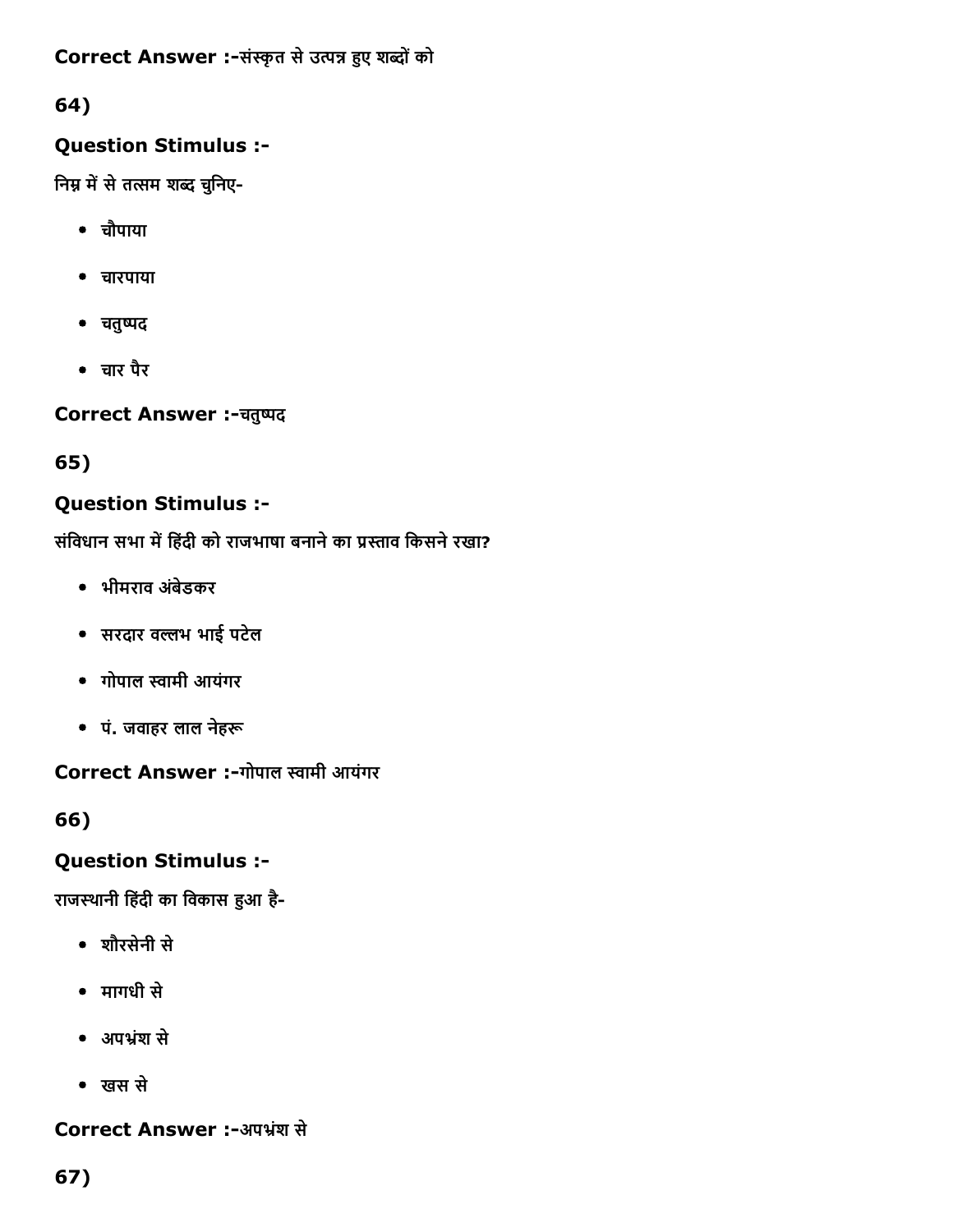# Question Stimulus :

तुलसीकृत विनय पत्रिका की भाषा है-

अवधी

 $\overline{\phantom{a}}$ 

- ब्रज
- कन्नौजी
- कौरवी

**Correct Answer :-ब्रज** 

68)

# Question Stimulus :

8वी अनुसूची में संविधान द्वारा मान्यता प्राप्त कितनी प्रादेशिक भाषाओं का उल्लेख है?

- $14$
- $20$
- $22$
- इनमें से कोई नहीं

**Correct Answer :-22** 

69)

# Question Stimulus :

निम्न में से संज्ञा का उदाहरण नहीं है-

- सुन्दरी
- वह
- मानव
- पटना

**Correct Answer :-वह** 

70)

Question Stimulus :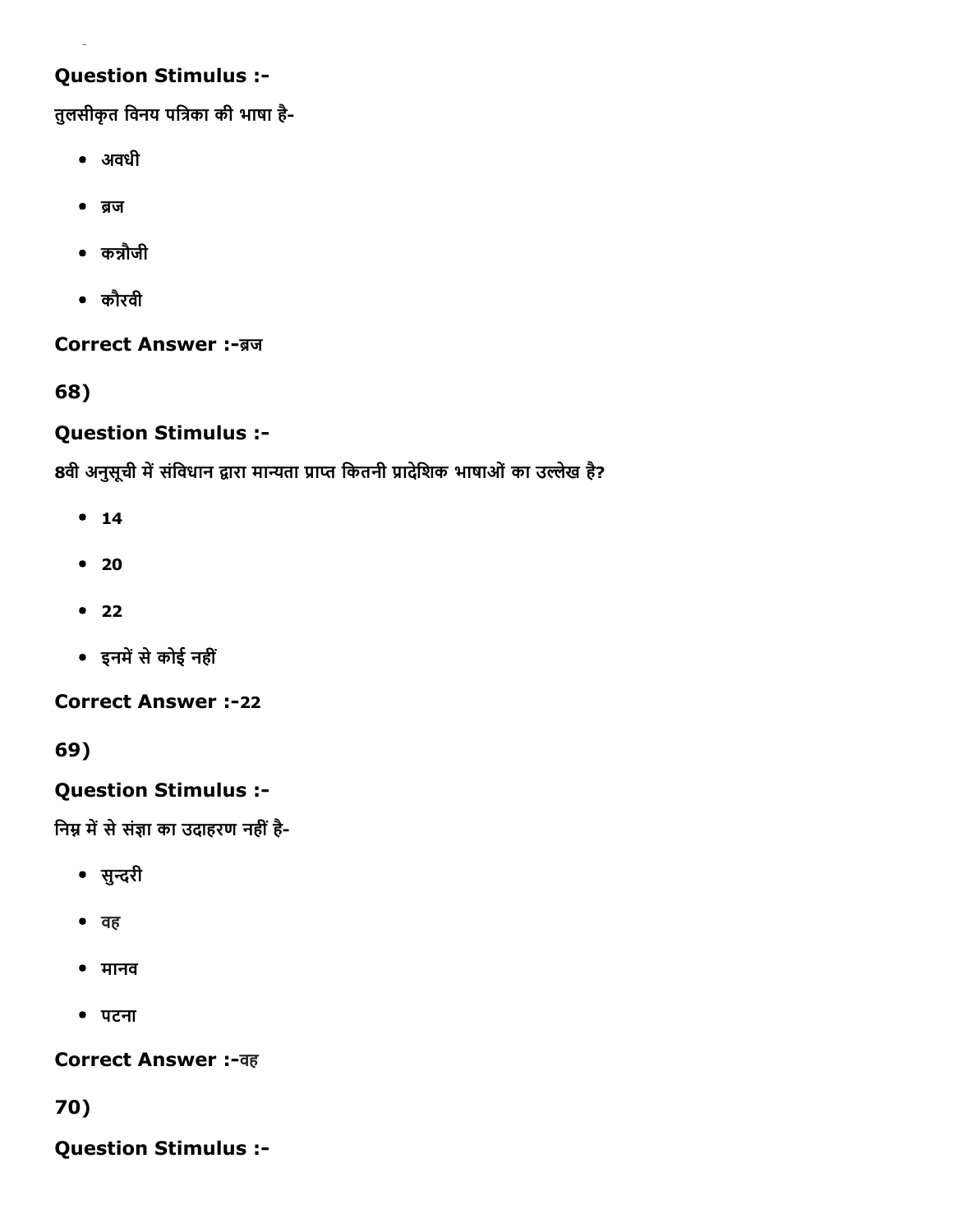निम्न विकल्पों में से अशुद्ध वाक्य का चयन कीजिए-

- िबजली गरज रही है
- िबजली चमक रही है
- रात का भोजन अἆ砀ा था
- आपके दर्शन पर्याप्त होंगे

Correct Answer :-बिजली गरज रही है

### **Topic:- General Knowledge** 1)

# Question Stimulus :

Bull baiting (Jallikattu) is a traditional game in / "बुल बैटिंग" (जल्लीकटूट) ------------- का एक पारंपरिक खेल है:

- Tamilnadu / तिमलनाडु
- Kerala / केरल
- Karnataka / कना䣾缁टक
- Andhra Pradesh / आंध्रप्रदेश

Correct Answer :-Tamilnadu / तमिलनाडु

# 2)

# Question Stimulus :

Match the following and select the correct answer from the codes given below: : नीचे दिए गए कूटों के आधार पर सही उत्तर का चयन करें एवं मिलाएँ:

| List-I            | $List-II$    |
|-------------------|--------------|
| 1. Bihar          | a. Mumbai    |
| 2. West Bengal    | b. Hyderabad |
| 3. Andhra Pradesh | c. Kolkata   |
| 4. Maharashtra    | d. Patna     |
| सूचि-I            | सूचि-II      |
| 1. बिहार          | a. मुंबई     |
| 2. पश्चिम बंगाल   | b. हैदराबाद  |
| 3. आंध्रप्रदेश    | c. कोलकाता   |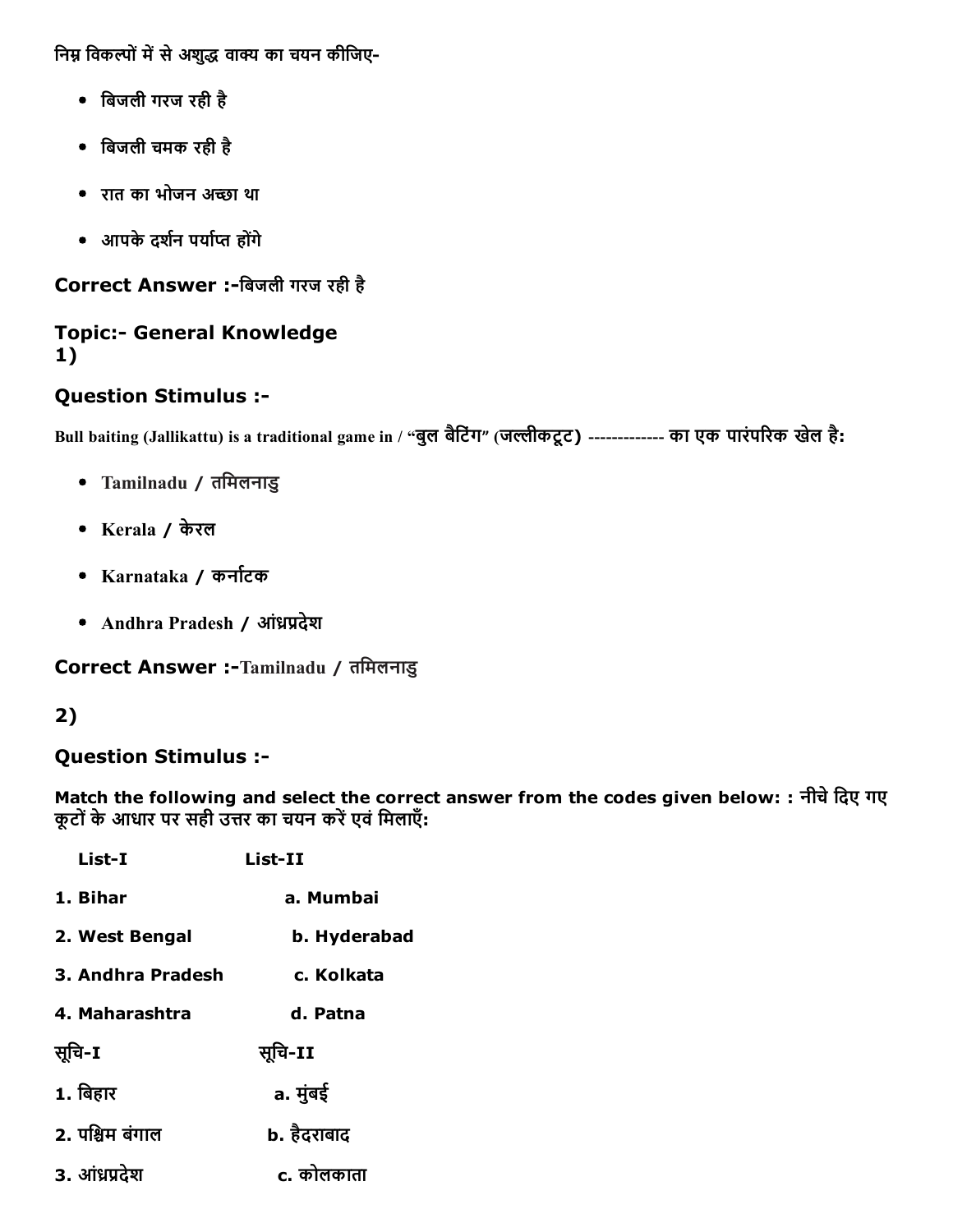#### 4. महाराĀင d. पटना

- 1-d, 2-b, 3-c, 4-a
- 1-d, 2-c,  $3-a$ ,  $4-b$
- 1-c, 2-d, 3-b, 4-a
- 1-d, 2-c, 3-b, 4-a

Correct Answer :-1-d, 2-c, 3-b, 4-a

# 3)

# Question Stimulus :

What is a group of dolphins called as? / डॉल्फिन के एक समूह को क्या कहा जाता है?

- Pod / पॉड
- Bulls / साँड
- $Cows / \pi \vec{u}$
- Calves / बछड़े

Correct Answer :-Pod / पॉड

# 4)

# Question Stimulus :

One horned rhinoceros is found in the following states \_\_\_\_\_\_\_\_\_\_\_\_\_. / एक सींग वाले गैंडे

इन राज्यों में पाए जाते हैं-

- Arunachal Pradesh and Tripura / अरुणाचल प्रदेश एवं त्रिपुरा
- West Bengal and Assam / पश्चिम बंगाल एवं असम
- Arunachal Pradesh and Assam / अरुणाचल प्रदेश एवं असम
- West Bengal and Tripura / पश्चिम बंगाल एवं त्रिपुरा

Correct Answer :-West Bengal and Assam / पश्चिम बंगाल एवं असम

### 5)

# Question Stimulus :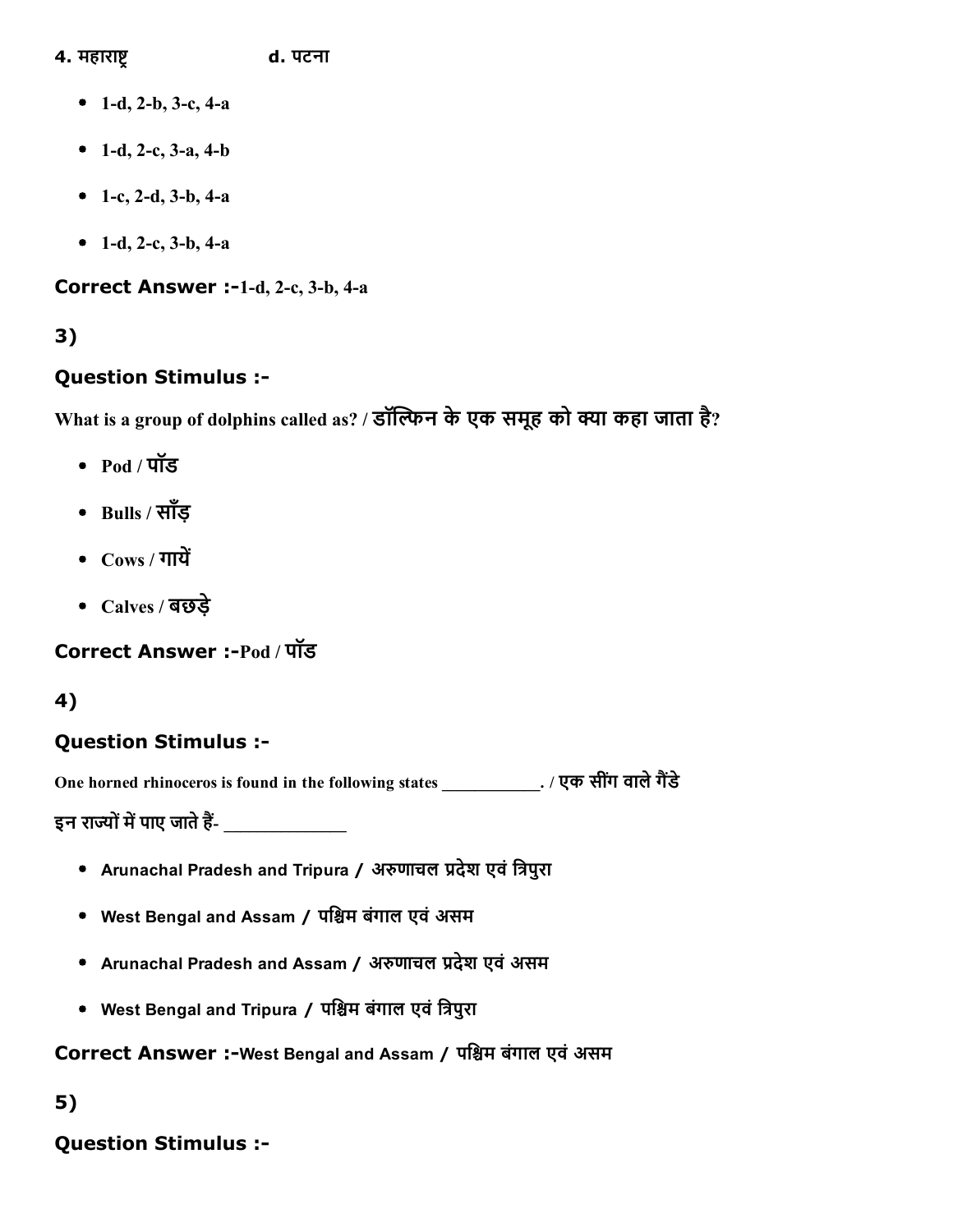Gobar gas mainly contains which gas?/

# गोबर गैस में प्रधान रूप से कौन सी गैस होती है?

- $C$ arbon/ कॉर्बन
- Methane/ मीथने
- Ethane/ ईथने
- Natural air/ प्राकृतिक वायु

# Correct Answer :-Methane/ मीथेन

6)

# Question Stimulus :

# Which of these is the rarest blood group? / इनमें से कौन सा ब्लड ग्रुप असामान्य है?

- AB negative/ AB नेगेटिव
- O positive/ O पॉिजिटव
- A positive/ A पॉिजिटव
- B positive/ B पॉिजिटव

**Correct Answer :- AB negative/ AB नेगेटिव** 

# 7)

# Question Stimulus :

Which of the following state is NOT on the border of Uttar Pradesh? / निम्न में से कौन सा राज्य उत्तर प्रदेश की सीमा पर नहीं है?

- Bihar / िबहार
- Uttarakhand / उत्तराखण्ड
- Jharkhand / झारखण्ड
- Odisha / ओिडशा

**Correct Answer :- Odisha / ओडिशा** 

# 8)

Question Stimulus :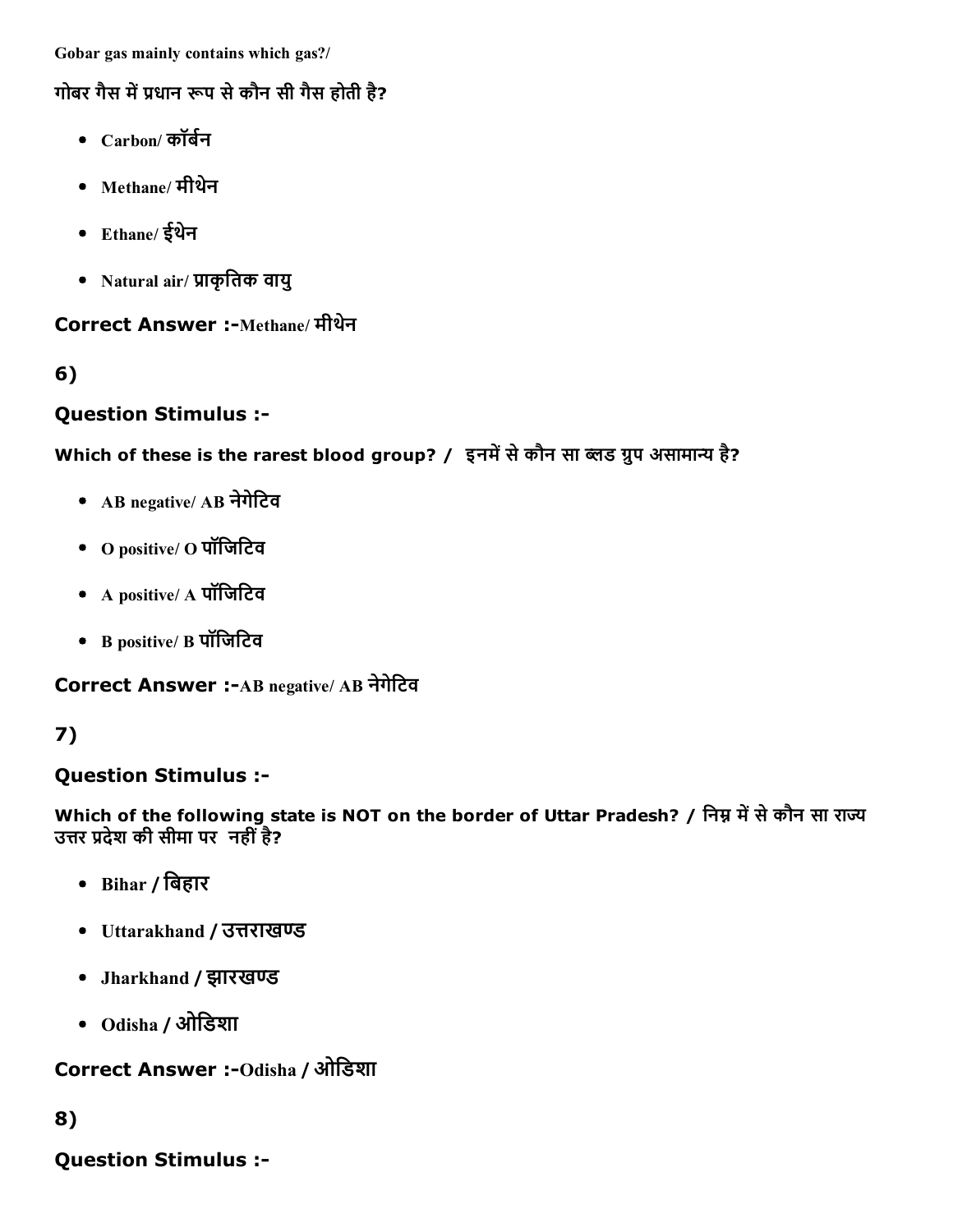Where is the Jain Gomateshwara statue located? / जैन गोमटेश्वर मूर्ति कहाँ स्थित है?

- Mysore Karnataka / मैसूर कर्नाटक
- Mandsaur Madhya Pradesh/ मंदसौर- मध्य प्रदेश
- Shravanabelagola Karnataka / श्रावणबेलागोला कर्नाटक
- None of the above / इनमें से कोई नहीं

Correct Answer :-Shravanabelagola - Karnataka / श्रावणबेलागोला - कर्नाटक

# 9)

# Question Stimulus :

Agra fort is located in which State? / आगरा का किला कहाँ स्थित है?

- Madhya Pradesh / मध्य प्रदेश
- Uttarakhand / उत्तराखंड
- Uttar Pradesh / उत्तर प्रदेश
- Maharashtra / महाराष्ट्

Correct Answer :-Uttar Pradesh / उत्तर प्रदेश

# 10)

# Question Stimulus :

The Red Fort is in which among the following cities? / निम्न में से किस शहर में लाल किला है?

- Agra / आगरा
- $\bullet$  Delhi / दिल्ली
- Lucknow / लखनऊ
- Moradabad/ मुरादाबाद

# **Correct Answer :-Delhi / दिल्ली**

# 11)

# Question Stimulus :

Find the odd one out / विषम का चुनाव करें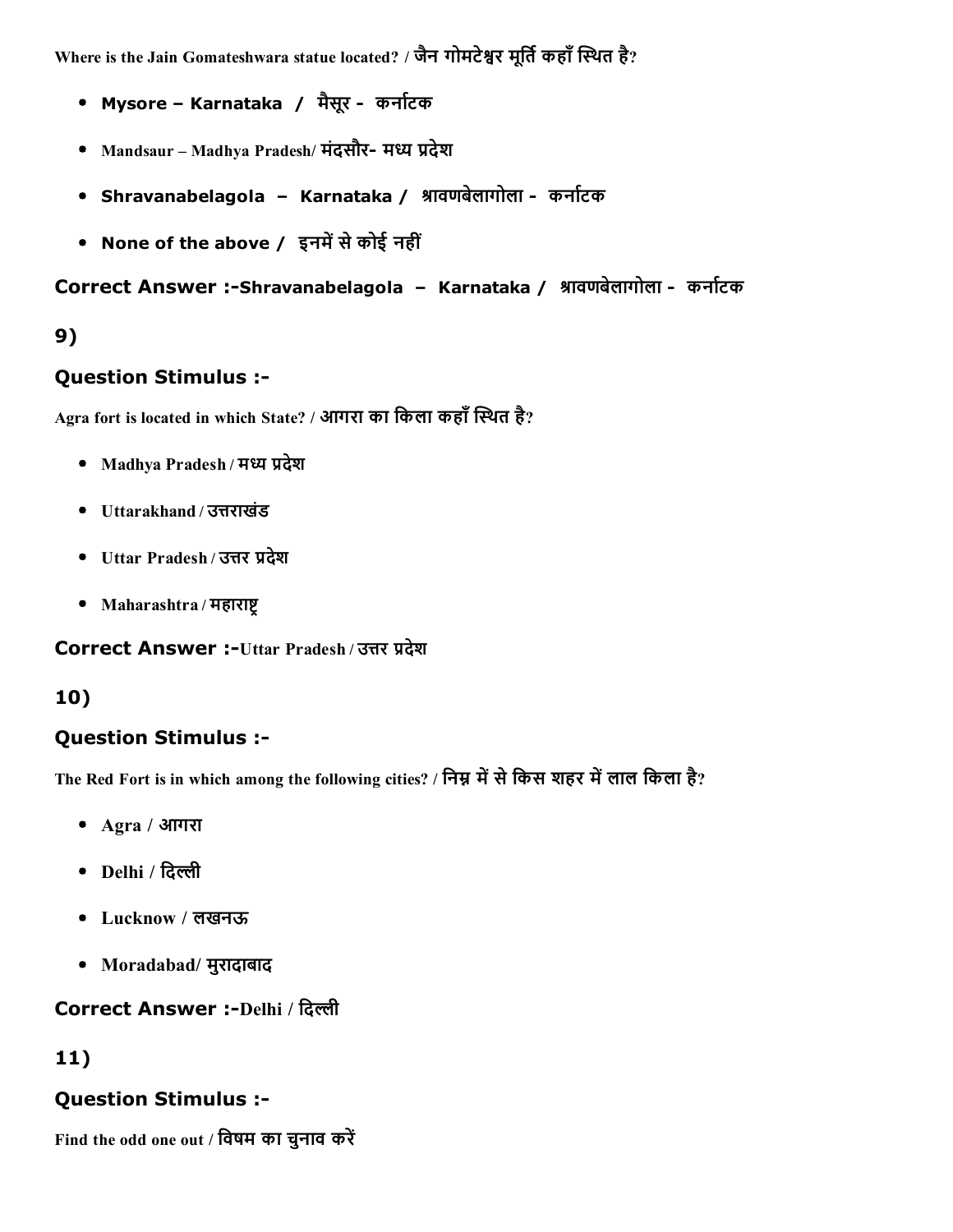- Shimla / िशमला
- Imphal / इम्पाल
- Meghalaya / मेघालय
- Agartala/ अगरतला

### Correct Answer :-Meghalaya / मेघालय

# 12)

### Question Stimulus :

Elephanta caves is located in / एलीफेंटा की गुफाएं यहाँ स्थित हैं:

- Gujarat / गुजरात
- Punjab / पंजाब
- Maharashtra / महाराष्ट्र
- Uttar Pradesh / उत्तर प्रदेश

#### Correct Answer :-Maharashtra / महाराष्ट्र

# 13)

# Question Stimulus :

Find the odd one out / विषम का चुनाव करें

- Canberra/ कैनबरा
- Kenya / केिनया
- Dhaka / ढ़ाका
- $\bullet$  Paris / पेरिस

# Correct Answer :-Kenya / केनिया

# 14)

# Question Stimulus :

# Find the odd one out / बेजोड़ ढूँढ़कर िनकालो

Canberra/ कैनबरा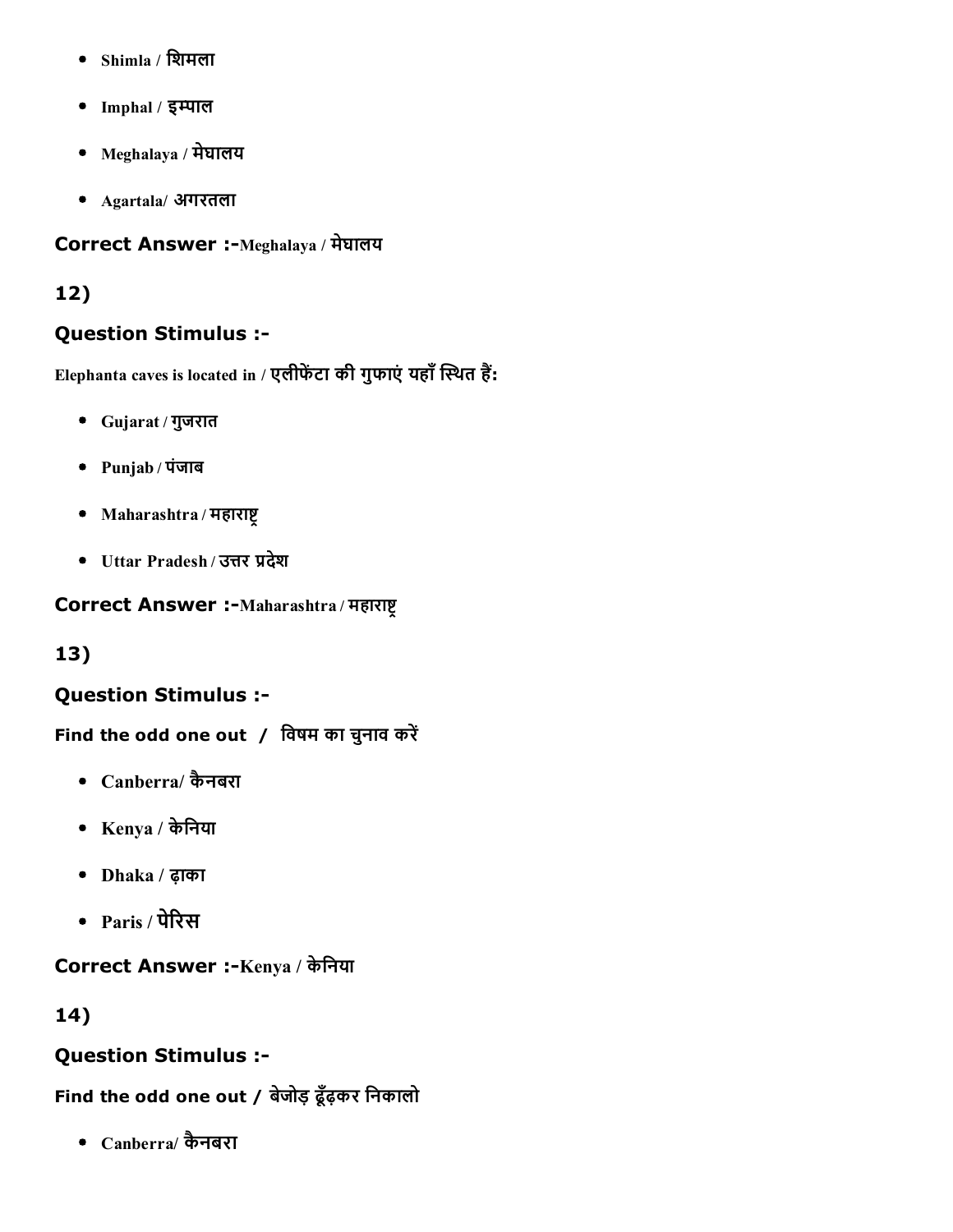- $\bullet$  Kenya / केनिया
- Dhaka / ढ़ाका
- Paris / पेरिस

Correct Answer :-Kenya / केनिया

15)

# Question Stimulus :

Which one of the following is a Great Circle? / निम्नलिखित में से कौन ग्रेट सर्किल है?

- The Equator / भूमध्यरेखा
- The Tropic of Capricorn / मकर रेखा
- The Arctic Circle / आर्कटिक मंडल
- The Tropic of Cancer / कर्क रेखा

Correct Answer :-The Equator / भूमध्यरेखा

16)

# Question Stimulus :

Which left-handed batsman has scored the most Test runs for India? / टेस्ट मैच में भारत के लिए बाएं हाथ के किस बल्लेबाज ने सबसे ज्यादा रन बनाए हैं?

- Ajit Wadekar / अिजत वाडेकर
- Gautam Gambhir / गौतम गंभीर
- Ravi Shastri / रवि शास्त्री
- Sourav Ganguly / सौरव गांगुली

Correct Answer :

# 17)

# Question Stimulus :

Who among the following is called 'Jamaica Sprint King'? / निम्न में से किसको 'जमैका का स्प्रिंट किंग' कहा जाता है?

- Chris Gayle / क्रिस गेल
- Brian Lara / ညायन लारा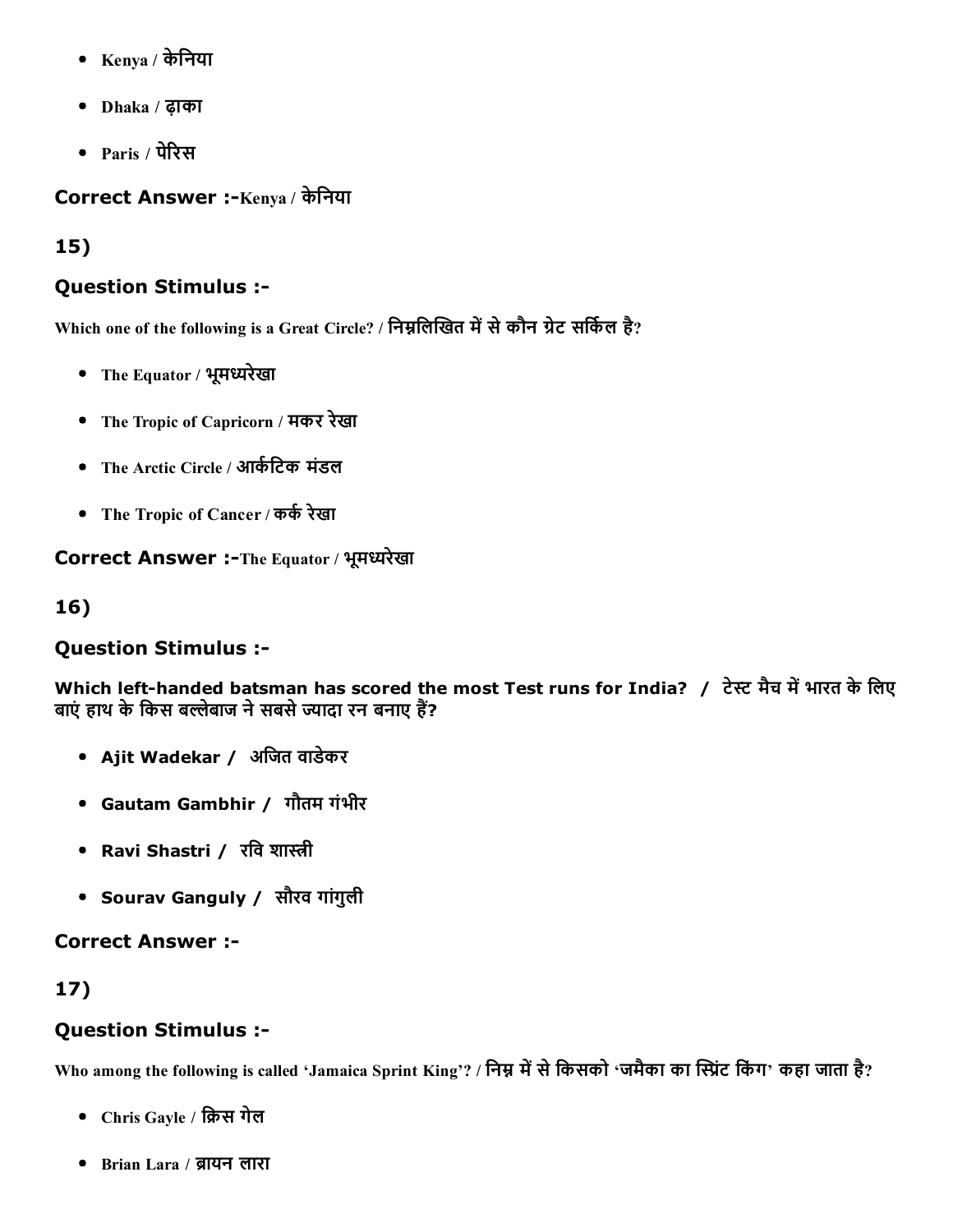- Usain Bolt / उसेन बोဇ
- Viv Richards / वीव रिचर्डस

### Correct Answer :

18)

### Question Stimulus :

The Arjuna award is given for which category/ किस क्षेत्र में अर्जुन पुरस्कार दिया जाता है?

- Politics / राजनीति
- $Peace / 2\pi \hat{d}$
- Literature / साहित्य
- Sports / खेल

### Correct Answer :-Literature / साहित्य

### 19)

### Question Stimulus :

Which year did the Indian Hockey Team participate for the first time in the Olympic. / ओलिंपिक में भारतीय हॉकी दल ने किस वर्ष में भाग लिया था?

- 1914
- 1918
- 1928
- $.1938$

**Correct Answer :-1928** 

### 20)

### Question Stimulus :

The 2016 Sultan Azlan Shah Cup is held in which country? / 2016 सुल्तान अज़लान शाह कप किस देश में आयोजित िकया गया?

- Pakistan / पाकिस्तान
- Germany / जर्मनी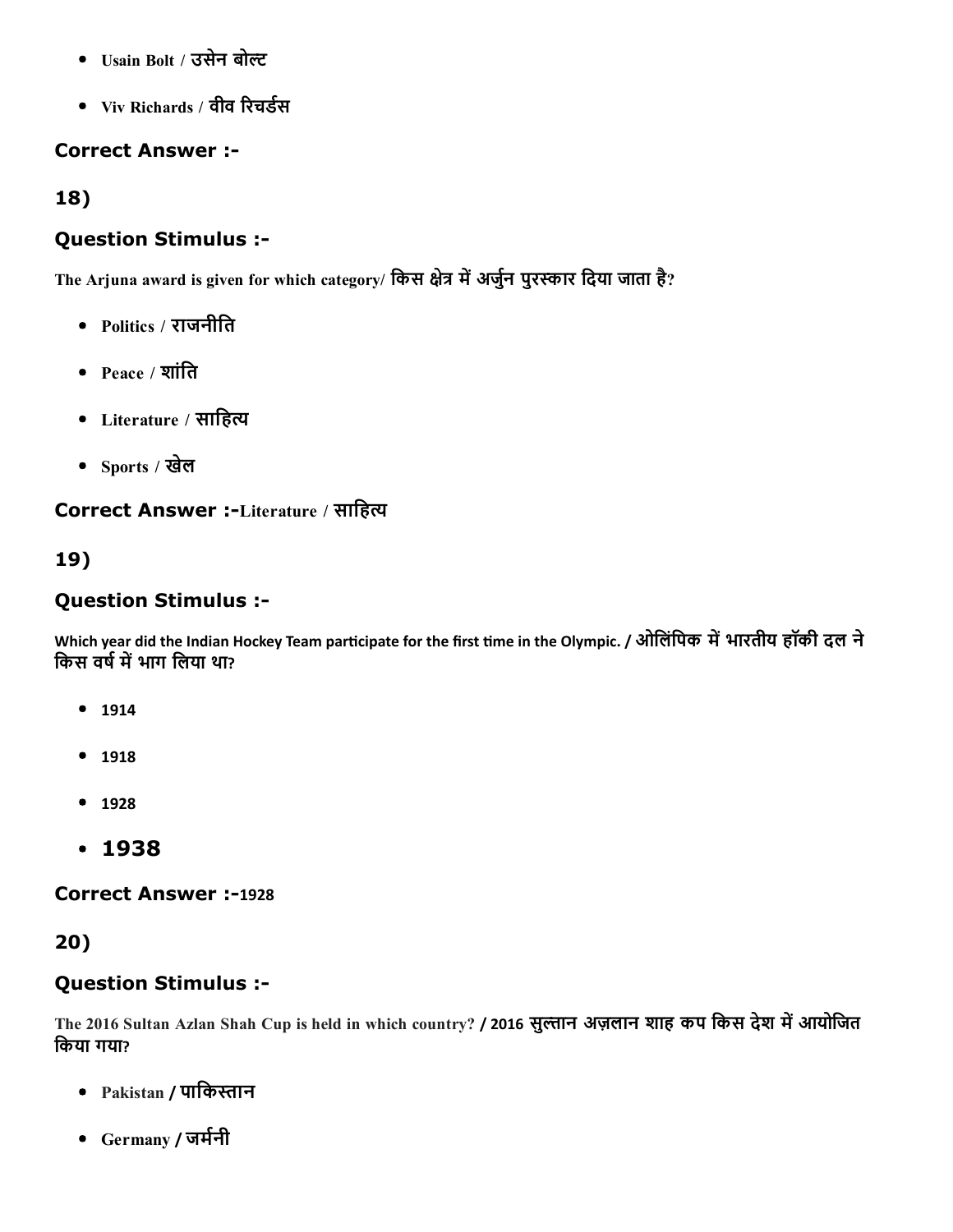- Malaysia / मलेिशया
- India / भारत

# Correct Answer :-Pakistan / पाकिस्तान

21)

### Question Stimulus :

Who is the founder of Infosys company? / इंफोसिस कंपनी के संस्थापक कौन हैं?

- Sunil Mittal / सुनील मित्तल
- Sachin Bansal / सिचन बंसल
- Shiv Nadar / िशव नादर
- N R Narayanmurthy / एन आर नारायणमूर्ति

Correct Answer :-N R Narayanmurthy / एन आर नारायणमूर्ति

22)

# Question Stimulus :

Find the odd one out / विषम का चुनाव करें

- Jeevan Lakshya / जीवन लक्ष्य
- New Endowment Plan / न्यू एंडोमेंट प्लान
- Aadhar Card / आधार कार्ड़
- Jeevan Rakshak/ जीवन रဌक

# Correct Answer :-Aadhar Card / आधार काई

# 23)

# Question Stimulus :

Yuan is the currency of which one of the following country / युआन निम्न में से किस देश की मुद्रा है

- Pakistan / पाकिस्तान
- Sri Lanka / 怂Āीलंका
- Russia / रूस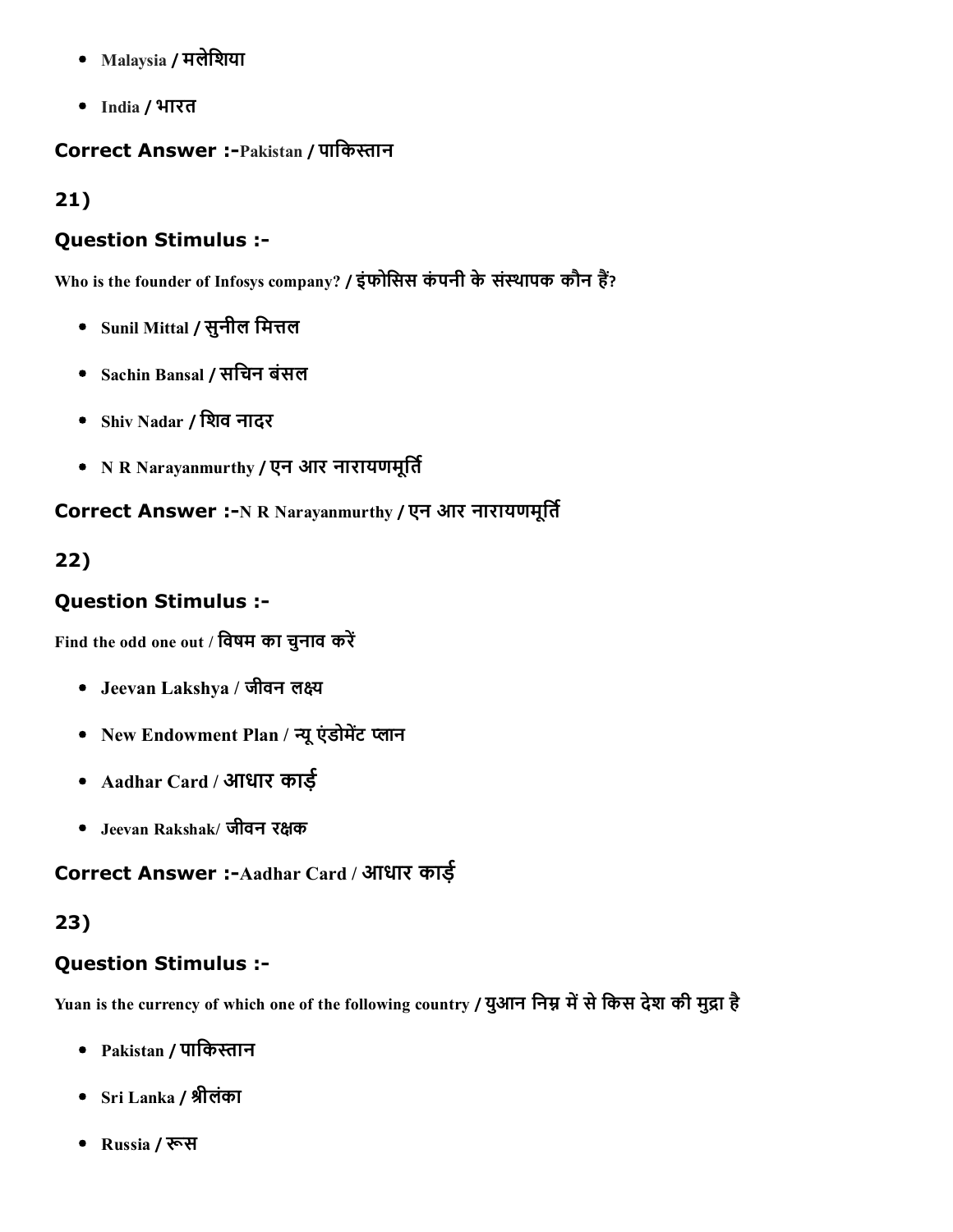China / चीन

Correct Answer :-China / चीन

24)

# Question Stimulus :

Which company has acquired US-based jobs portal Monster on August 9, 2016? / किस कंपनी ने 9 अगस्त को, यूएस आधारित नौकरी पोर्टल मॉन्स्टर का अधिग्रहण किया था ?

- Accenture / एक्सेंचर
- Randstad / रैंडस्टड
- KPMG / केपीएमजी
- XIM, Inc. / एشيआईएम ,आईएनसी

# Correct Answer :-Randstad / रैंडस्टड

# 25)

# Question Stimulus :

When was the Treaty of Amritsar signed?/ अमृतसर के अनुबंध पर हस्ताक्षर कब हुए थे?

- 1825
- $1809$
- 1848
- $1844$

**Correct Answer :-1809** 

26)

# Question Stimulus :

Amartya Sen was awarded the Noble Prize for his work in \_\_\_\_\_. / ----------- में अपने काम के लिए अमर्त्य सेन नोबेल पुरस्कार से सम्मानित किये गए

- Literature / साहित्य
- Physics / भौितकी
- Peace / शांति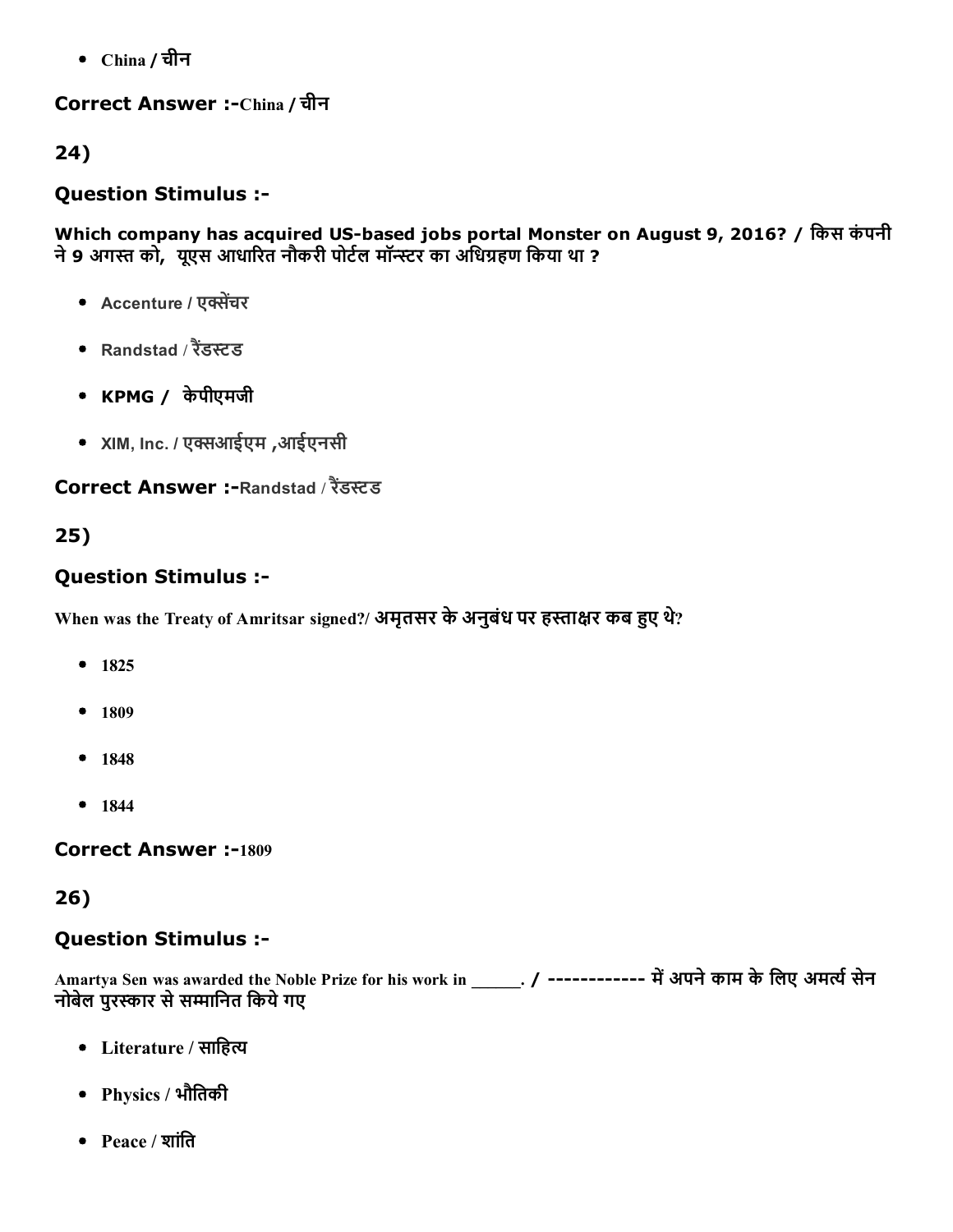• Economics / अर्थशास्त्र

### Correct Answer :-Economics / अर्थशास्त्र

# 27)

### Question Stimulus :

Who is the 8<sup>th</sup> Secretary-General of the United Nations? / संयुक्त राष्ट्र के 8 वें महासचिव कौन थे?

- Ban Ki-Moon / बान की मून
- Kofi Annan / कोफ़ी अन्नान
- Boutros Boutros-Ghali / बुतरस बुतरस-घाली
- Javier Pérez de Cuellar / ज़ेवियर पेरिज डी कुईयार

### Correct Answer :-Ban Ki-Moon / बान की मून

# 28)

# Question Stimulus :

Who was the first Secretary General of the United Nations? / संयुक्त राष्ट्र के पहले महासचिव कौन थे?

- Ban Ki Moon / बान की मून
- Trygve Lie / टငीगवी ली
- Shashi Tharoor / शशि थरूर
- U Thant / यूथांट

Correct Answer :-Trygve Lie / ट्रीगवी ली

# 29)

### Question Stimulus :

Who wrote the famous book 'Indica'? / प्रसिद्ध पुस्तक 'इंडिका' किसने लिखी थी?

- Abul Fazal / अबुल फज़ल
- Ibn Batutah / इब्न बतूता
- Abū Rayhān al-Bīrūnī / अबु रेहान अल बेरूनी
- Timur / तैमूर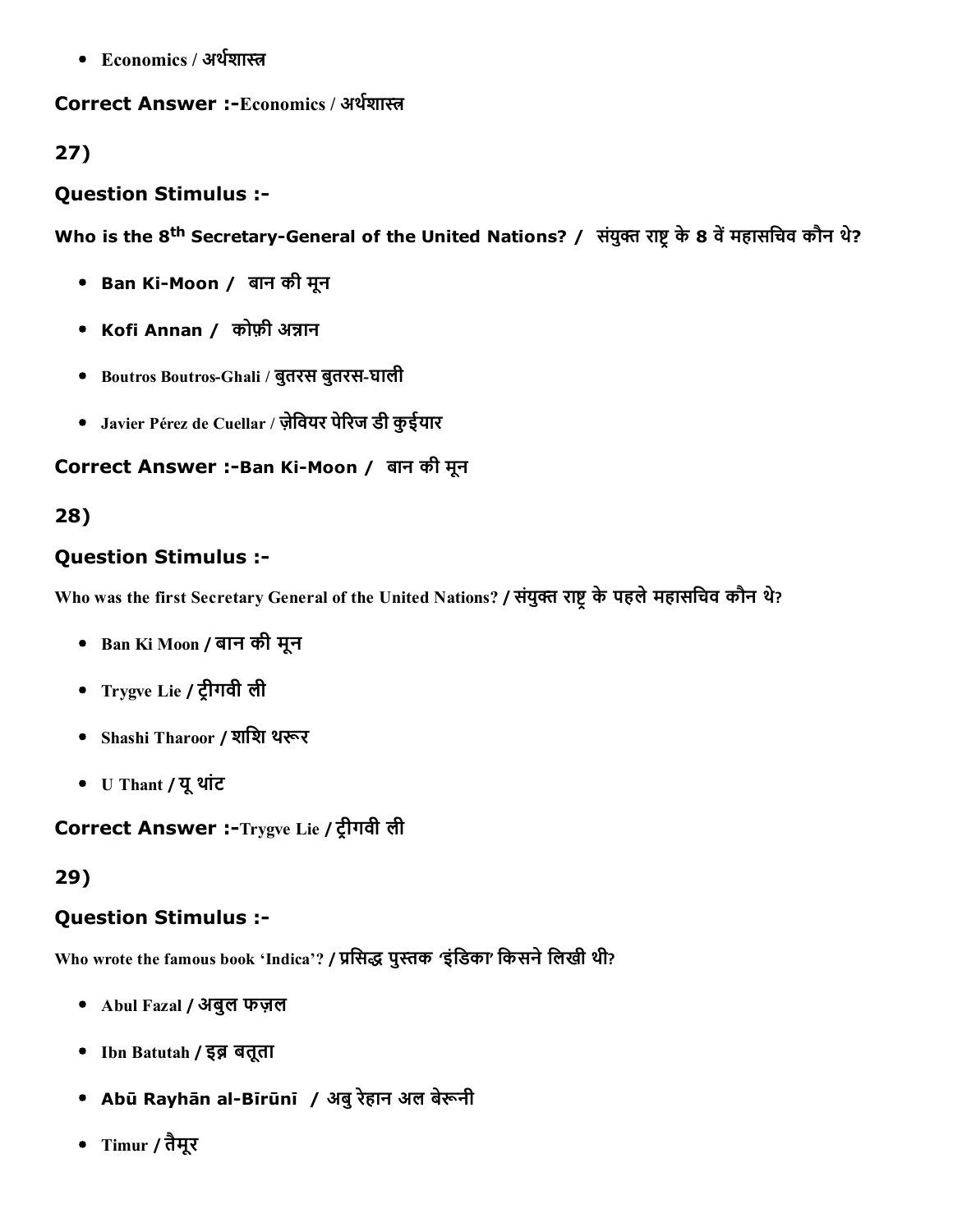Correct Answer :-Abū Rayhān al-Bīrūnī / अबु रेहान अल बेरूनी

# 30)

# Question Stimulus :

The leading state in producing paper is / कागज उत्पादन में अग्रणी राज्य है:

- $\bullet$  Bihar / बिहार
- West Bengal / पिငम बंगाल
- $\bullet$  Karnataka / कर्नाटक
- Orissa / ओिडशा

Correct Answer :-West Bengal / पश्चिम बंगाल

# 31)

### Question Stimulus :

The capital of Afghanistan\_\_\_\_\_\_\_\_\_\_\_. / अफगानिस्तान की राजधानी \_\_\_\_\_\_\_\_\_\_\_\_\_\_ है।

- Kabul / काबुल
- Herat / हेरात
- Kandahar / कंधार
- Ghazni / गजनी

# Correct Answer :-Kabul / काबुल

# 32)

# Question Stimulus :

The Panchayat Raj is a\_\_\_\_\_\_\_\_\_\_\_tier system / पंचायत राज -------स्तरीय प्रणाली है।

- One/ एक
- Two/ दो
- Three/ तीन
- Four/ चार

# Correct Answer :-Three/ तीन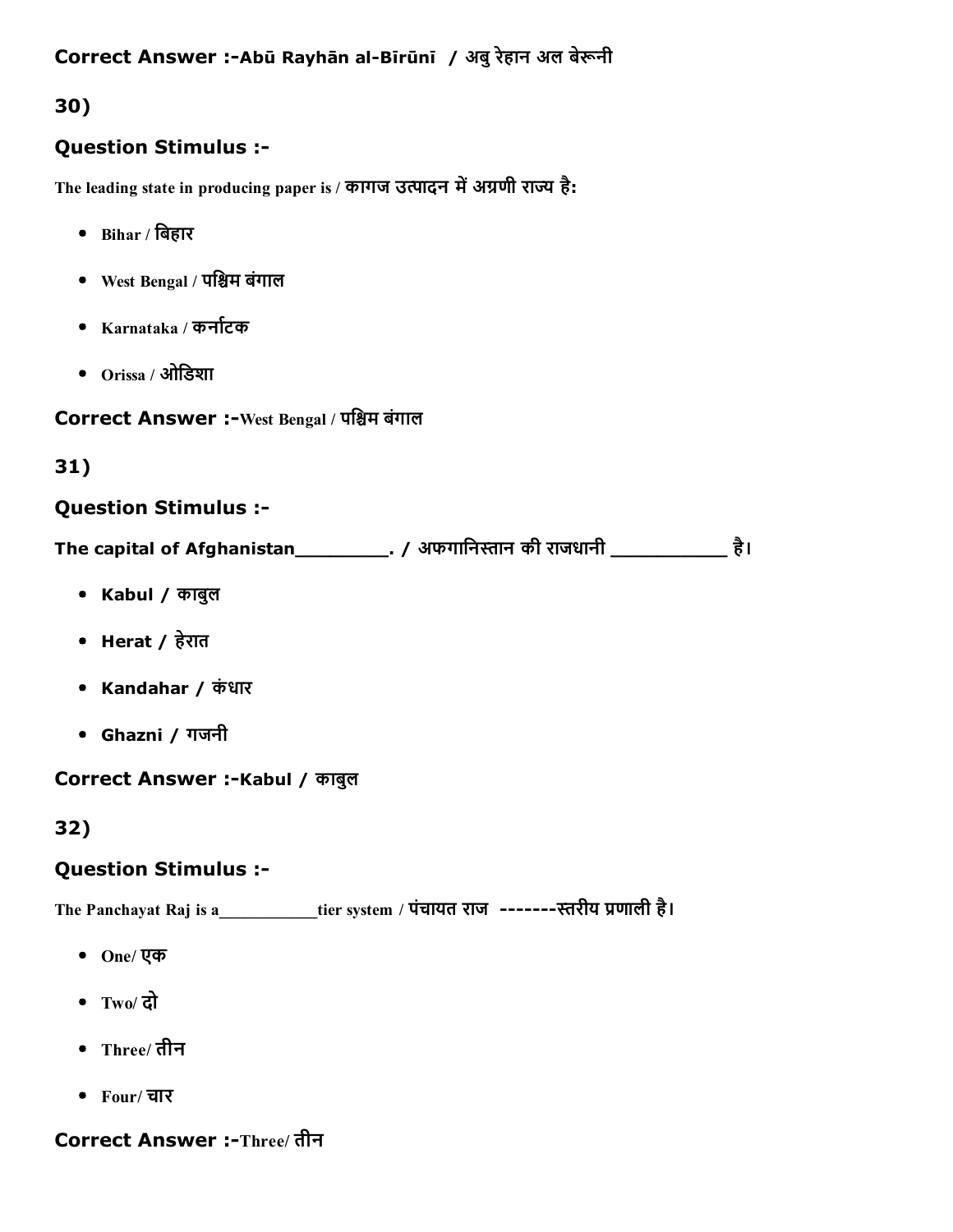# 33)

### Question Stimulus :

Barack Obama belongs to which party? / बराक ओबामा किस पार्टी के अंतर्गत आते हैं?

- Democratic Party / डेमोक्रेटिक पार्टी
- Republican Party / रिपब्लिकन पार्टी
- Libertarian Party / लिबरटैरियन पार्टी
- Green Party / ग्रीन पार्टी

Correct Answer :-Democratic Party / डेमोक्रेटिक पार्टी

### 34)

#### Question Stimulus :

The Union Government has recently launched Ganga Gram Yojana to develop 1600 villages along the banks of River Ganga in the Indian state of / केंन्द्री सरकार ने हाल ही मैँ किस भारतीय राज्य में गंगा ग्राम योजना का प्रेक्षपण कर1600 ग्रामों को गंगा के सह किनारों पर बसाया?

- West Bengal/ वेस्ट बंगाल
- Madhya Pradesh/ मध्य प्रदेश
- Uttar Pradesh/ उत्तर प्रदेश
- Gujarat/ गुजरात

Correct Answer :-Uttar Pradesh/ उत्तर प्रदेश

35)

### Question Stimulus :

Field Marshal is the highest rank in \_\_\_\_\_\_\_\_\_\_\_\_\_./ फ़ील्ड मार्शल -------- का उच्चतम पद है।

- Territorial army/ ꋾ︁ादेिशक सेना
- Air force/ वायु सेना
- Navy/ नौ सेना
- $Armv/$ थल-सेना

### Correct Answer :-Army/ थल-सेना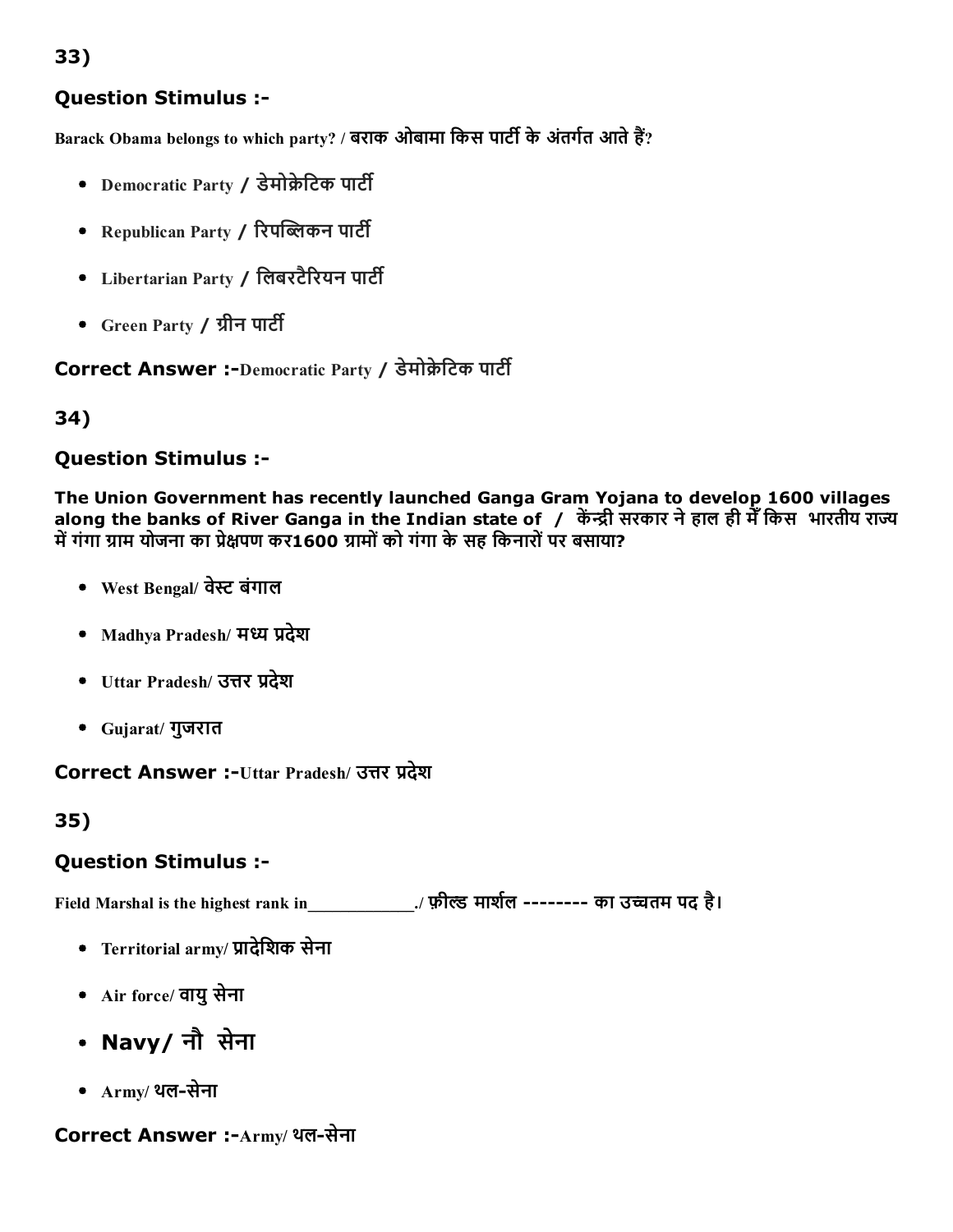# 36)

# Question Stimulus :

Who composed the national song of India "Vande Mataram"?/ भारत के राष्ट्रीय गीत "वंदेमातरम्" के रचयिता कौन थे?

- Rabindranath Tagore/ रवीन्द्रनाथ टैगोर
- Bankim Chandra Chatterjee/ बंकिमचंद्र चटर्जी
- Bhai Vir Singh / भाई वीर िसंह
- Amrita Kaur Pritam/ अमृता कौर प्रीतम

Correct Answer :-Bankim Chandra Chatterjee/ बंकिमचंद्र चटर्जी

# 37)

### Question Stimulus :

The Roof of the world is \_\_\_\_\_\_\_\_\_\_\_\_\_\_\_\_. / दुनिया की छत \_\_\_\_\_\_\_\_\_\_\_\_\_\_\_\_\_\_ हैं।

- The Alps / आल्प्स पर्वत
- The Andes / एंडीज
- The Himalayas / िहमालय
- The Pamir Plateau / पामीर केपठार

Correct Answer :-The Pamir Plateau / पामीर के पठार

### 38)

### Question Stimulus :

Where was the first Sermon of Gautama Buddha delivered?/

# गौतम बुद्ध का पहला प्रवचन कहाँ दिया गया था?

- Mathura / मथरुा
- Varanasi / वाराणसी
- Gorakhapur / गोरखपुर
- Sarnath / सारनाथ

#### Correct Answer :-Sarnath / सारनाथ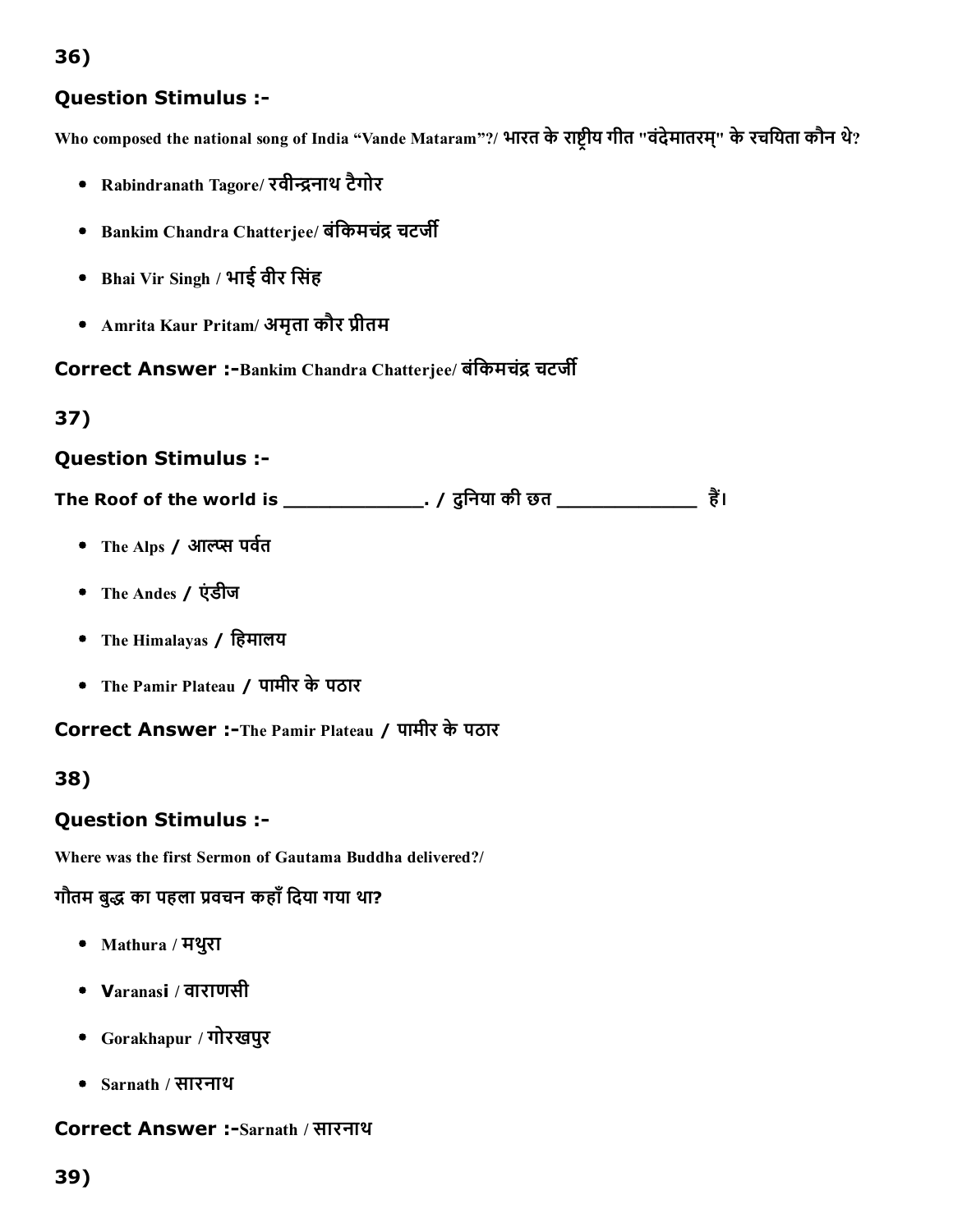# Question Stimulus :

Which naval dockyard launched the Indian Navy's 'underwater vigil system'? / िकस भारतीय नौसेना बंदरगाह ने'पानी केनीचे निगरानी प्रणाली' का शुभारंभ किया है?

- $\bullet$  Visakhapatnam dockvard / विशाखापत्तनम बंदरगाह
- Bombay dockyard / बंबई बंदरगाह
- Goa Shipyard Limited / गोवा पोत प्रांगण लिमिटेड
- Mazagon Dock Limited / मझगांव बंदरगाह िलिमटेड

#### Correct Answer :-Visakhapatnam dockvard / विशाखापत्तनम बंदरगाह

### 40)

#### Question Stimulus :

Which Institute has won the National Intellectual Property (IP) Award 2016 / किस संस्थान ने राष्ट्रीय बौद्धिक संपदा )आईपी ( पुरꀐार2016 जीता है?

- Indian Institute of Technology (IIT), Dhanbad / भारतीय प्रौद्योगिकी संस्थान)आईआईटी(, धनबाद
- Indian Institute of Technology (IIT), Kharagpur / भारतीय प्रौद्योगिकी संस्थान)आईआईटी(, खड़गपुर
- Indian Institute of Science (IISc), Bangalore / भारतीय विज्ञान संस्थान)आईआईएससी(, बैंगलोर
- Indian Institute of Technology (IIT), Delhi / भारतीय प्रौद्योगिकी संस्थान)आईआईटी(. दिल्ली

Correct Answer :-Indian Institute of Technology (IIT), Kharagpur / भारतीय प्रौद्योगिकी संस्थान )आईआईटी(, खड़गपुर

#### 41)

#### Question Stimulus :

In which state is the Himalayan Kumbh organized in every twelve years?/ इनमें से किस राज्य में प्रति बारह वर्षों में हिमालयी कंभ पर्व आयोजित किया जाता है?

- Himachal Pradesh / हिमाचल प्रदेश
- Uttarakhand / उत्तराखंड
- Sikkim / सिक्किम
- Jammu & Kashmir / ज्म्मू और कश्मीर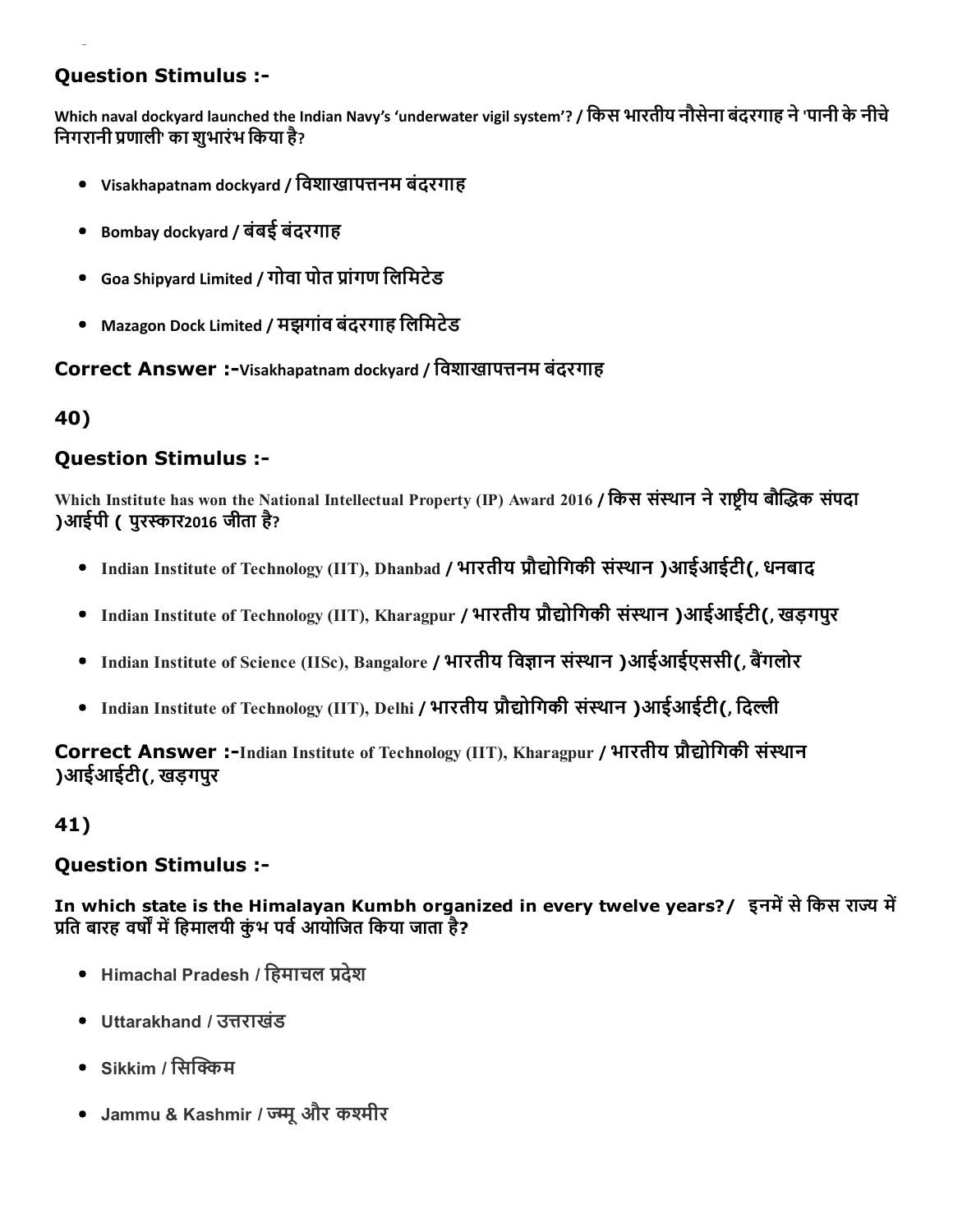# 42)

### Question Stimulus :

The book titled "Indomitable Spirit" is written by\_\_\_\_\_\_\_\_\_\_. / ''इंडॉमिटेबल स्पीरिट'' पुस्तक \_\_\_\_\_\_\_\_\_\_ द्वारा लिखित है।

- Dilip Kumar / दिलीप कुमार
- Tushar Gandhi / तुषार गांधी
- Dr. A.P.J. Abdul Kalam/ डॉ ए.पी. जे अब्दुल कलाम
- Arundhati Roy / अरूंधति रॉय

Correct Answer :-Dr. A.P.J. Abdul Kalam/ डॉ ए.पी. जे अब्दुल कलाम

### 43)

### Question Stimulus :

Kerala Varma, a prince, is credited with naming which dance form? / किस नृत्य शैली के नामकरण का श्रेय, राजकुमार केरला वर्मा को दिया जाता है?

- Salsa / सालसा
- Kathak / कत्थक
- Bharatnatyam / भरतनाट्यम
- Kathakali / कथकली

Correct Answer :-Kathakali / कथकली

#### 44)

#### Question Stimulus :

In which of the following places did APJ Abdul Kalam pass away? / निम्न में से कहाँ ए.पी.जे अब्दुल कलाम का देहांत हुआ ?

- Assam / असम
- Shillong / िशलांग
- Mizoram/ िमजोरम
- Bangladesh/ बांग्लादेश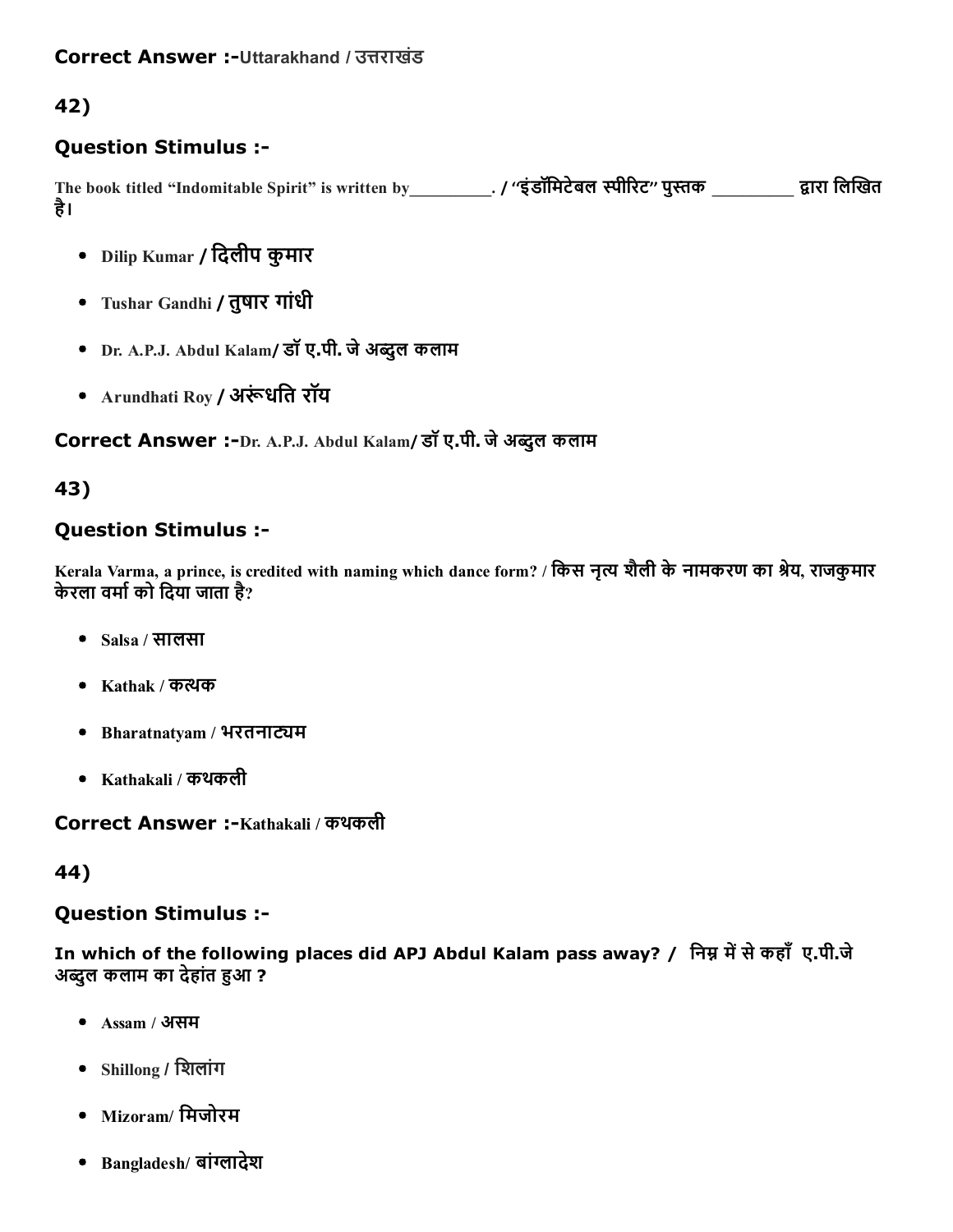45)

### Question Stimulus :

Which country faced a military coup in July, 2016 ? / जुलाई 2016 में किस देश में सैन्य तख्ता पलट हुआ?

- Yemen / यमन
- Turkey / टकꬂĀ
- Iran / ईरान
- Iraq / ईराक

Correct Answer :-Turkey / टर्की

46)

# Question Stimulus :

Who received the 'Yash Chopra Memorial Award' in 2016? / 2016 में 'यश चोपड़ा मेमोरियल एवार्ड' किसे प्रदान किया गया?

- Jaya Bachchan / जया बच्चन
- Salman Khan / सलमान खान
- $Rekha / \overline{2}$ खा
- Sridevi / श्रीदेवी

Correct Answer :-Rekha / रेखा

# 47)

# Question Stimulus :

FERA stands for \_\_\_\_\_\_\_\_\_\_\_\_\_\_\_\_\_\_\_\_\_\_\_./

फ़ेरा (FERA) -------- को सूचित करता है।

Foreign Exchange Regular Act/

फॉरेन एक्स्चेंज रेगुलर एक्ट

Foreign Exchange Regulation Act/

फॉरेन एक्स्चेंज रेगुलेशन एक्ट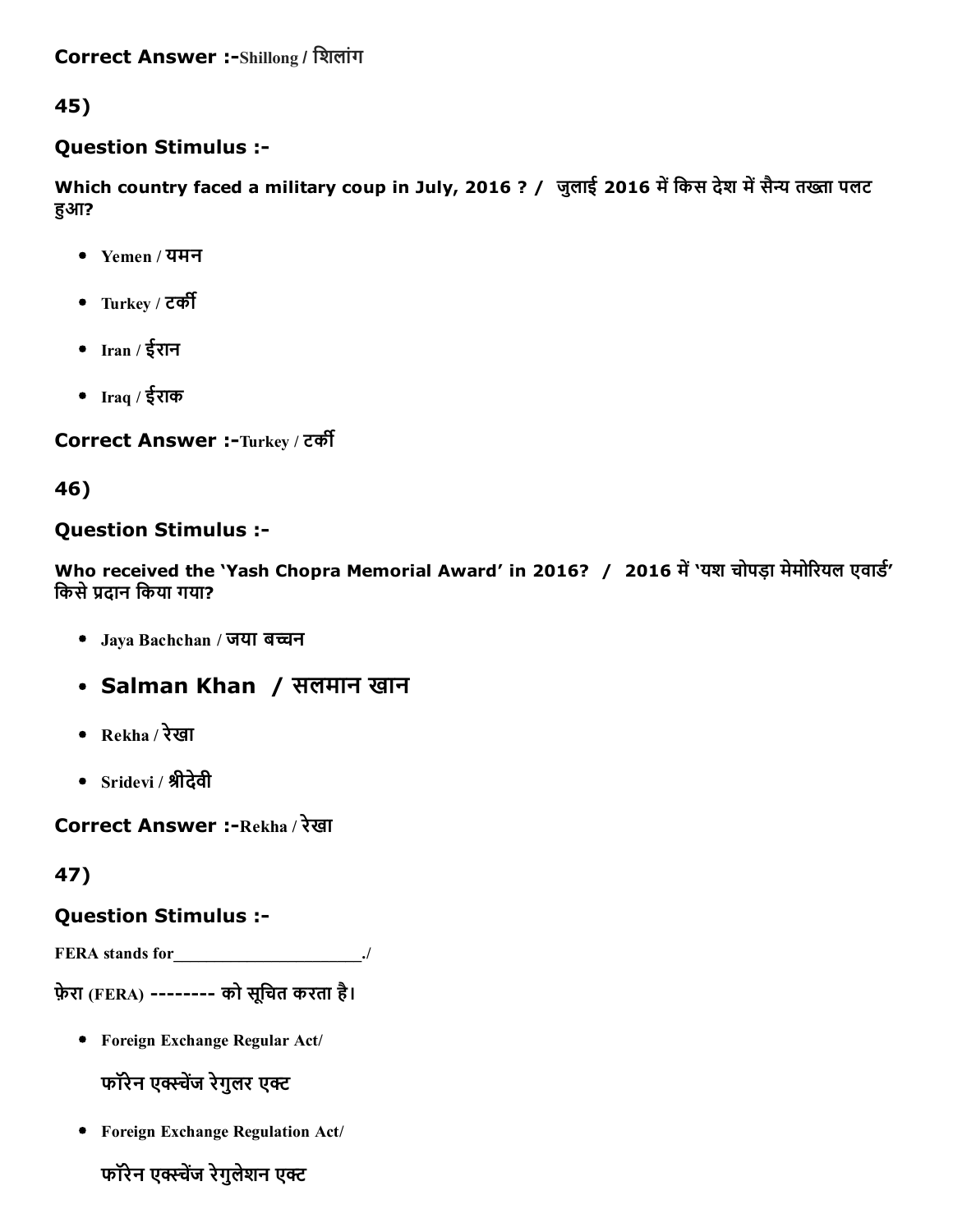Forex Exchange Regulation Act/

फ़ोरेक्स एक्स्चेंज रेगुलेशन एक्ट

Foreign Exhibition Regularly Act/  $\bullet$ 

फॉरेन एक्ज़िबिशन रेगुलरली एक्ट

Correct Answer :-Foreign Exchange Regulation Act/ फॉरेन एक्स्चेंज रेगुलेशन एक्ट

### 48)

### Question Stimulus :

National Safe Motherhood day is celebrated on? / राष्ट्रीय सुरक्षित मातृत्व दिवस कब मनाया जाता है?

- April 19 / अप्रैल 19
- April 21 / अप्रैल 21
- April 1 / अप्रैल 1
- April 11 / अप्रैल 11

Correct Answer :- April 11 / अप्रैल 11

# 49)

### Question Stimulus :

You are seeing the Duandhar falls and are planning to go and visit the Marble rocks close by. You are in\_. / आप धुआंधार देख रहे हैं और संगमरमर की चट्टानों का दौरा करने की योजना बना रहे हैं। आप ---------------- में हैं ।

- Ujjain/ उज्जैन
- Morena/ मुरैना
- Bhedaghat/ भेड़ाघाट
- Orchcha/ ओरछा

# Correct Answer :-Bhedaghat/ भेड़ाघाट

# 50)

# Question Stimulus :

How many zeroes would you write after one, if you had to write one crore in numerals? / अगर आपको एक करोड़ अंक लिखना है तो 1 के बाद कितने शून्य लगाने पडेंगे ?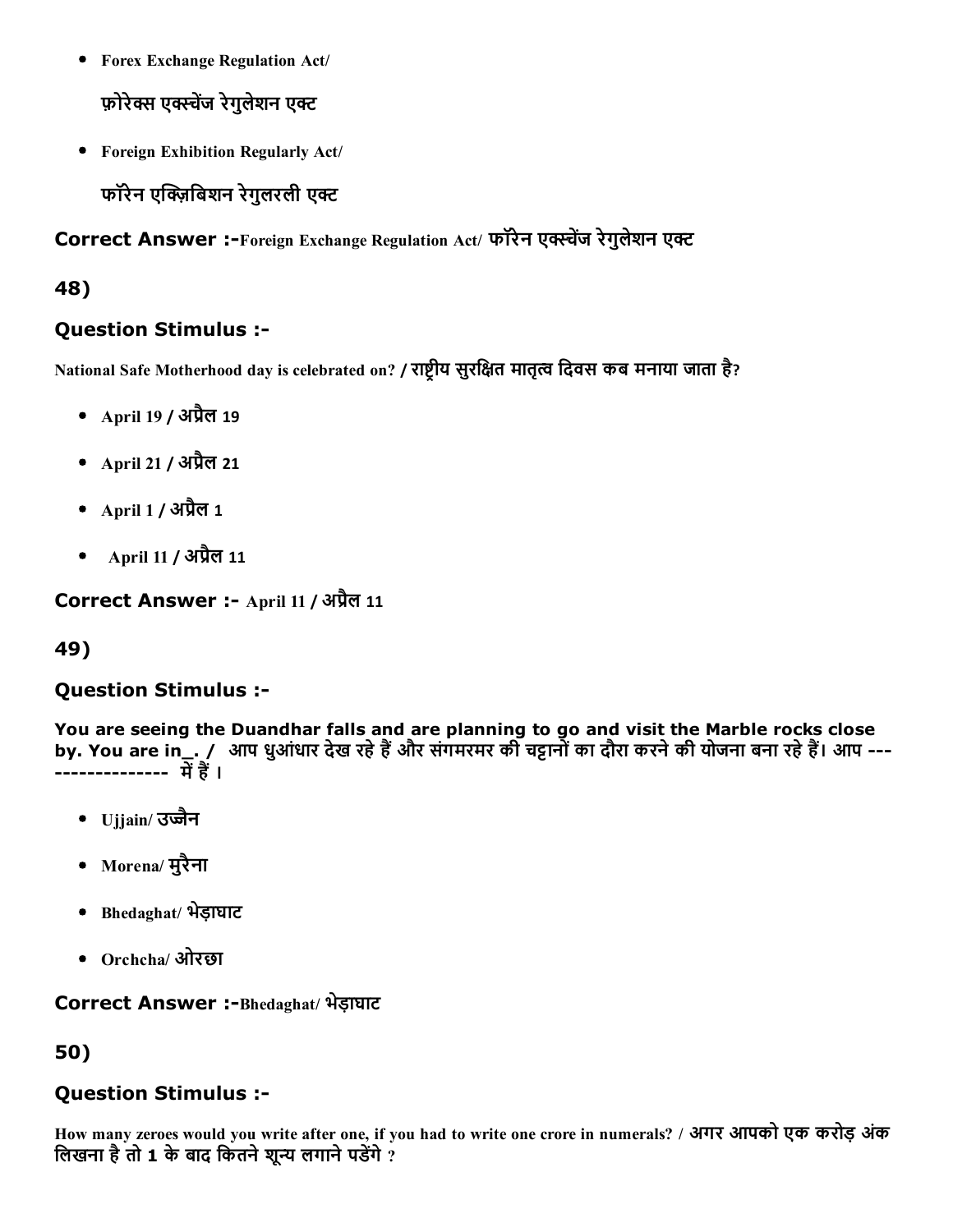- Four / चार
- Five / पाँच
- $\bullet$  Six / छह
- Seven/ सात

Correct Answer :-Seven/ सात

### 51)

### Question Stimulus :

Which of the following points lies on the X-axis? / निम्न में से कौन से बिंदु X-अक्ष पर स्थित हैं?

- $(-8,0)$
- $(-8-8)$
- $(0,8)$
- $(8,1)$

Correct Answer :-(-8,0)

# 52)

### Question Stimulus :

The temperature of Hyderabad city is in the month of May was 113<sup>0</sup> F. If F=  $5$ C+32, find the temperature in Celsius. / हैदराबाद शहर का मई के महीने में तापमान 113<sup>0</sup> F था। यदि F= <sup>5</sup>C+32 है, तो सेल्सियस में ताप निकालिये

- $40^0$
- $46^0$
- 44 0
- $45^{0}$

# Correct Answer  $:-45^0$

53)

# Question Stimulus :

The reciprocal of a negative rational number \_\_\_\_\_ / ऋणात्मक परिमेय संख्या का वस्तुक्रम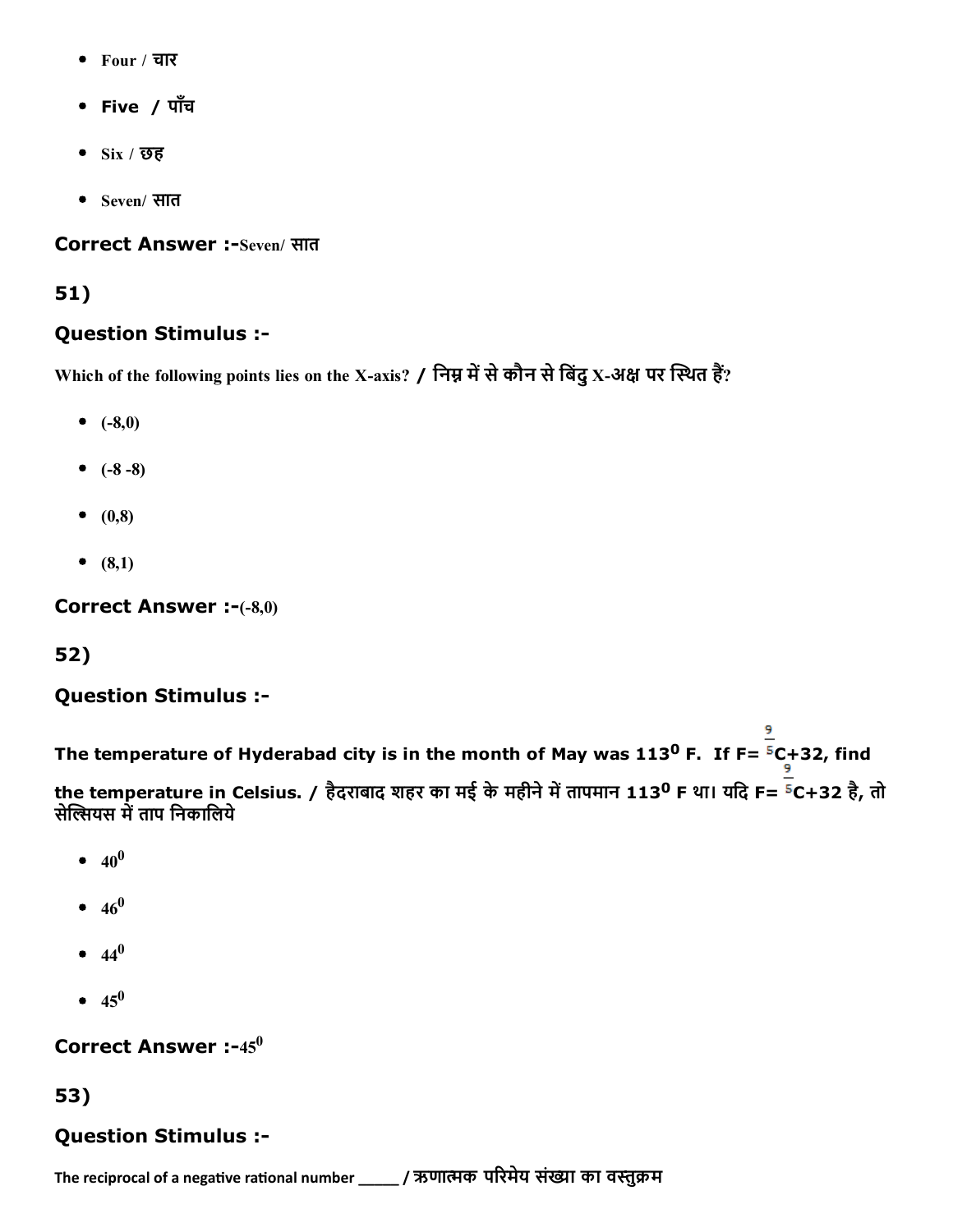- $\bullet$  is a positive rational number / घनात्मक परिमेय संख्या होता है
- $\bullet$  is a negative rational number / ऋणात्मक परिमेय संख्या होता है
- can be either a positive or a negative rational number / घनात्मक या ऋणात्मक परिमेय संख्या में से कोई भी हो सकता है
- There is no reciprocal for a negative rational number / ऋणात्मक परिमेय संख्या के लिये कोई वस्तुक्रम नहीं होता

Correct Answer :-is a negative rational number / ऋणात्मक परिमेय संख्या होता है

### 54)

Question Stimulus :

A histogram has 7 bars of varying heights. The fifth bar represents the maximum frequencies. The range of this frequency distribution table can be classified as \_\_\_\_\_\_\_\_\_\_\_\_\_\_\_\_ . / एक अयतिचĀ मꋾ영िविभ栁Ā ऊँचाइयोंके7 पाई ह䨃। पाँचवा पाई अधिकतम बारंबारताओं को दर्शाता है। इस बारंबारता वितरण टेबल के रेज को इस प्रकार वर्गीकृत कर सकते हें-

- Average / औसत
- Below average / औसत सेनीचे
- Above average / औसत सेऊपर
- Extreme / अꐁĀंत

Correct Answer :-Extreme / अत्यंत

55)

### Question Stimulus :

What is the supplement of 70<sup>0</sup> ? /  $\,$  70<sup>0</sup> का संपूरक क्या है?

- $110^0$
- $20^0$
- 90 0
- 70 0

### Correct Answer :- $110^0$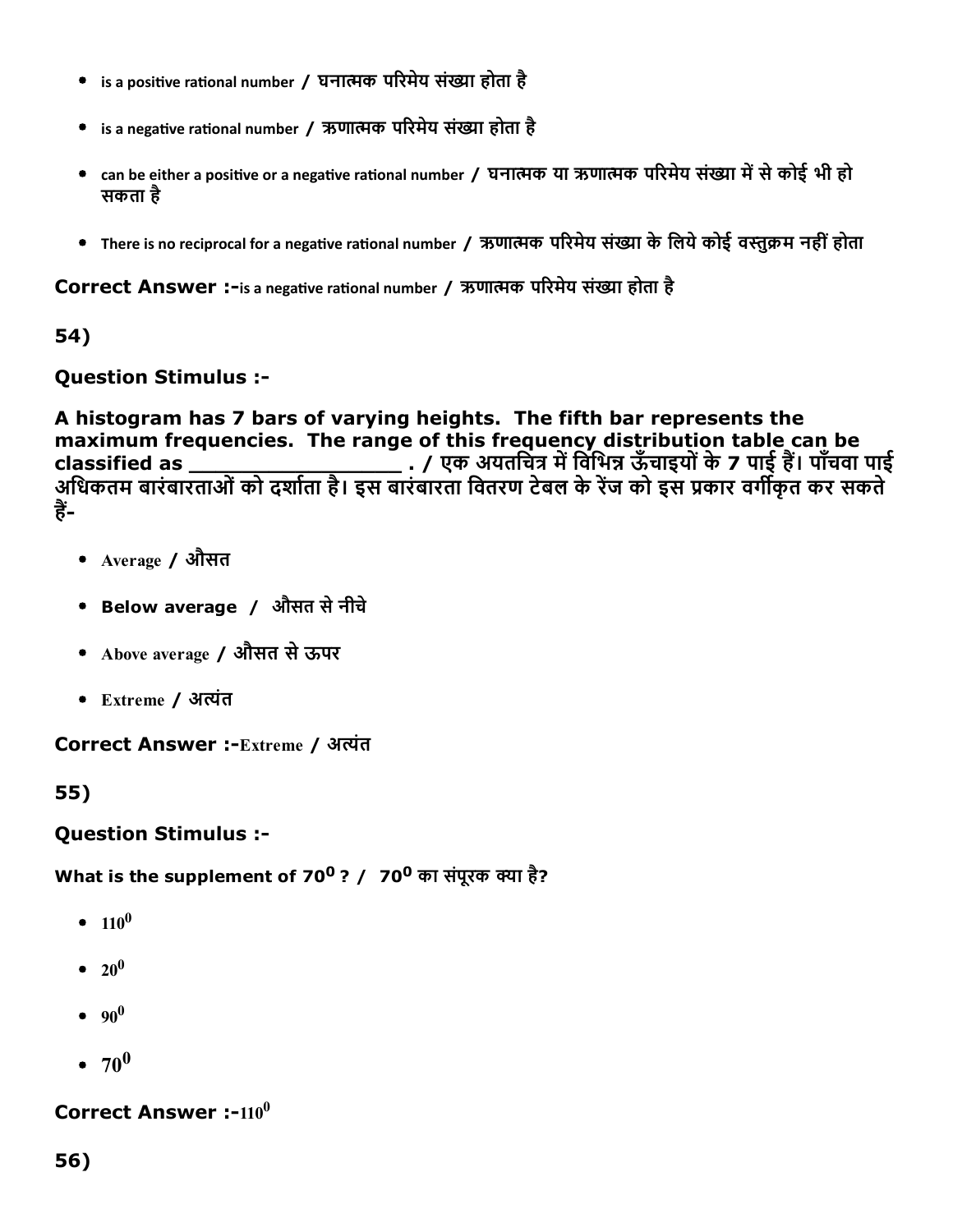### Question Stimulus :

If the sum of three angles of a quadrilateral is 265˚, then the measure of its fourth angle is \_\_\_\_\_\_\_\_\_\_\_\_\_\_\_\_\_\_\_\_. / यिद चतुभु䣾缁ज केतीन कोण का योग 265˚ है, तो उसकेचौथेकोण का माप

है\_\_\_\_\_\_\_\_\_\_\_\_\_\_\_

- A right angle / समकोण
- An obtuse angle / अिधक कोण
- An acute angle / न्यून कोण
- A reflex angle / प्रतिवर्त कोण

Correct Answer :- An obtuse angle / अधिक कोण

### 57)

#### Question Stimulus :

A rectangular water tank is 4m×2m×3m.What is the capacity of the water tank? / एक आयताकार पानी की टंकी है 4मी×2मी×3मी। पानी की टंकी की क्षमता क्या है?

- 90000
- 24000000
- 24000
- $2400$

Correct Answer :-24000000

58)

#### Question Stimulus :

A square and rectangular field have same perimeter. If one side of the square field is 40m and the breadth of the rectangular field is 30m, find the length of the rectangular field. / एक वर्ग और आयत क्षेत्र का समान परिमाप है। यदि वर्ग क्षेत्र की एक भुजा 40 मी है, और आयताकार क्षेत्र की चौड़ाई 30 मी है, तो आयताकार क्षेत्र की लम्बाई निकालिये।

- 80 m
- $\bullet$  50 m
- 60 m
- $\bullet$  40 m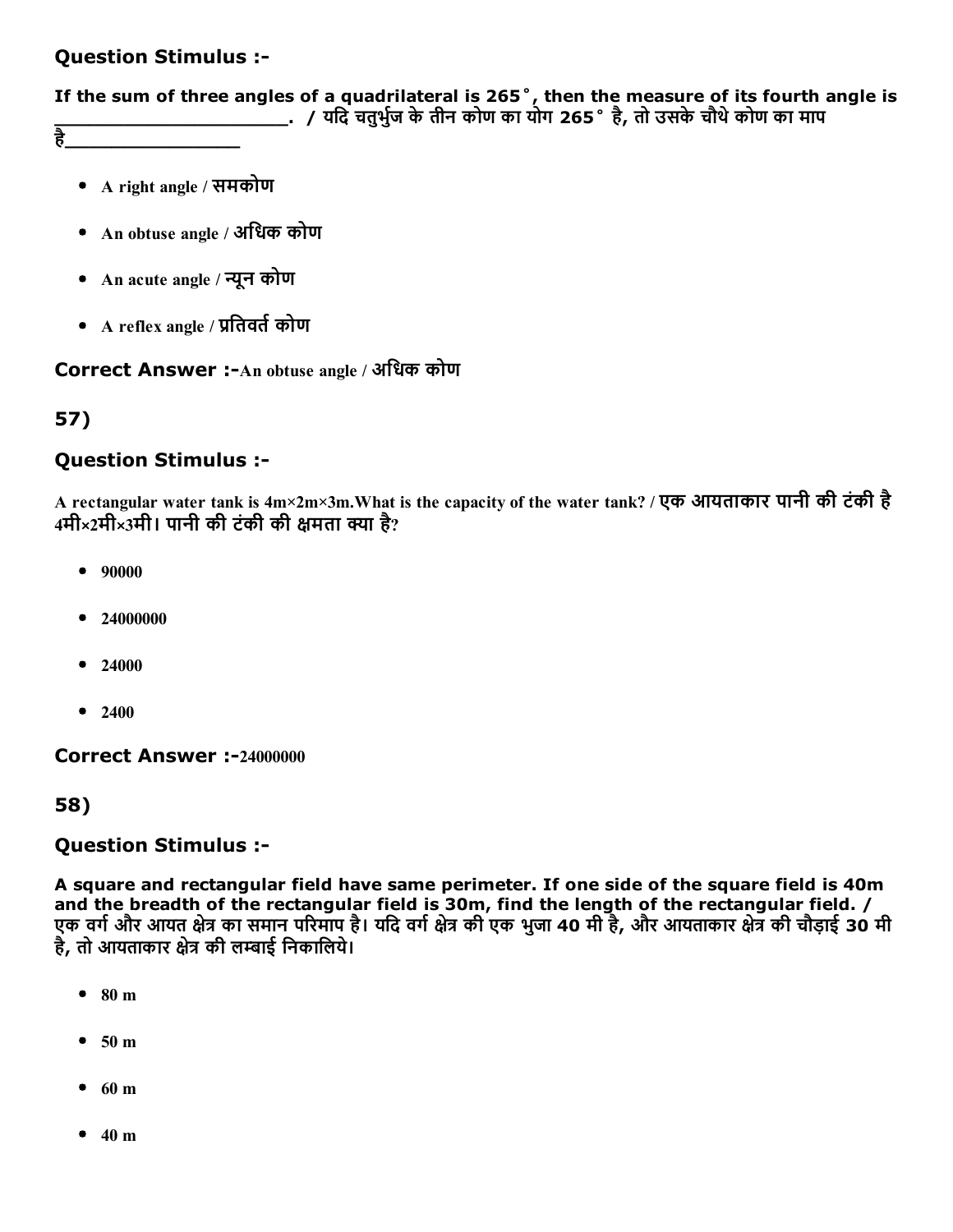# 59)

# Question Stimulus :

Gouri took a loan of 50,000 rupees at the rate of 10% from a bank and bought a scooter. After three years she cleared her loan. How much money she would have paid in all? / गौरी ने50, 000रू का लोन 10 प्रतिशत के दर पर बैंक से लिया और एक स्कूटर खरीदा। तीन साल बाद उसने कर्ज़ चुका दिया .उसने कुल मिलाकर कितनी राशी जमा की होगी?

- Rs.  $15,000 / \sqrt[3]{6} 15,000$
- Rs. 55000 / रू 55000
- Rs.  $65,000 /$   $\overline{\mathcal{R}}$   $65,000$
- Rs.  $60,000 / \overline{\mathcal{R}}$  60,000

Correct Answer :-Rs. 65,000 / ক্ষ 65,000

### 60)

### Question Stimulus :

If 30% of a number is 210, what is 25% of the same number? / यदि एक संख्या का 30 प्रतिशत 210 है, तो उसी संख्या का 25 प्रतिशत क्या है?

- $700$
- $525$
- $175$
- 300

**Correct Answer :-175** 

### 61)

### Question Stimulus :

The instrument used to find the relative density of liquids / वह उपकरण जो द्रव के आपेक्षिक घनत्व को ज्ञात करने में प्रयोग होता है

- Barometer / वायुदाबमापी
- Hygrometer / आर्द्रतामापी
- Relative density instrument / आपेक्षिक घनत्व उपकरण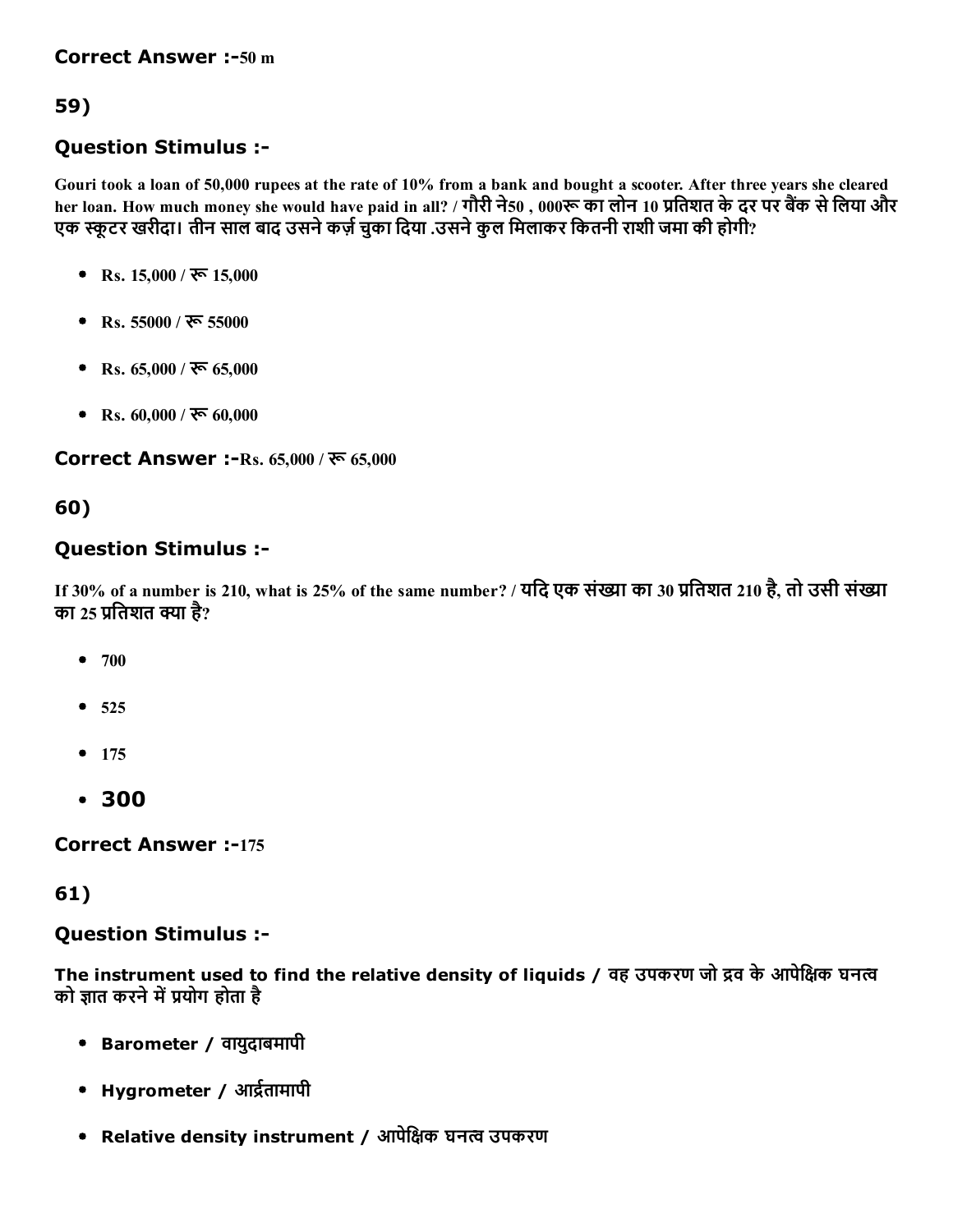• Hydrometer / उत्प्लव घनत्वमापी

# Correct Answer :-Hydrometer / उत्प्लव घनत्वमापी

62)

# Question Stimulus :

Which statement is TRUE about sample P consisting of 1 g of Hydrogen gas and sample Q of 1 g of water? Both of them / निम्न में से कौन सा कथन सही है यदि सैम्पल P में 1 ग्राम हाइडोजन गैस और सैंपल Q में 1 ग्राम पानी हो? ये दोनों

- are fluids. / तरल पदार्थ हैं
- $occupv$  same volume. / समान आयतन घेरते हैं
- contain same number of molecules / बराबर मात्रा में अणु होते हैं
- completely fill the container. / पात्र को पूर्ण रूप से भर देंगे

Correct Answer :-are fluids. / तरल पदार्थ हैं

63)

# Question Stimulus :

Twinkling of stars is due to / तारोंकी जगमगाहट का कारण है

- scattering of starlight / तारों की रोशनी का बिखरना
- atmospheric refraction of starlight / तारों की रोशनी का वायुमंडलीय अपवर्तन
- multiple reflections by the ionosphere / आयनमंडल से कई प्रतिबिंब
- vibrational movement of stars in the sky / आकाश में तारों के कंपन की गति

Correct Answer :-atmospheric refraction of starlight / तारों की रोशनी का वायुमंडलीय अपवर्तन

64)

# Question Stimulus :

When the sound becomes louder, which property of the sound is increased? / जब धविन तेज़ हो जाती है, तो ဋिन का कौन सा गणधर्म बढ़ जाता है?

- Speed / वेग
- Amplitude / आयाम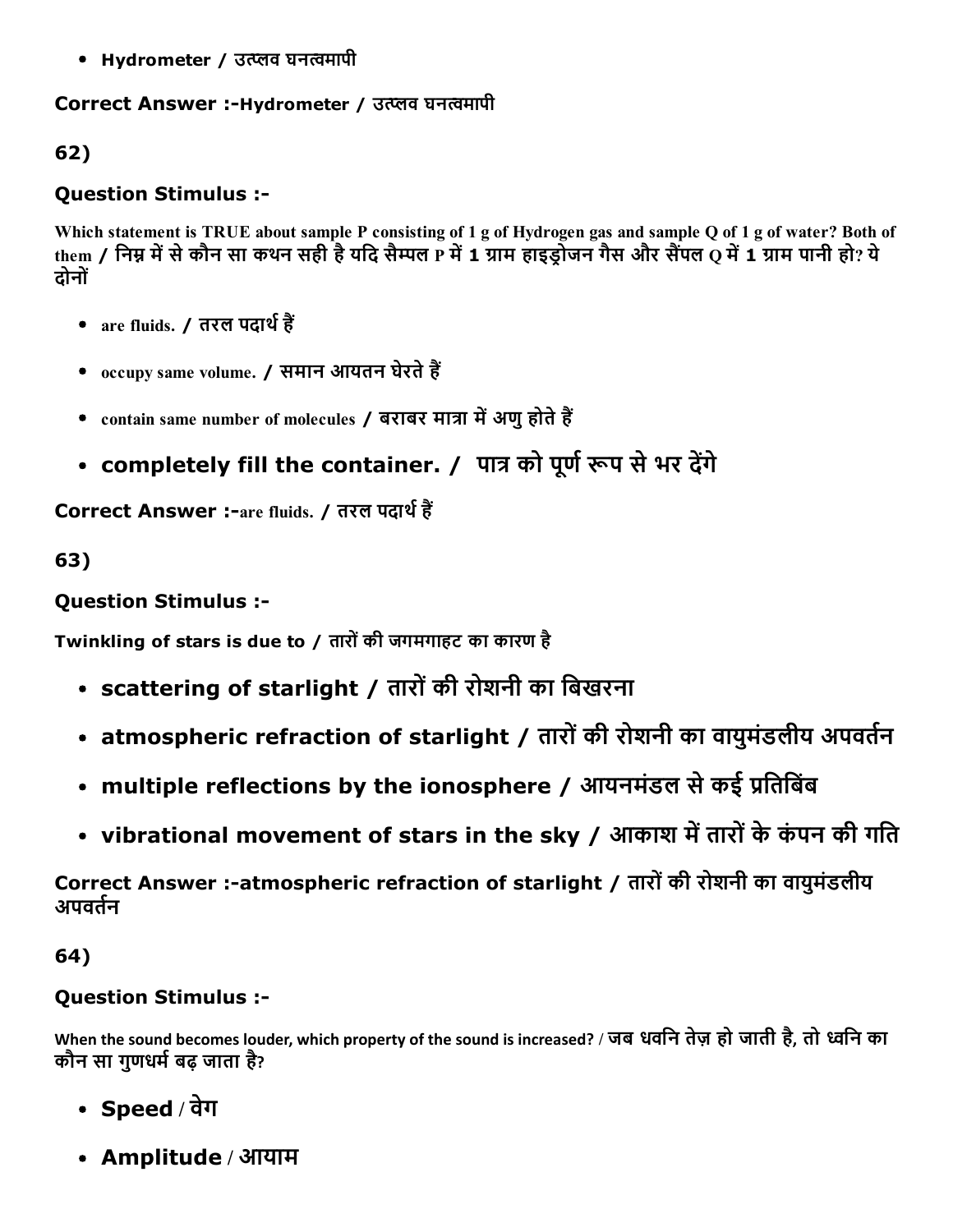- Frequency / आवृत्ति
- Wavelength / तरंगदैघ्रय

### Correct Answer :-Amplitude / आयाम

65)

### Question Stimulus :

During filtration process, the particles which remain on filter paper is called / निस्पंदन प्रक्रिया के दौरान, वे कण जो निस्यंद कागज़ पर रह जाते हैं कहलाते हैं

- solvent / िवलायक
- residue / अवशेष
- filtrate / निस्पंद
- solute / िवलेय

Correct Answer :-residue / अवशेष

66)

### Question Stimulus :

When we breathe into lime water, it becomes milky due to reaction with / जब हम चूने के पानी मꋾ영साँस लेतेह䨃, तो यह \_\_\_\_\_\_\_\_\_\_\_ केसाथ अिभि䣾䀁या केकारण दूिधया हो जाता है

- $\bullet$  Carbon dioxide / कार्बन डाइऑक्साइड
- $\bullet$   $_{\rm Oxygen}$  / ऑक्सीजन
- Water vapour / जलवाခ
- Sulphur dioxide / सल्फर डाइऑक्साइड

Correct Answer :-Carbon dioxide / कार्बन डाइऑक्साइड

# 67)

### Question Stimulus :

Windows of cars & Aero planes are made from the material / कारों तथा हवाई जहाजों की खिड़कियां निम्न में से किस सामग्री से बनी होती हैं?

- Thermocol / थर्मोकोल
- Perspex / पर्सपेक्स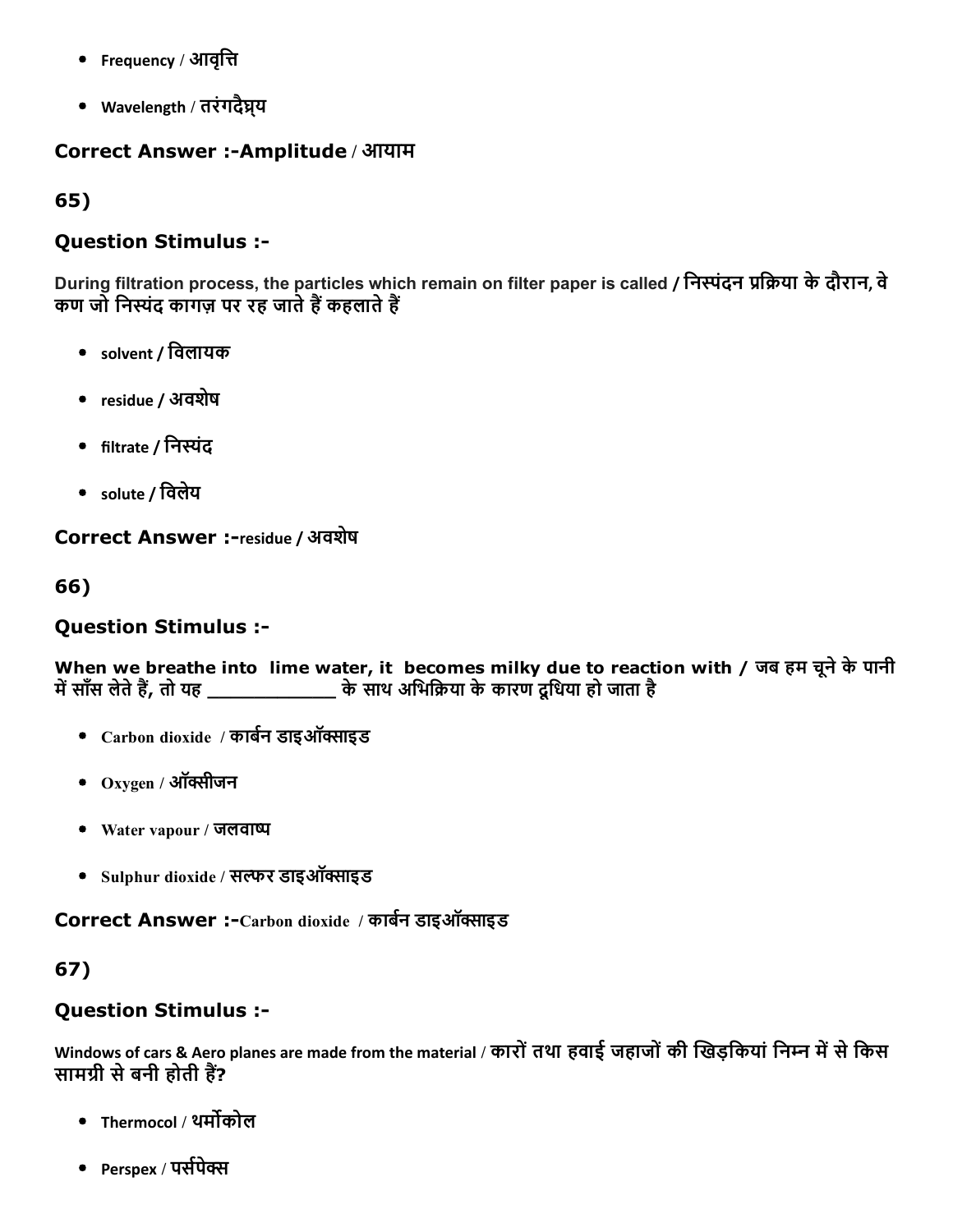- Teflon / टेफ्लॉन
- Melamine / मेलामाइन

Correct Answer :-Perspex / पर्सपेक्स

68)

### Question Stimulus :

The function of vacuole in plants is\_\_\_\_\_\_\_\_\_\_\_\_\_\_ / पौधोंमꋾ영昆र〇Āဈका का काय䣾缁है\_\_\_\_\_\_\_\_\_\_

- To keep the cell turgid / कोिशका को ငीत रखना
- To store chlorophyll / क्लोरोफिल संग्रह करना
- It is the site of metabolic reactions in the cell / कोशिका में यह उपापचयी प्रतिक्रियाओं का स्थान है
- Secretion of enzymes / एंजाइमों का निकलना

Correct Answer :-To keep the cell turgid / कोशिका को स्फीत रखना

# 69)

# Question Stimulus :

The largest lymphatic organ in the body is\_\_\_\_\_\_\_ / शरीर मꋾ영सबसेबढ़ा लसीका अंग है\_\_\_\_\_\_

- Spleen / 灿ीहा
- Tonsils / गलतुंिडका
- Thymus / थाइमस
- Adenoids / कण्ठशालक

Correct Answer :-Spleen / प्लीहा

# 70)

# Question Stimulus :

Why do plants need Nitrate ions? / पौधों को नाइट्रेट आयनों की आवश्यकता क्यों होती है?

- To prepare Proteins / प्रोटीन तैयार करने के लिए
- To prepare sugars / शर्करा तैयार करने के लिए
- To prepare fats / वसाओं को तैयार करने के लिए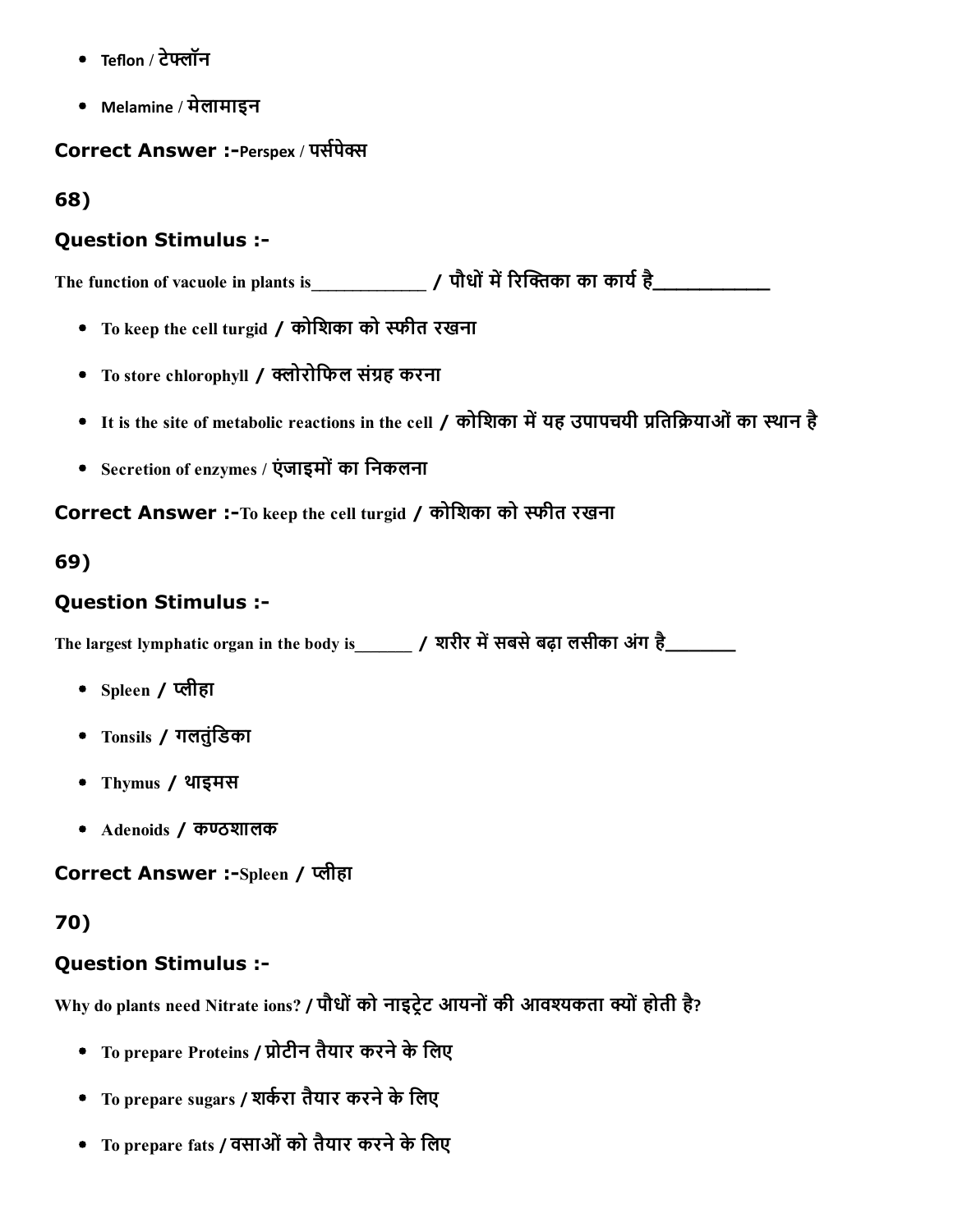• To prepare cellulose / सेलुलोस तैयार करने के लिए

### Correct Answer :-To prepare Proteins / प्रोटीन तैयार करने के लिए

### 71)

#### Question Stimulus :

Age of 5 boys 13,14,15,16 and 17 years respectively. Find their average age? / 5 लड़कोंकी आयु क्रमश: 13,14,15,16 और 17 वर्ष है। उनकी औसत आयु ज्ञात करें?

- $16$
- $15$
- $14$
- None/ कोई नहीं

#### **Correct Answer :-15**

# 72)

### Question Stimulus :

The average of all odd numbers up to 100 is: / 100 तक सभी विषम संख्याओं का औसत है:

- $40$
- $50$
- $\bullet$  60
- 70

**Correct Answer :-50** 

### 73)

### Question Stimulus :

A is two years older than B who is twice as old as C. If the total of the ages of A, B and C be 27, the how old is A? / A, B से दो साल बड़ा है, जिसकी आयु C की आयु की दुगनी है। यदि A, B और C की कुल मिलाकर आयु 27 है। A की आयु क्या है?

- $10$
- $\bullet$  12
- $15$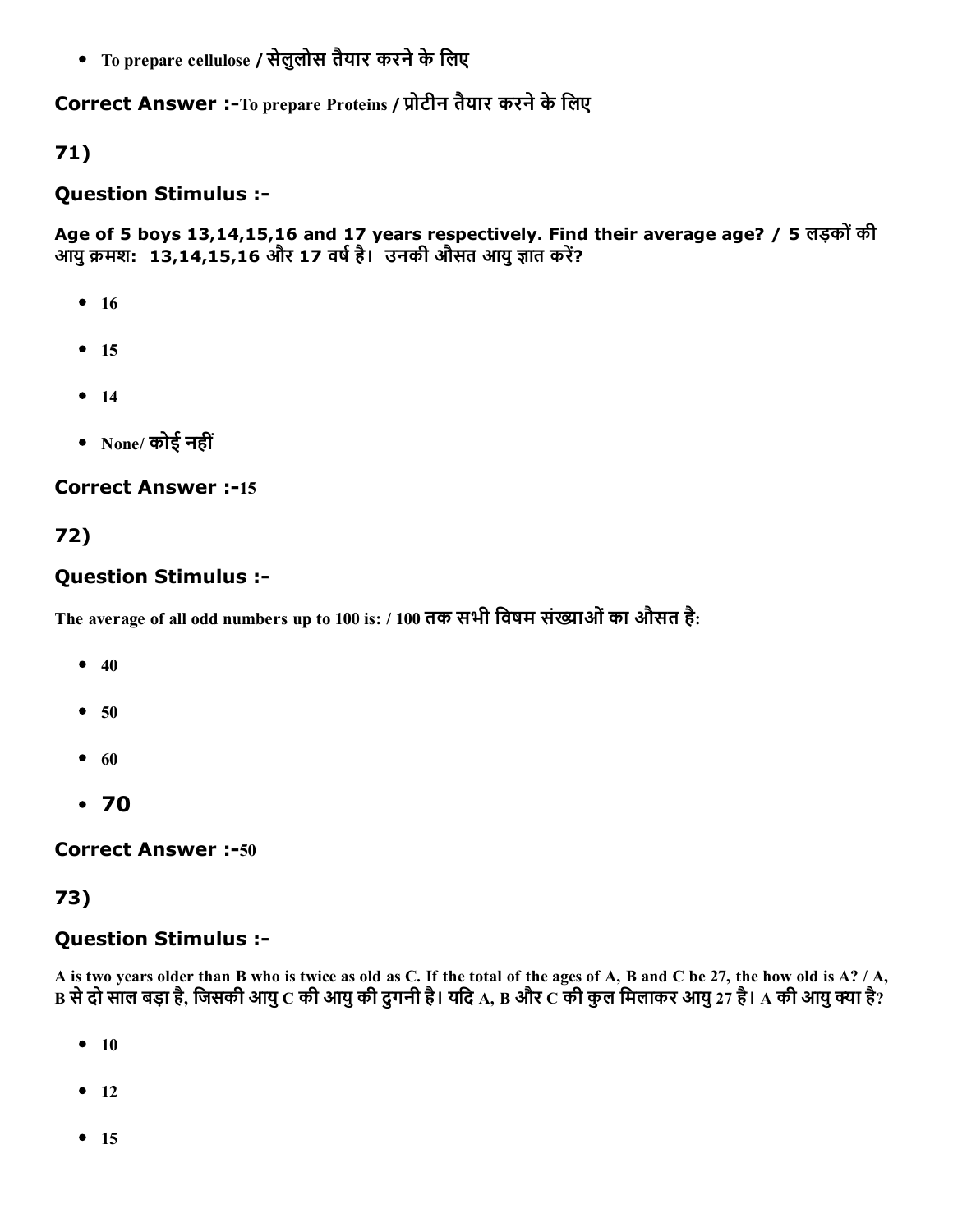$• 18$ 

### **Correct Answer :-12**

# 74)

# Question Stimulus :

A is twice and B is 5 times as old as C, Two years ago, B was twice as old as A and C together. Find their present  $_{\rm ages$  / A की आयु  $\rm C$  की आयु की दुगनी है और  $\rm \dot{B}$  की आयु  $\rm \dot{C}$  की आयु की 5 गुनी है। दो साल पहले, B की आयु A और  $\rm C$ क्षरूण में सायुकी दुगनी थी। सभी की वर्तमान आयु ज्ञात करें।<br>की कुल आयु की दुगनी थी। सभी की वर्तमान आयु ज्ञात करें।

- $\bullet$  30, 21, 6
- $-24, 32, 6$
- $\bullet$  21, 30, 6
- $\bullet$  21, 32, 8

Correct Answer :-21, 30, 6

75)

### Question Stimulus :

 $5/8^{\rm th}$  of 32 is 32 / का/ $5\,$   $8^{\overline{\bf q}\bar{\bf l}}$  है:

- 25
- $30$
- 20
- $35$

### **Correct Answer :-20**

# 76)

### Question Stimulus :

Six Seventeenth of 136 is how much more than one third of 60? 136 / का छ :सतरहवाँ60 ,केएक ितहाई सेिकतना अिधक है?

- $28$
- $26$
- $20$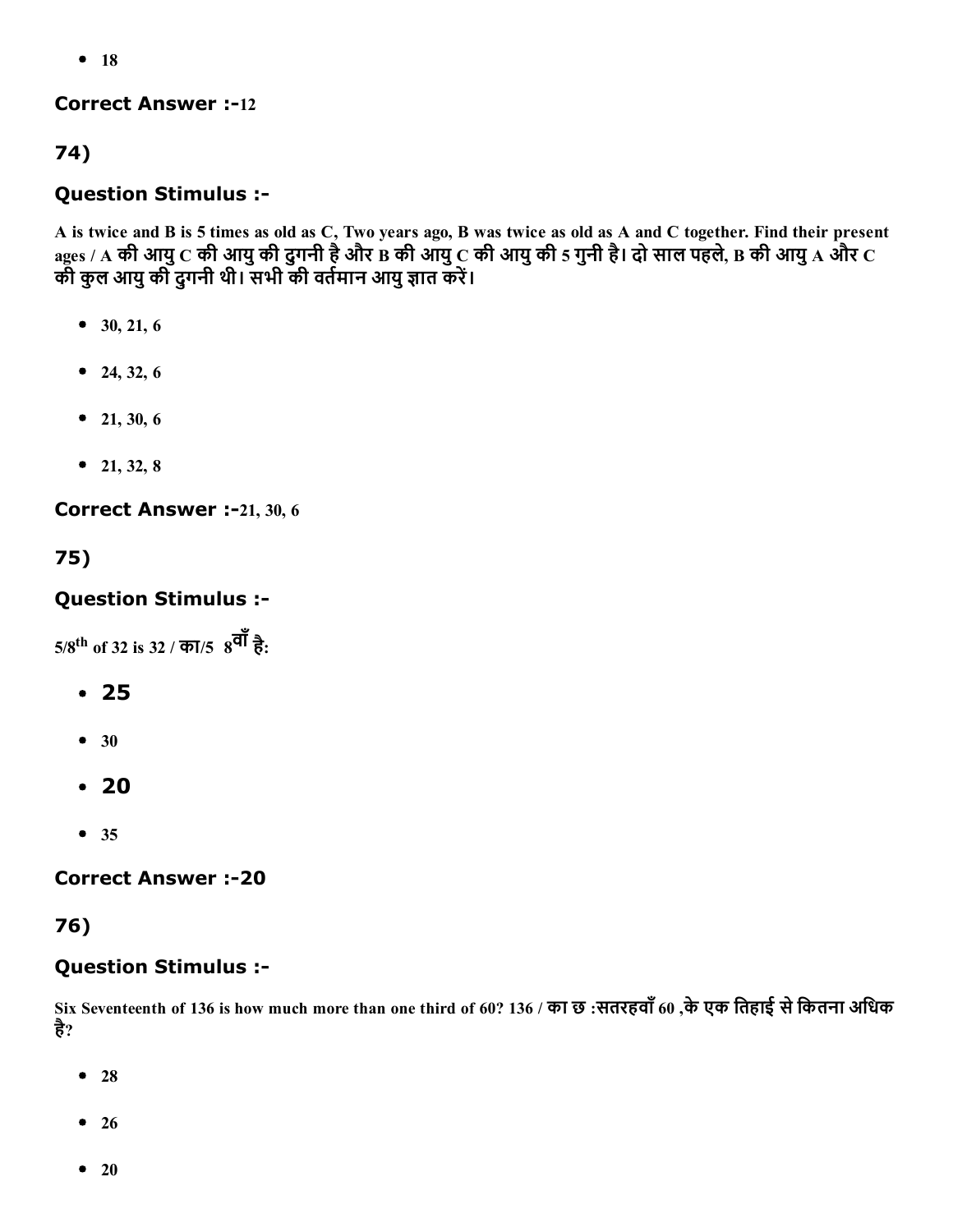$• 25$ 

#### **Correct Answer :-28**

77)

### Question Stimulus :

What is the next expression in the series? / श्रंखला में अगली अभिव्यक्ति कौन सी होगी?

aabccb, babcca, bcbcaa,\_\_\_\_\_

- cabbac
- abcabc
- baabcc
- bccbaa

**Correct Answer :-bccbaa** 

78)

# Question Stimulus :

There are three sections A, B, and C in an examination and it is necessary to get at least 40% of the total marks to pass the exam. A candidate got 84 out of 120 in Section A and 40 out of 150 in Section B. State the minimum score the candidate has to obtain out of 180 in Section C in order to pass the examination / .एक परीक्षा में तीन खंडA, B एवं C है एवं परीक्षा में उत्तीर्ण होने के लिए कुल अंक का कम से कम 40% लाना आवश्यक है। एक अभ्यर्थी ने खंड A में120 में से 84 एवं खंड B में 150 में से 40 प्राप्त किये। वह न्यूनतम अंक बताए जो अभ्यर्थी को परीक्षा में नियमानुसार उत्तीर्ण होने केिलए खंड C मꋾ영कुल 180 अंकोंमꋾ영सेꋾ︁ाစ करनी है।

- **•** 32
- $44$
- 56
- $64$

# **Correct Answer :-56**

79)

# Question Stimulus :

4% of 800 is 800 / का 4% है:

 $-42$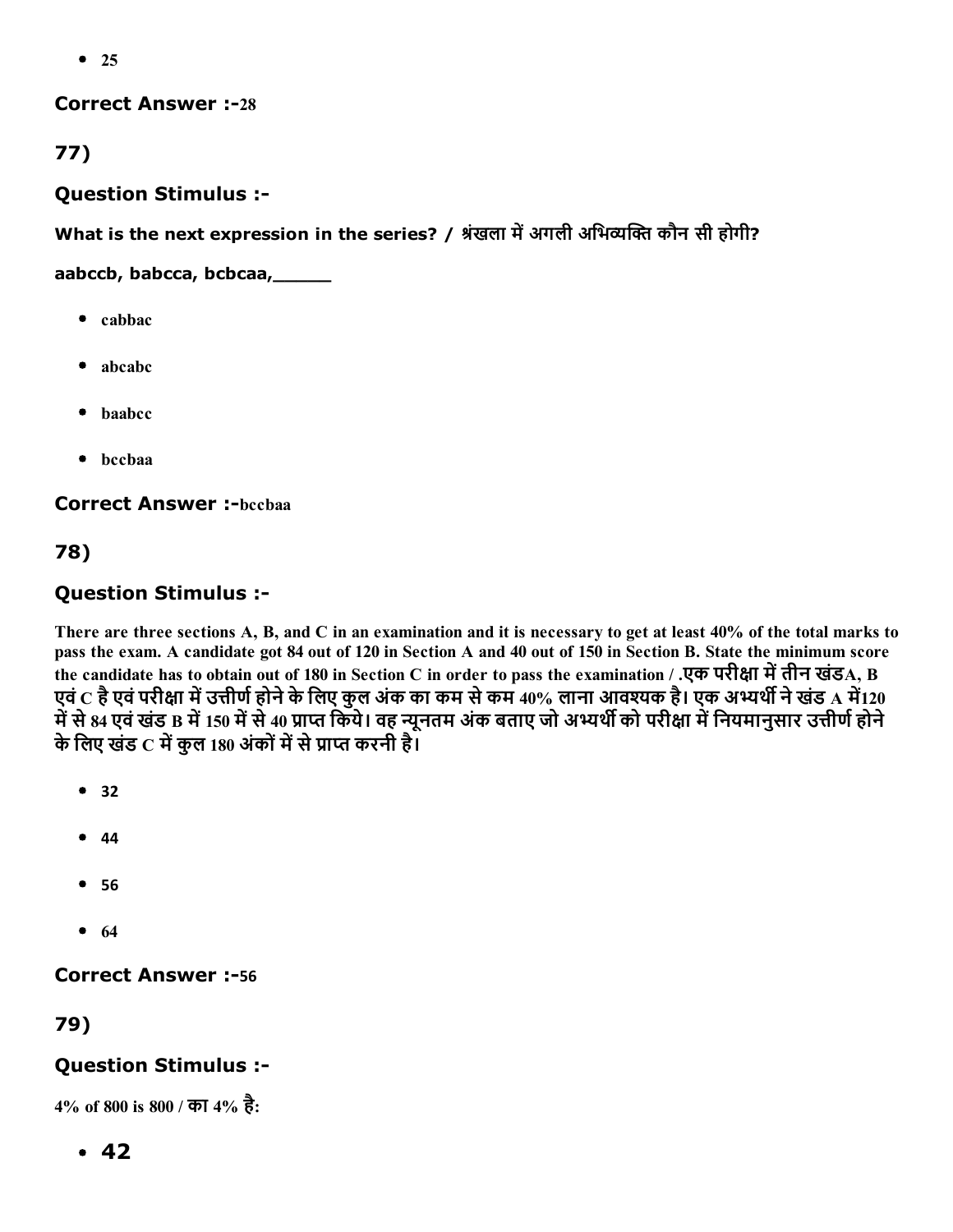- 32
- 48
- $52$

**Correct Answer :-32** 

80)

### Question Stimulus :

Three persons are walking from A to B. Their speeds are in the ratio of 4 : 5 : 3. The time ratio to reach B will be / तीन व्यक्ति A से B तक चल रहे हैं। उनकी गति का अनुपात 4: 5: 3 है। B तक पहुँचने के लिए समय का अनुपात होगा

- $4:5:3$
- $15 : 20 : 12$
- $15 : 12 : 20$
- $\bullet$  3 : 5 : 4

**Correct Answer :-15:12:20** 

### 81)

#### Question Stimulus :

Which one of the following four addresses is NOT EXACTLY the same as the one given below? / निम्न चार पतों में से कौन सा नीचे दिये गये पते के एकदम समान नहीं है?

Adirondack Rock & River Guide Service, Inc.

P.O. Box 219

Keene, New York 12942

 $(518) 576 - 2041$ 

(i) Adirondack Rock & River Guide Service, Inc.

P.O. Box 219

Keene, New York 12942

(518) 576-2041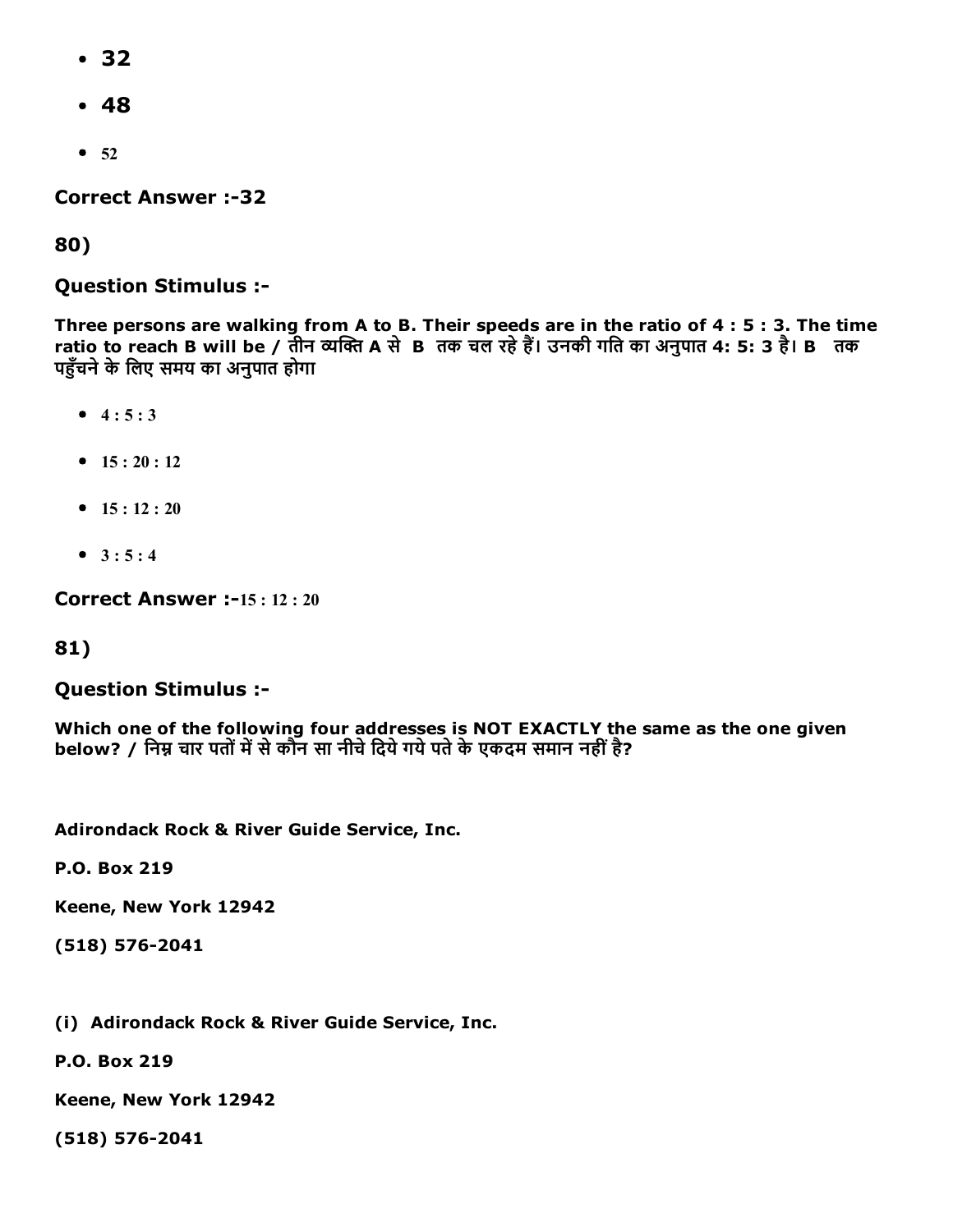(ii) Adironduck Rock & River Guide Serivce, Inc.

P.O. Box 219

Keene, New York 12942

 $(518) 576 - 2041$ 

(iii) Adirondack Rock & River Guide Service, Inc.

P.O. Box 219

Keene, New York 12942

 $(518) 576 - 2041$ 

(iv) Adirondack Rock & River Guide Service, Inc.

P.O. Box 219

Keene, New York 12942

(518) 576-2041

- $\bullet$  i
- $\bullet$  ii
- $\bullet$  iii
- $\bullet$  iv

**Correct Answer :- ii** 

82)

Question Stimulus :

The series given below contains a sequence of alphabets, numbers and symbols. Identify the incorrect combination: / नीचे दी गई श्रंखला में अक्षरों, संख्याओं और प्रतीकों का क्रम सम्मिलितहै। गलत संयोजन पहचािनए:

### i. yc6r0x&dfqw7 ii. yc6r0x&dfdw7

iii. yc6r0x&dfqw7 iv. yc6r0x&dfqw7

- $\bullet$  i
- $\bullet$  ii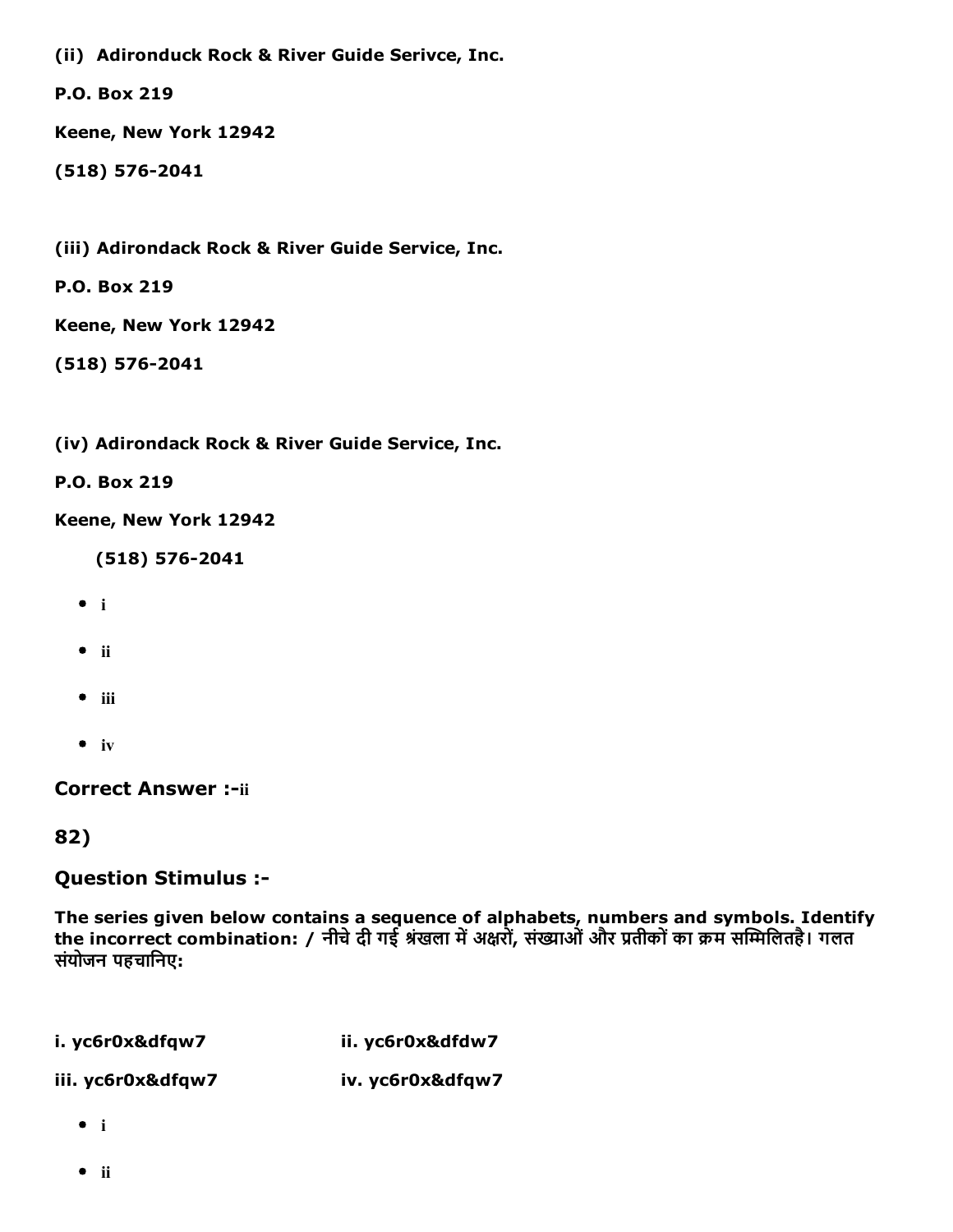- $\bullet$  iii
- $\bullet$  iv

#### **Correct Answer :- ii**

83)

### Question Stimulus :

A T.V set is sold for Rs.8800 at a loss of 20%. Find its cost price? / एक टी वी सेट 20 प्रतिशत के नुकसान के साथ रूपए 8800 में बेचा गया। उसका लागत मूल्य ज्ञात करें।

- Rs.  $11,000$  / रूपये  $11,000$
- Rs. 12,000 / रूपये 12,000
- Rs.  $9,800$  / रूपये  $9,800$
- Rs.  $9,800$  / रूपये  $9,200$

Correct Answer :- Rs. 11,000 / रूपये 11,000

#### 84)

#### Question Stimulus :

Find the next term in the series 34,45,56,67,  $\mu$  / श्रंखला में अगला पद ज्ञात कीजिए 34,45,56,67,

- $78$
- $82$
- $-73$
- $84$

**Correct Answer :-78** 

#### 85)

#### Question Stimulus :

Find the next term in the series 3,6, 4, 8, 5, \_\_\_, 6 /श्रंखला में अगला पद ज्ञात कीजिए 3,6, 4, 8, 5,  $\overline{\phantom{0}}$ , 6

- $9$
- $10$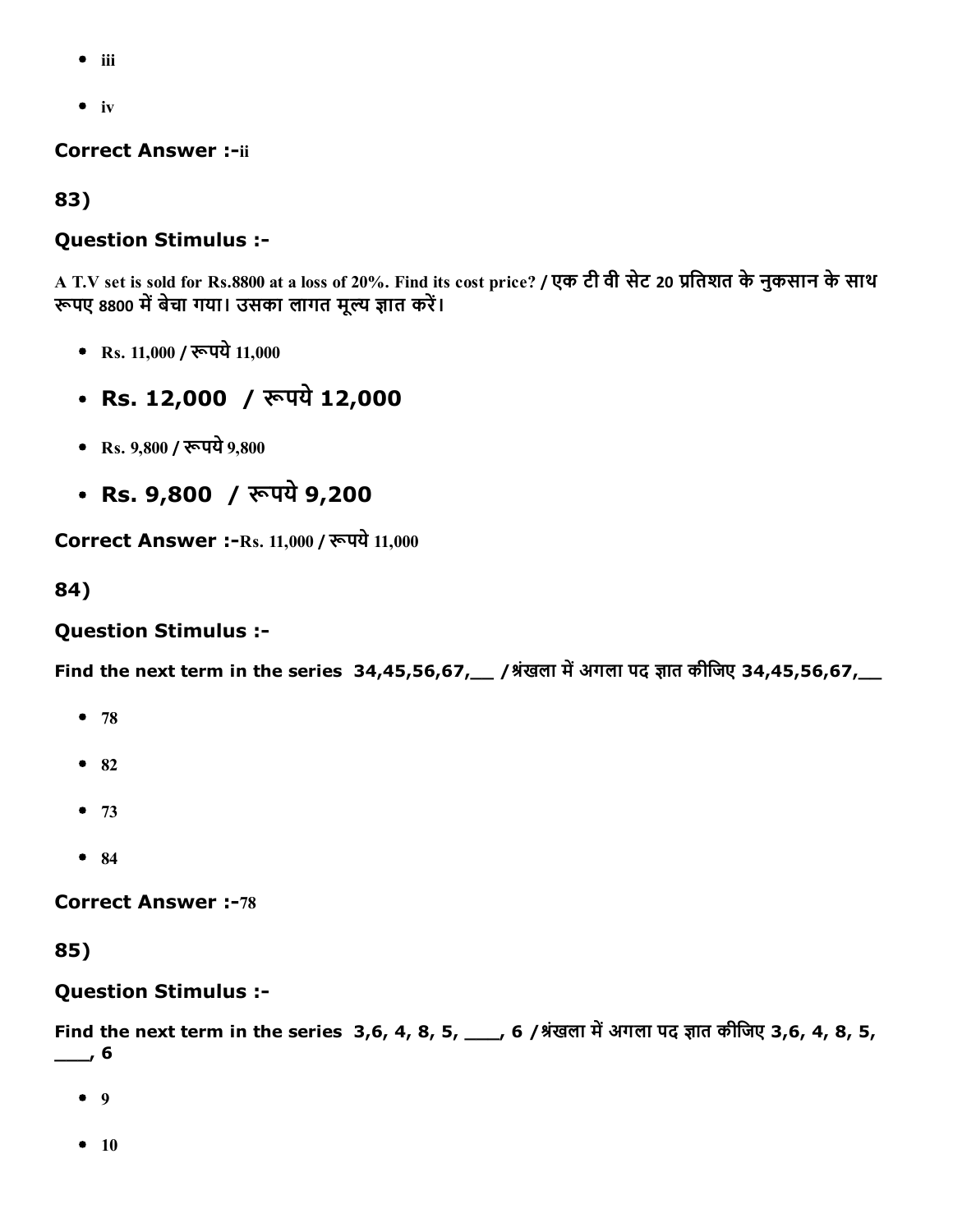- 8
- $\bullet$  6

#### **Correct Answer :-10**

### 86)

# Question Stimulus :

If "TOM POM YUM" stands for "RON IS CRYING", "SOM YUM PIN" stands for "HARRY IS LAUGHING", "CIM FEM SOM" stands for "ROMA LAUGHING TOO" then which word stands for PIN? / यदि "TOM POM YUM" प्रतीकत्व करता है "RON IS CRYING" को, "SOM YUM PIN" प्रतीकत्व करता है "HARRY IS LAUGHING" को, "CIM FEM SOM" प्रतीकत्व करता है"ROMA LAUGHING TOO" तो कौन सा शĀ PIN को ꋾ︁तीकဂ करता है?

- RON
- $\bullet$  IS
- ROMA
- **HARRY**

### Correct Answer :- HARRY

# 87)

# Question Stimulus :

In the sequence shown below, which figure comes next? / नीचे दिखाये गये क्रम में अगली आकृति कौन सी होगी?









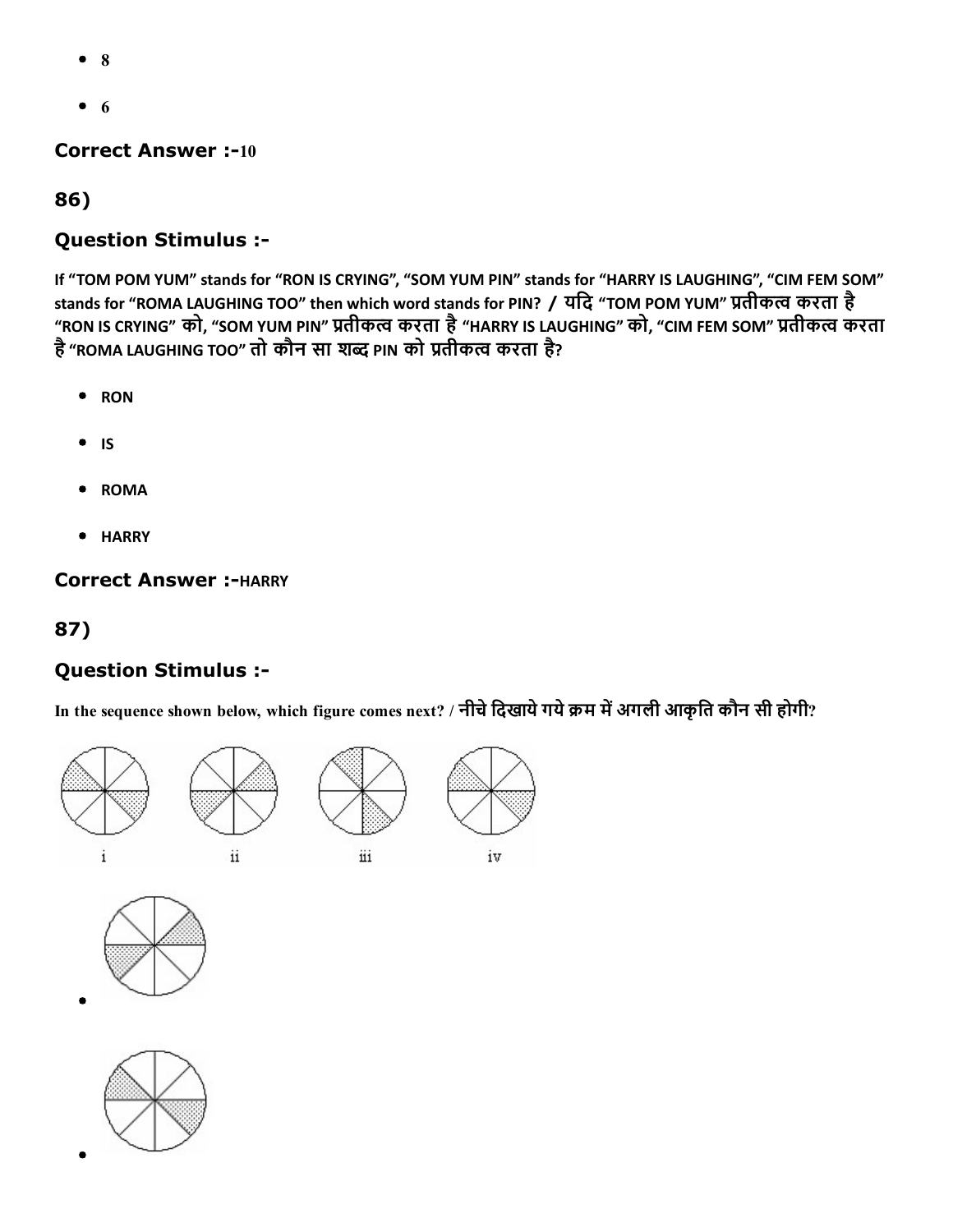







### Question Stimulus :

If October 3, 2005 is a Monday, what was October 3, 2003 / यदि अक्टूबर 3, 2005 सोमवार है, तो अक्टूबर 3, 2003 क्या था

- Monday / सोमवार
- Friday / शुक्रवार
- Saturday / शिनवार
- Sunday / रिववार

Correct Answer :-Friday / शुक्रवार

89)

#### Question Stimulus :

A x B means A is the mother of B / A x B का मतलब है A, B की माता है

- A / B means A is the husband of B / A / B का मतलब है A, B का पति है
- $A + B$  means A is the father of B / A + B का मतलब है A, B के पिता हैं

In which of the following cases, P is the father of Q? / निम्न में से किन केसों में, P, Q के पिता हैं?

- Q x M / P
- P x M / Q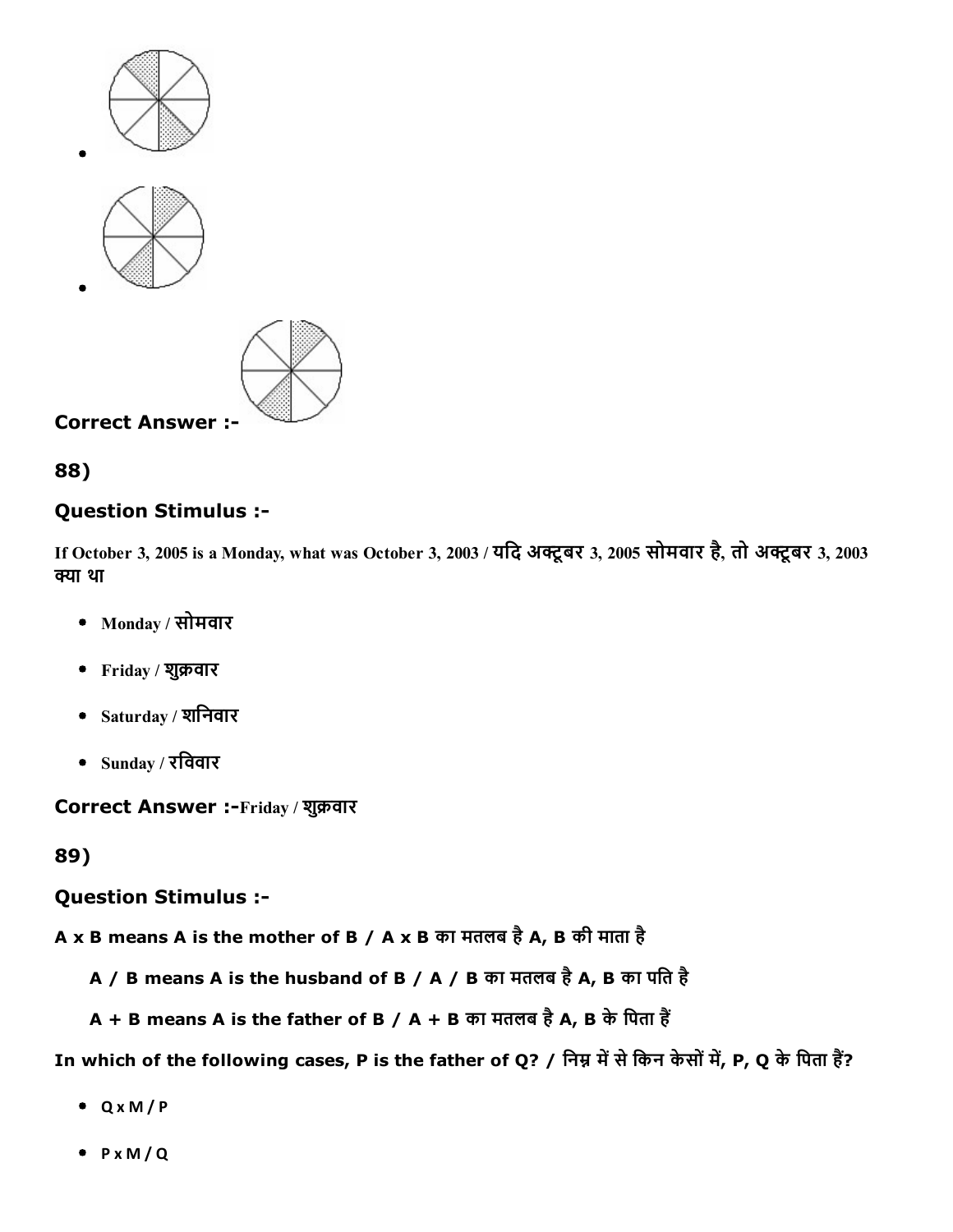- Q / M x P
- $\bullet$  P/M x Q

Correct Answer :- P / M x Q

90)

#### Question Stimulus :

Pointing to a man, a lady says, "This man's son's sister is my mother-in-law." How is the woman's husband related to the man? / एक आदमी की ओर इशारा करते हुए, एक स्त्री ने कहा, "इस आदमी की बेटे की बहन, मेरी सास है।" स्त्री का पति आदमी से कैसे संबंधित है?

- Grandson / पोता
- $\bullet$  Son / बेटा
- Soninlaw / दामाद
- Nephew / भतीजा

## Correct Answer :-Grandson / पोता

91)

## Question Stimulus :

Which of the following is the mirror image of INDIAN? / निम्न में से कौन सा INDIAN का दर्पण प्रतिबिम्ब है?

- **INDIA**
- **INDIAN**
- **NDANE**
- NADIAN.

Correct Answer :

92)

## Question Stimulus :

In the following question the first word has certain relationship with the second word. If the third word has to have the similar relationship with the fourth word, the fourth word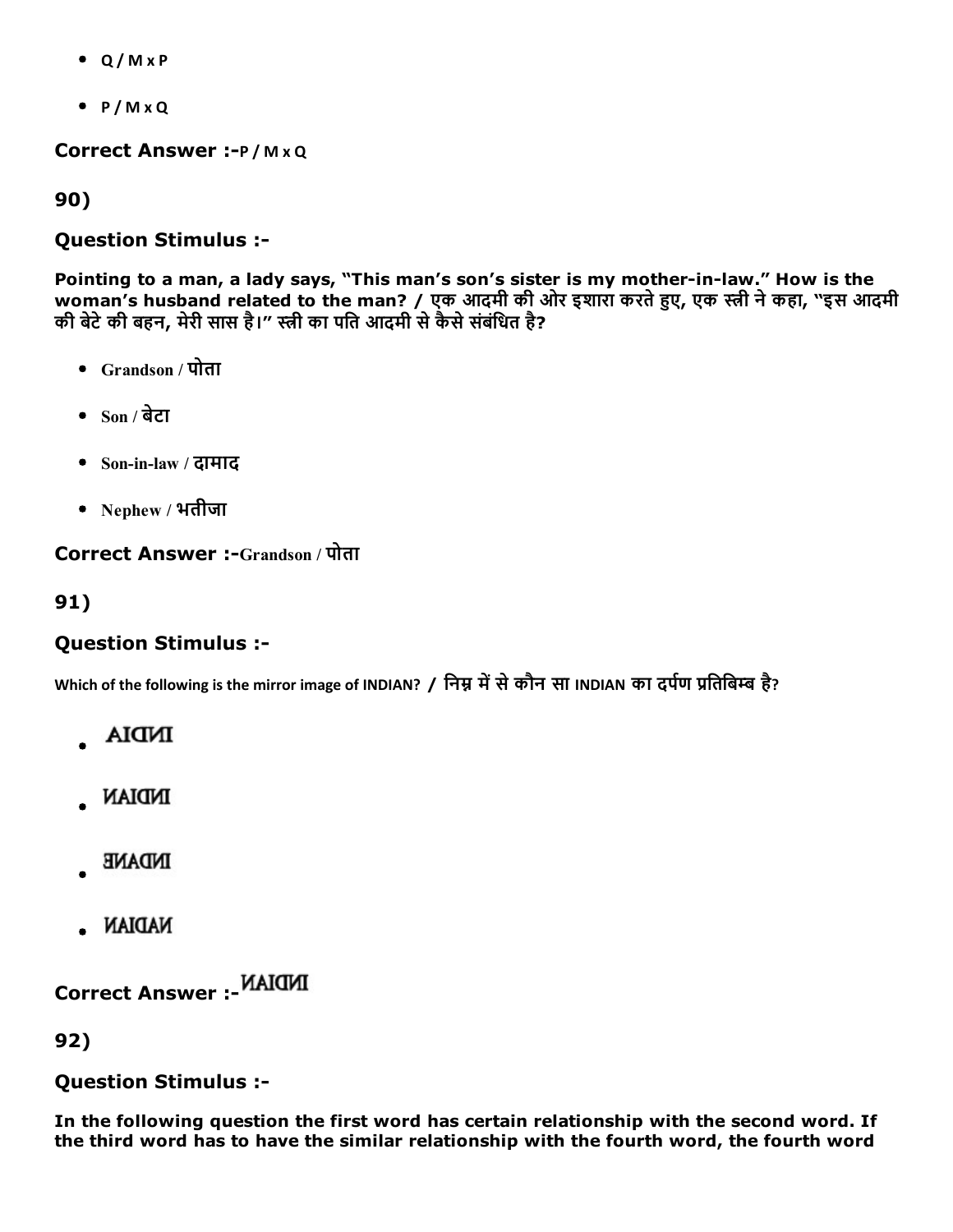will be: / निम्न प्रश्न में, पहले शब्द का दूसरे शब्द के साथ किसी प्रकार से कोई संबंध है। यदि तीसरे शब्द का चौथे शब्द के साथ उसी प्रकार का संबंध होना चाहिए, तो चौथा शब्द होगा:

School : Teacher :: Football : ? / विद्यालय : अध्यापक :: फुटबॉल : ?

- Sport / खेल
- Goal / गोल
- Keeper / कीपर
- Coach / कोच

Correct Answer :-Coach / कोच

# 93)

# Question Stimulus :

In how many ways can 5 members be selected out of 10 members, so that two particular members must always be excluded? / 10 सदस्यों में से 5 सदस्यों का चयन कितने प्रकार में हो सकता है जिससे कि दो विशिष्ट सदस्य अनिवार्य रूप से सदैव बाहर रह सकें?

- $52$
- $56$
- $60$
- $64$

**Correct Answer :-56** 

# 94)

# Question Stimulus :

In a certain formation, Sushil stands fifth to the left in a row of boys and Mohamed stands sixth from the right, If the two boys interchange their positions, Sushil would be thirteenth from the left. What will be the Mohamed's position from the right? / किसी रचना में, सुशील लड़कों की पंक्ति में बायीं ओर पाँचवें स्थान पर खड़ा होता है और मोहम्मद दायीं ओर से छ्ठें स्थान पर खड़ा होता है, यदि दो लड़के अपना स्थान बदल लेते हैं, तो सुशील बायीं तरफ से तेहरवाँ होगा। दायीं ओर से मोहम्मद का स्थान कौन सा होगा?

- $14$
- $13$
- $-12$
- $7$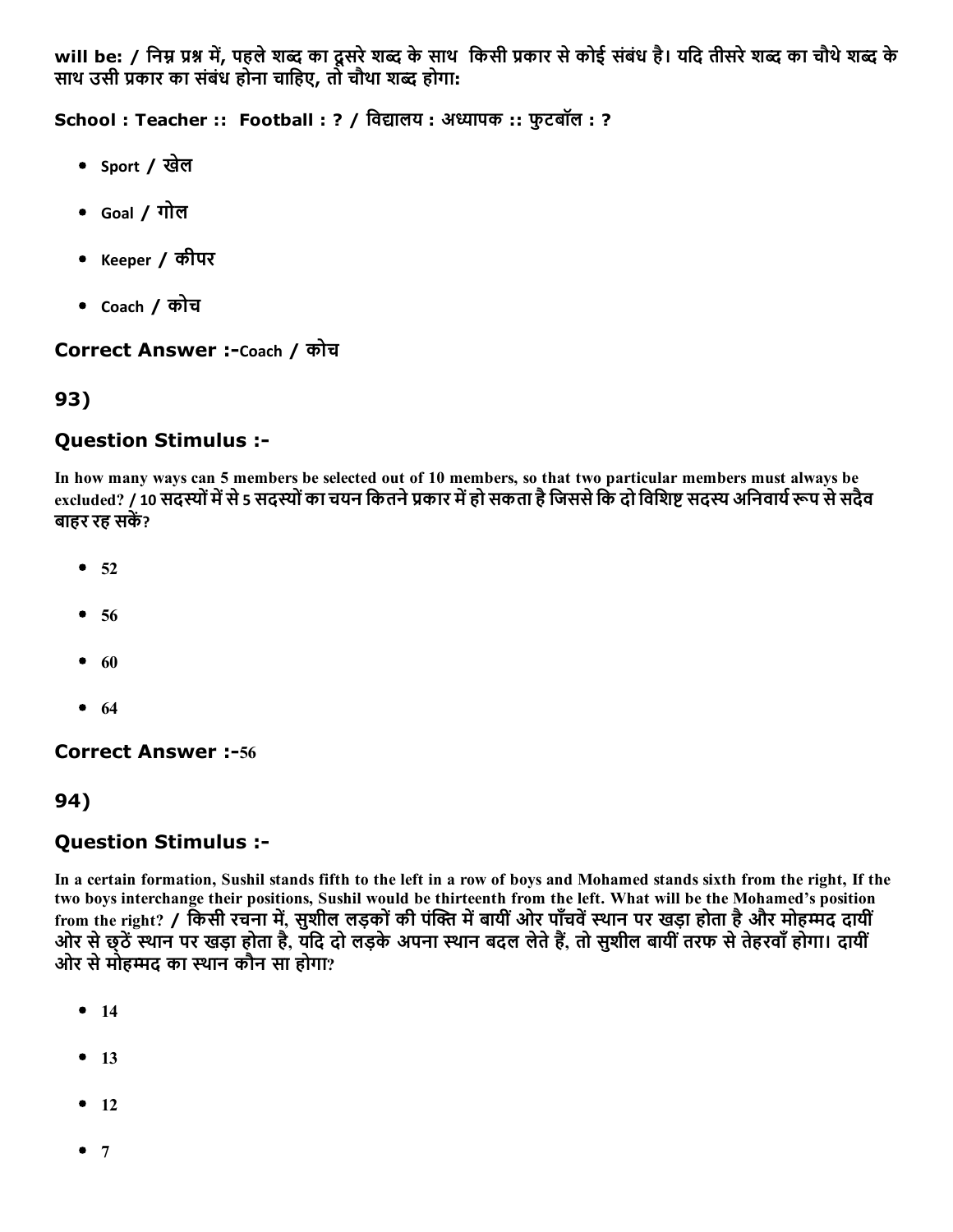# 95)

# Question Stimulus :

Sangeeta starts from her house and travels 10km towards south and then travels 4 km rightwards. She then travels 7 km leftwards, again travels 7 km leftwards and finally travels 17 km to the left. How far is she from her original place? / संगीता अपने घर से शुरू करती है और दक्षिण की ओर 10किमी यात्रा करती है और फिर दायीं ओर 4 किमी यात्रा करती है। वह फिर बायीं ओर 7 किमी यात्रा करती है, और फिर से बायीं ओर 7 किमी और अंत में बायीं ओर 17किमी। वह अपने आरंभ बिंद से कितनी दर है?

- $\bullet$  35 km
- $6 km$
- $•$  31 km
- $3 km$

## Correct Answer :

96)

## Question Stimulus :

Select the statement which is logically equivalent to the given statement: / वह कथन चनिये जो तर्क की दृश्टि से दिये गये कथन के समान है:

If you study, then you will get a good job. If you get a good job, then you will be happy. / यदि आप अध्ययन करें, तो आपको अच्छी नौकरी मिलेगी। यदि आपको अच्छी नौकरी मिलेगी, तो आप खश होंगे।

- If you do not study, then you will not be happy. / यदि आप अध्ययन न करें, तो आप खुश नहीं होंगे।
- If you study, then you will be happy. / यदि आप अध्ययन करें, तो आप खुश होंगे।
- If you are happy, then you studied. / यदि आप खुश हैं, तब आपने अध्ययन किया है।
- If you are not happy, then you did not get a good job. / यदि आप खुश नहीं हैं, तो आपको अच्छी नौकरी नहीं िमली।

Correct Answer :-If you are happy, then you studied. / यदि आप खुश हैं, तब आपने अध्ययन किया है।

97)

# Question Stimulus :

Select the statement, which is the logical equivalent to the statement given below: / वह कथन चुनिये जो तर्क की दृश्टि से दिये गये कथन के समान है: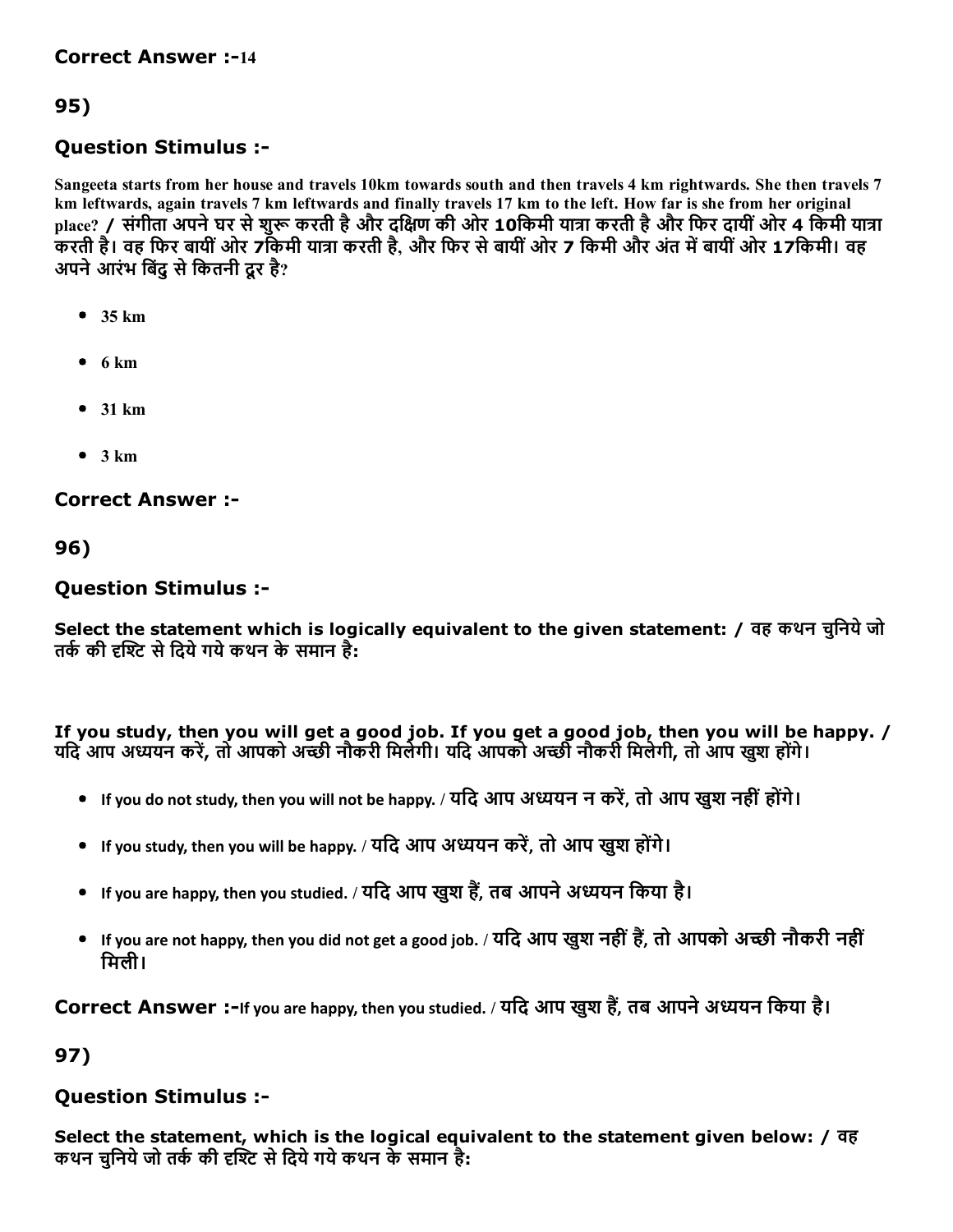If you want to eat Chinese food, then you need to go to a restaurant. / यिद आप चीनी भोजन खाना चाहते हैं, तो आपको भोजनालय जाना चाहिए।

- You didn't go to the restaurant. So you didn't want to eat Chinese food. / आप भोजनालय में नहीं गये। इसलिये आप चीनी खाना नहीं खाना चाहते थे।
- You don't want to eat Chinese food so you didn't go to the restaurant. / आप चीनी खाना नहींखाना चाहते इसिलयेआप भोजनालय नहींगये।
- You wanted to go to the restaurant so you wanted to eat Chinese food. / आप भोजनालय जाना चाहते थे इसलिए आप चीनी खाना खाना चाहते थे।
- None of the above. / उपरोक्त कोई नहीं।

Correct Answer :-You didn't go to the restaurant. So you didn't want to eat Chinese food. / आप भोजनालय में नहीं गये। इसलिये आप चीनी खाना नहीं खाना चाहते थे।

98)

## Question Stimulus :

Select the option that is true about the Statements and Conclusions given: / वह विकल्प चनिये जो दिये गये कथनों और निष्कर्षों के बारे में सही है:

Statements: / कथन:

Some bikes are three-wheelers. / कुछ बाइकें तिपहिया हैं।

All three-wheelers have wings. / सभी तिपहियों के पंख हैं।

All wings are straw-mats. / सभी पंख भूसे-चटाईयाँ हैं।

Conclusions: / निष्कर्ष:

i.Some bikes have wings. / कुछ बाइकों के पंख हैं।

ii.Some bikes are straw-mats. / कुछ बाइकें भूसे-चटाईयाँ हैं।

- If only conclusion I follows / यदि केवल निष्कर्ष I निकलता है
- If only conclusion II follows / यदि केवल निष्कर्ष II निकलता है
- If both conclusion I and II follows / यदि निष्कर्ष I और II दोनों निकलते हैं
- If none of the conclusion I and II follows / यदि निष्कर्ष I और II में से कोई नहीं निकलता है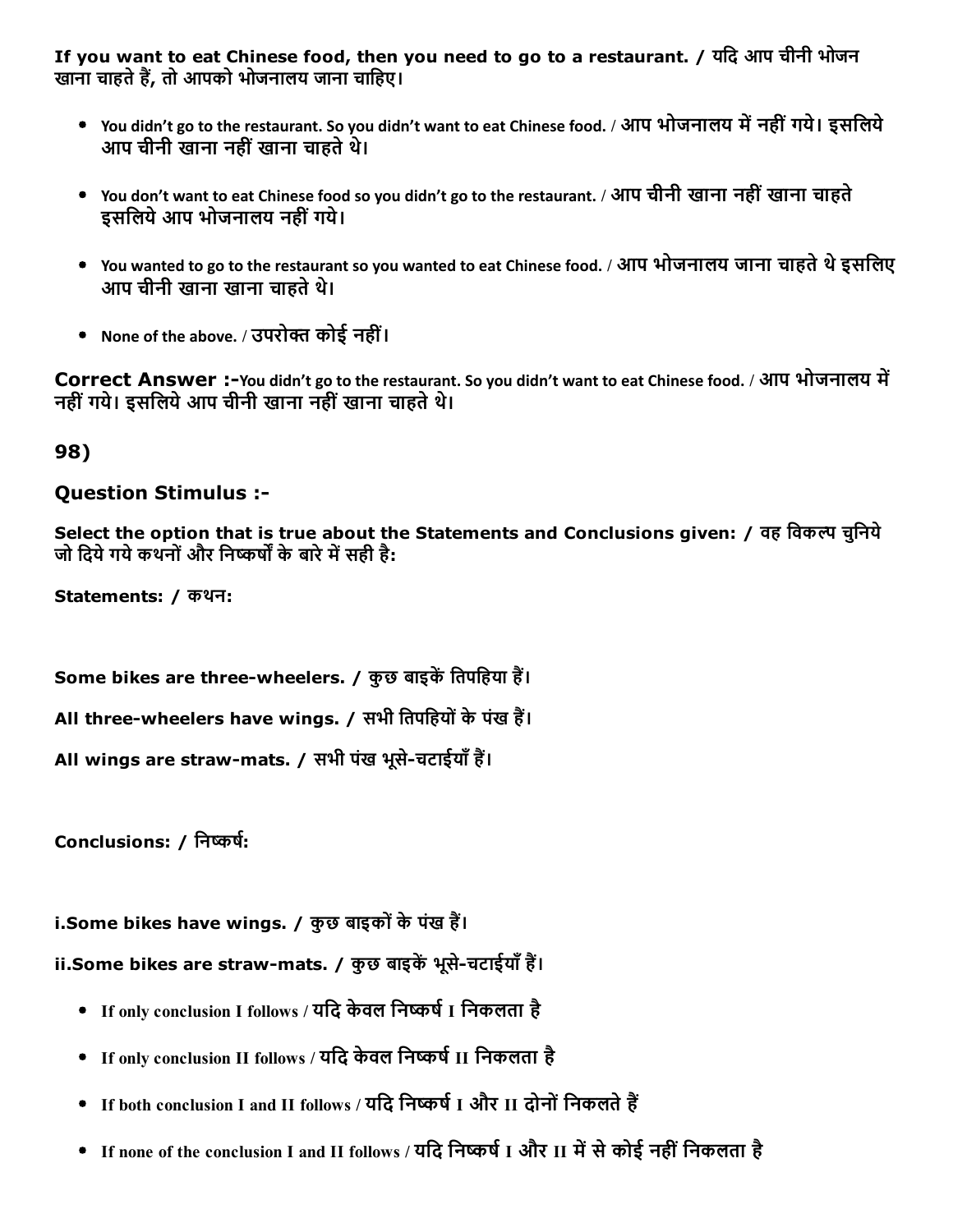Correct Answer :-If both conclusion I and II follows / यदि निष्कर्ष I और II दोनों निकलते हैं

99)

#### Question Stimulus :

Select the option that is true about the Statements and Conclusions given: / वह विकल्प चुनिये जो दिये गये कथनों और निष्कर्षों के बारे में सही है:

Statements: / कथन:

Some brackets are highlighters. / कुछ ब्रैकेट हाइलाइटर हैं।

All highlighters are switches. / सभी हाइलाइटर स्विच हैं।

Some switches are off. / कुछ स्विच बंद हैं।

Conclusions: / निष्कर्ष:

i.Some higlighters are off. / कुछ हाइलाइटर बंद हैं।

ii.Some brackets are switches / कुछ ब्रैकेट स्विच हैं।

- If only conclusion I follows / यदि केवल निष्कर्ष I निकलता है
- If only conclusion II follows / यदि केवल निष्कर्ष II निकलता है
- If both conclusion I and II follows / यदि निष्कर्ष I और II दोनों निकलते हैं
- If none of the conclusion I and II follows / यदि निष्कर्ष I और II में से कोई नहीं निकलता है

Correct Answer :-If only conclusion II follows / यदि केवल निष्कर्ष II निकलता है

100)

Question Stimulus :

Select the option that is true about the Statements and Conclusions given: / वह विकल्प चुनिये जो दिये गये कथनों और निष्कर्षों के बारे में सही है:

Statements: / कथन:

Some keys are levers. / कुछ चाबियाँ लीवर हैं।

Some levers are apples. / कुछ लीवर सेब हैं।